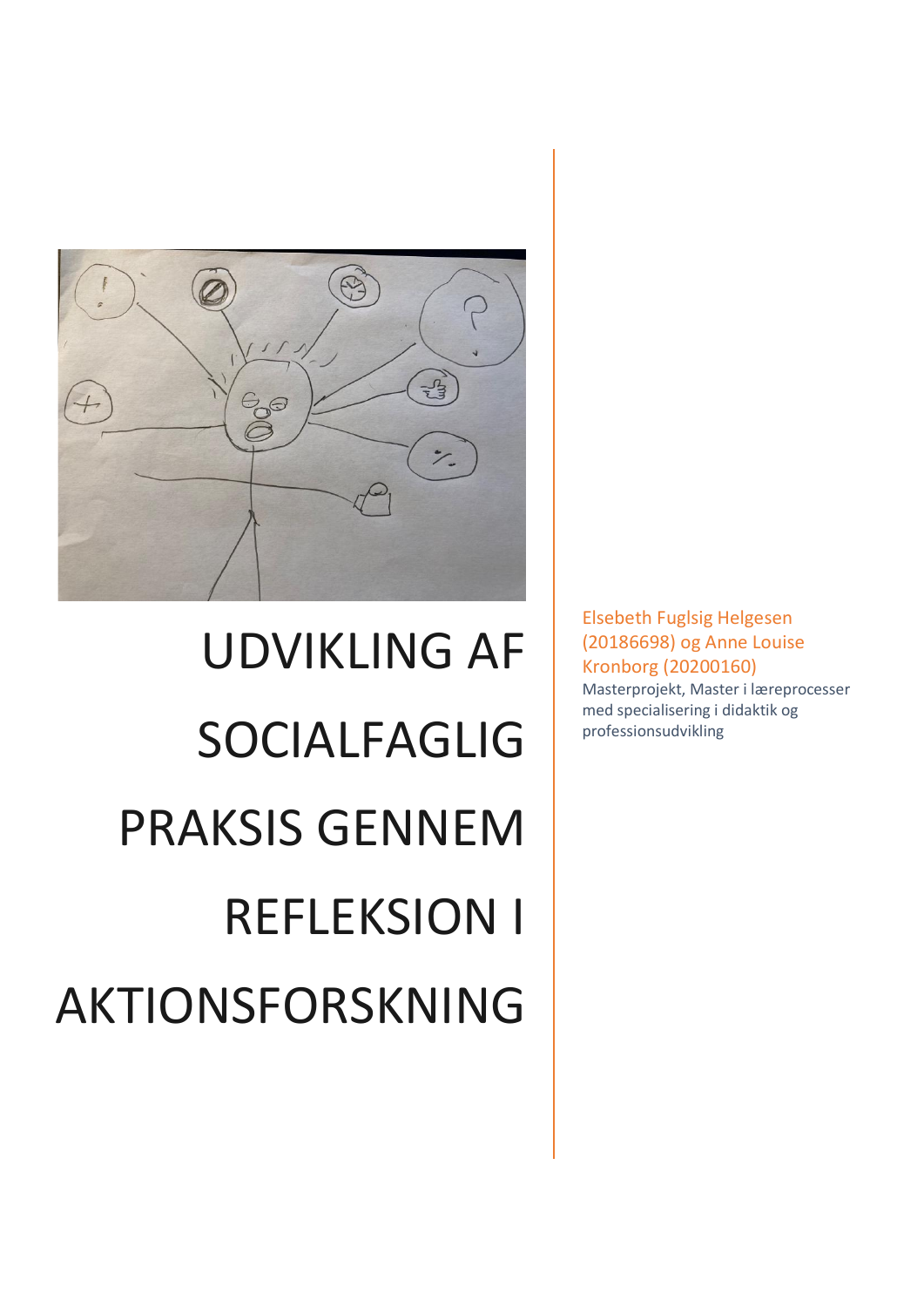# <span id="page-1-0"></span>Abstract

The focus of this project is professional development of practice and learning taking place in the workplace through an action research project. The projects specific interest is of developing practice in social work helping people with disabilities gaining growth and well-being through reflection.

The starting point of the project is the challenge often seen of combining general theory and principals into real action. By action research the projects' goal is to make professionals working on a specific workplace housing young with developmental disabilities overcoming the gap between theory and practice and at the same time make knowledge about it.

The Danish association for municipalities, Kommunernes Landsforening (KL) and the association of the social pedagogue (SL) stands that the social section of the municipalities section is under pressure due to a growth in the complexity of the cases. A complexity that has to do with fact that each citizen and therefore also each citizen with mental developmental disabilities has a right to receive a help and support from the pedagogues that matches there need. The problems can be defined as "wild problems" meaning that the best solution to a problem cannot be predefined. Also, problems are under constant chancing which makes a need for developing new practice by new strategies and new methods which as mentioned has to be transferred in to everyday practice of the pedagogues.

This project starting point is within the developing of the praxis in a municipality that has developed a specific strategy and how parts of it can be transferred into practice at the prementioned specific workplace.

The goal of the project is supporting the practitioners to transfer the new strategy and to make knowledge about it at the same time due to the method of action research. The specific research question is:

 "How can co-researcher by reflections transfer the specific strategy into their everyday practice in an action research project?"

The project is based on the scientific theory of social constructivism which entails a dynamic understanding of knowledge where knowledge continuously is chancing though interactions in a specific context. Naming is here a condition of knowledge because the naming sets the boundary of what we can think and thereby also of what we can make reflections about. And the reflections are the theoretical starting point of this project as mentioned.

As mentioned, this project methodological approach is action research. Action research a is participantoriented and democratic researching process that wishes to blur the gap between theory and practice.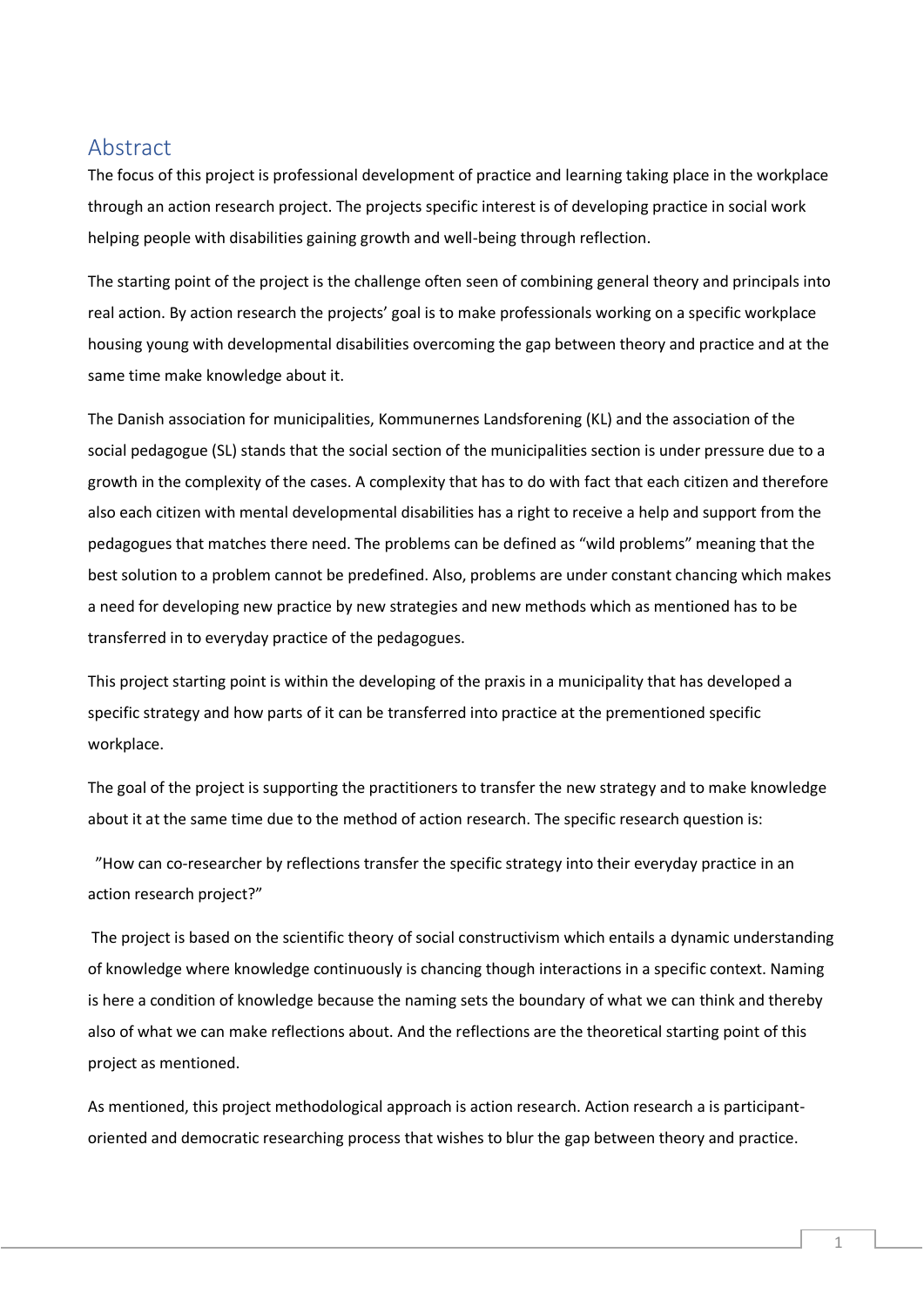Our theoretically starting point is Donald Schön concept of developing the reflection practitioner.

The project shows that practitioners through action research that focuses on helping them to transfer a general strategi into their everyday practice better can do so by using reflection. That means that professionals can develop their practice by reflection on their practice and thereby constantly change their practice to the needs of the people that needs them and to society.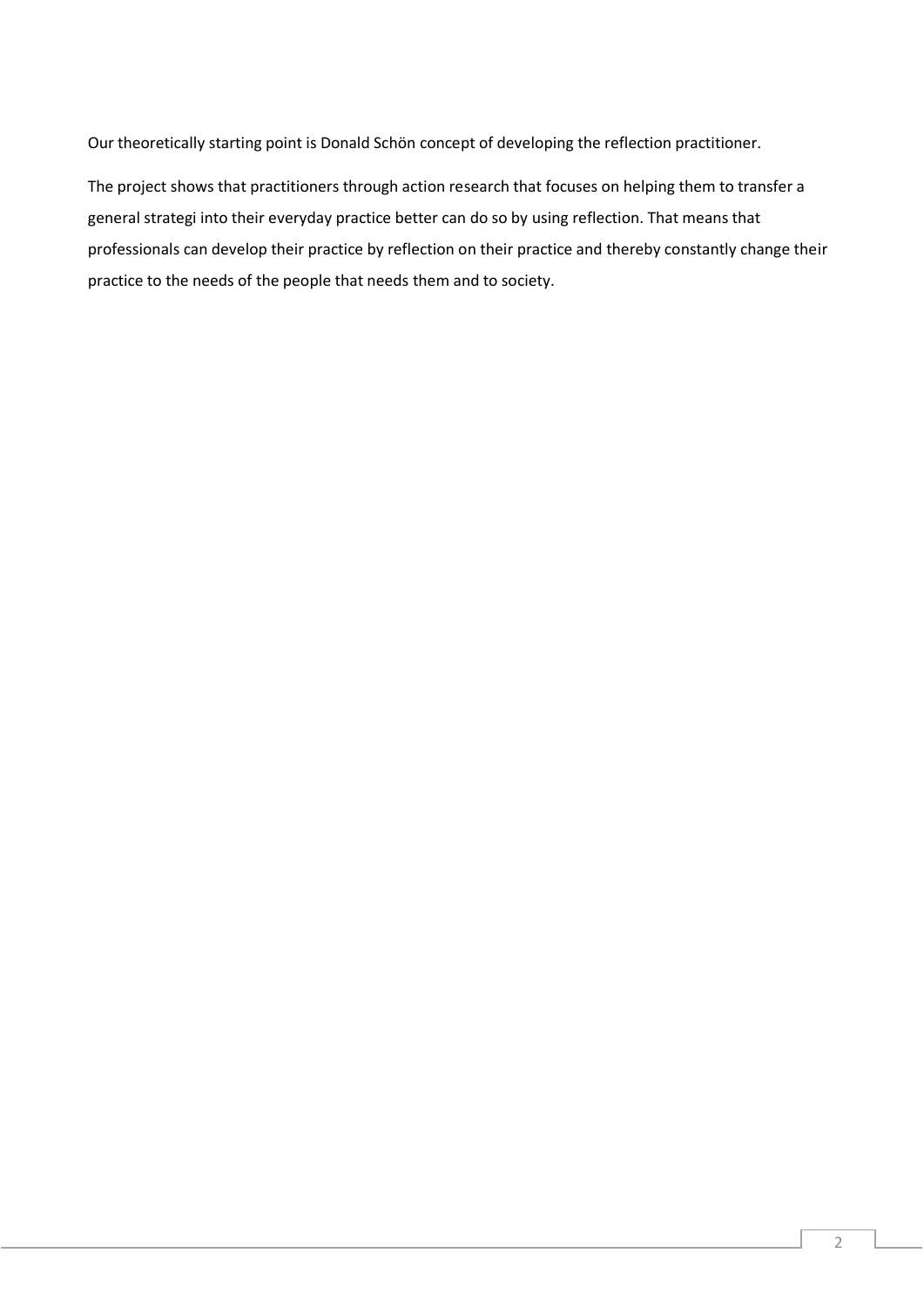# <span id="page-3-0"></span>Indholdsfortegnelse

| <b>AFSNIT 6: ANALYSE</b> | 45 |
|--------------------------|----|
|                          |    |
|                          |    |
|                          |    |
|                          |    |
|                          |    |
|                          |    |
|                          |    |
|                          |    |
|                          |    |
|                          |    |
|                          |    |
|                          |    |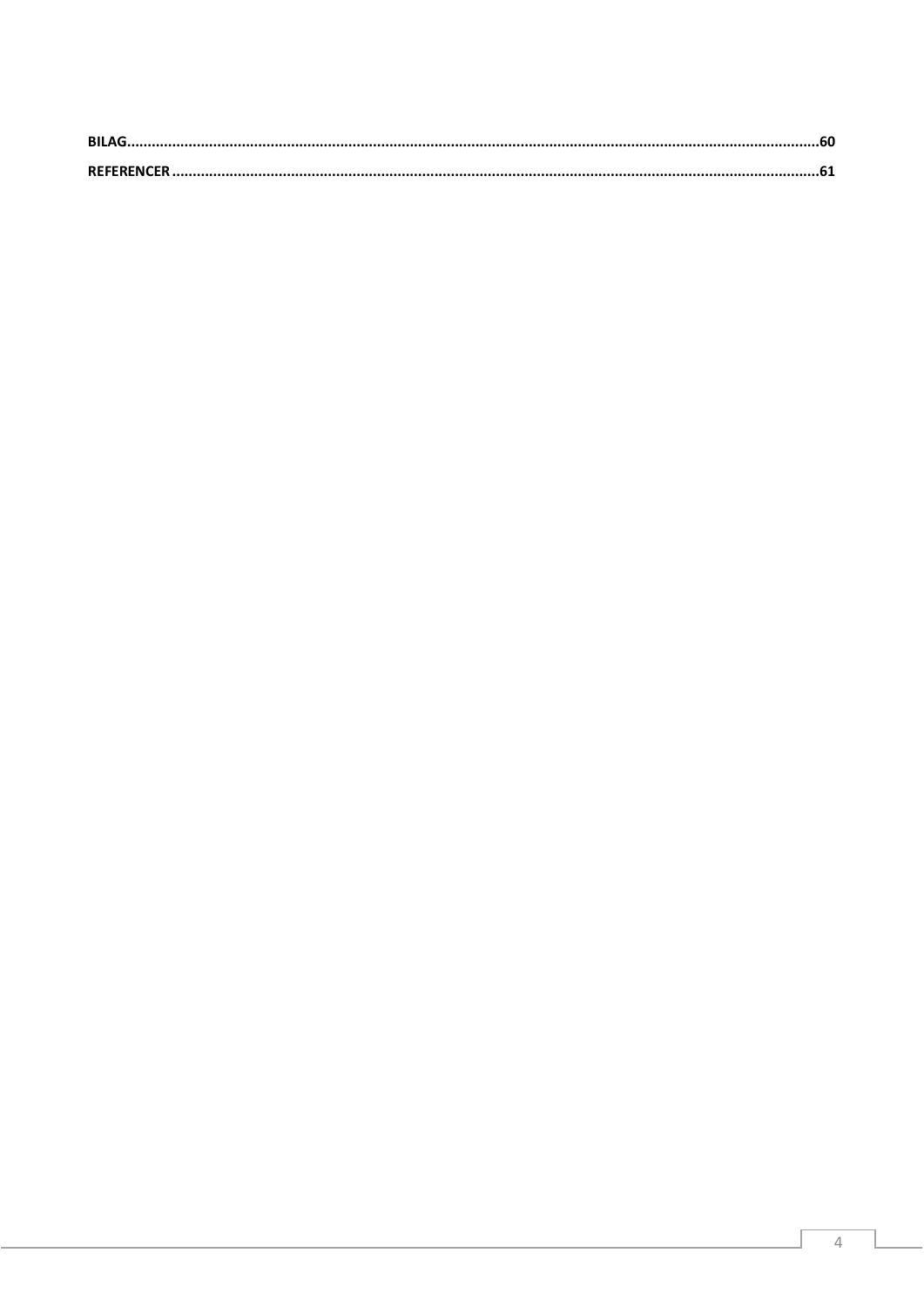# <span id="page-5-0"></span>Forord

Dette projekt handler om voksnes læring på arbejdspladsen i den kommunale sektor indenfor det pædagogiske område. Nærmere bestemt handler det om, hvordan man på et presset offentligt socialområde kan arbejde med omsætning af strategier, og hvordan praksis kan udvikles, når man fokuserer på at skabe rammer til refleksion ud fra en overordnet forståelse af, at refleksion er det, der kvalificerer de professionelles læring. Der er mange grunde til, at vi vælger dette fokus i vores afsluttende masterprojekt.

For det første er vi begge to beskæftiget på det danske arbejdsmarked og mærker dagligt forandringer i opgaverne og ændrede krav til opgaveløsningen. Vi oplever, hvordan det medfører et konstant behov for udvikling, både af os selv og vores måde at varetage opgaverne på. Laursen og Stegeager (Stegeager & Laursen, 2018, s. 7) beskriver moderne organisationer som komplekse og i konstant uro og bevægelse, og psykolog Steen Visholm og psykiater Torben Heinskou beskriver, hvordan moderne organisationer stiller krav om livslang læring til medarbejderne samtidig med, at medarbejderne er begyndt at se arbejdet som en del af deres personlige udvikling (Heinskov & Visholm (red), 2004, s. 9). Ud over, at vi som nævnt oplever dette i vores hverdag, har det medført en nysgerrighed i forbindelse med projektet for at undersøge, hvordan blot en lille del af denne livslange læring, som arbejdsmarkedet stiller krav om, kan udfolde sig. For det andet er vi begge beskæftiget med at skabe læring indenfor det pædagogiske område. Elsebeth er ansat som studiekoordinator på Pædagogisk Institut på UC SYD og arbejder med pædagoguddannelsen; en uddannelse som skal sikre, at den indsats, som brugerne af de offentlige pædagogiske ydelser får, er kvalificeret. Derfor har Elsebeth interesse i at undersøge den viden, der er i praksis, og hvorvidt den viden, der undervises i, kan afspejles i praksis. Anne Louise arbejder som konsulent indenfor det socialpædagogiske område til dagligt og arbejder for kvalitetsudvikling af indsatserne. Som det senere fremkommer i projektet, har Anne Louise som en del af sin opgaveportefølje at understøtte omsætningen af faglige strategier. Derfor er det for Anne Louise særligt interessant at undersøge, om og eventuelt hvordan læringen faktisk sker hos medarbejderne.

Samtidig har vi begge en fortid som praktikere i den kommunale praksis; Elsebeth som folkeskolelærer og Anne Louise som socialrådgiver. Vi har derfor selv været i lignende positioner, som de praktikere, hvis praksis vi undersøger. Vi har selv været dem, som har "stået på gulvet" og vores nysgerrighed på, hvilken viden der faktisk anvendes og hvordan læringen sker, hænger også sammen med vores subjektive oplevelser af den kompleksitet, vi selv har oplevet i praksis.

For det tredje beskæftigede vi os på 2. semester også med voksnes læring på arbejdspladsen, da vi undersøgte læring i en implementering af evidensbaserede metoder. Dette undersøgte vi ved hjælp af kvalitative, semistrukturerede interviews. Dette gjorde vores nysgerrighed på udvikling af faglig praksis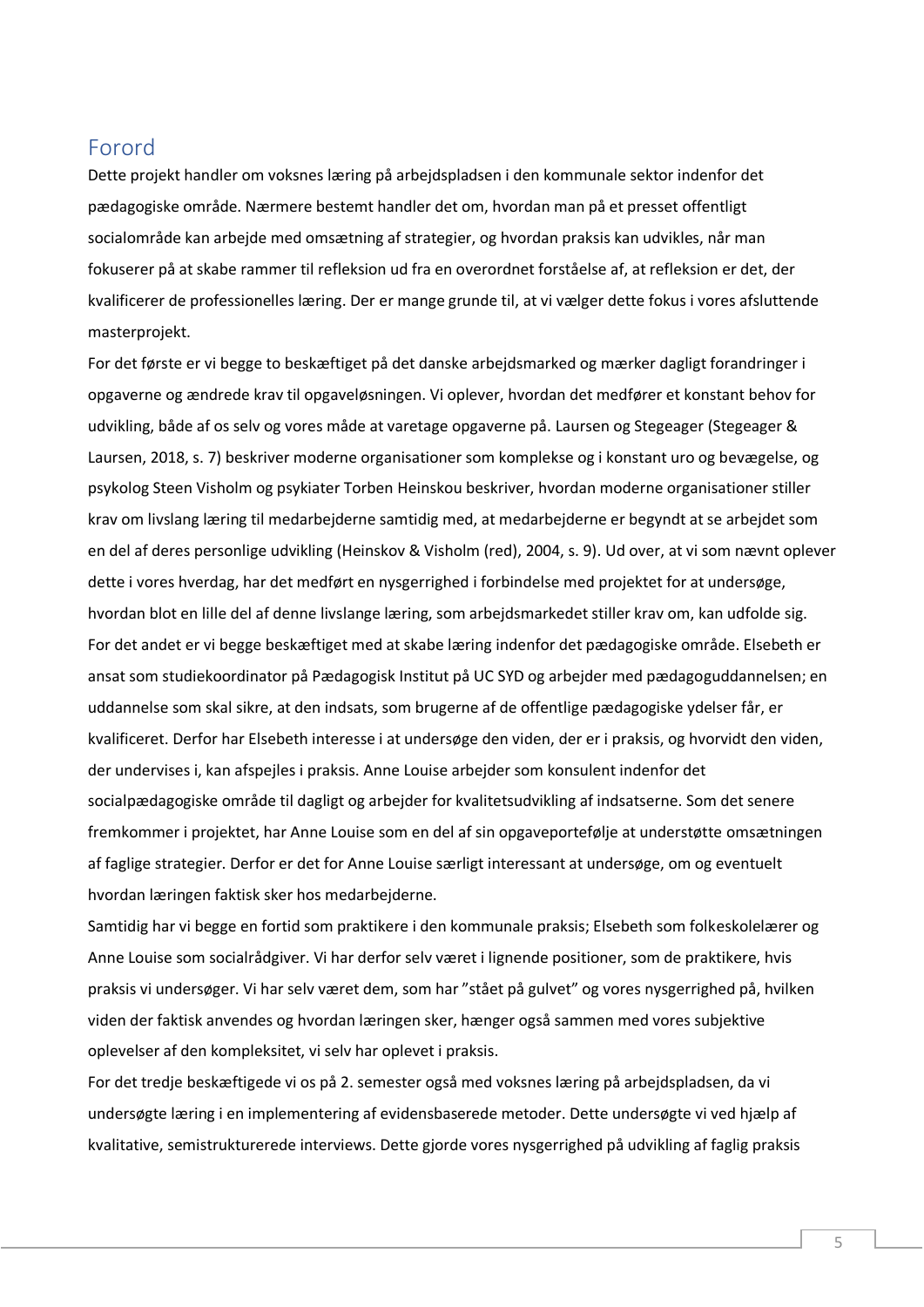endnu større. Og ligeledes skabte det en nysgerrighed på, hvad der ville ske, hvis vi metodisk greb opgaven anderledes an. Dette formentlig også fordi vores viden og bevidsthed omkring undersøgelsesmetoder, og hvordan man kan skabe viden er øget i perioden, men også fordi vi ønskede at komme "tættere på". Dette skal ikke forstås som et ønske om at komme tættere på virkeligheden ud fra en positivistisk tankegang, men et ønske om at forsøge at undersøge og skabe flere detaljer i vores forskning end vi oplevede, at de semistrukturerede interviews (alene) kunne.

Og endelig, og for det fjerde, har vi haft lyst til fortsat at udfordre os selv. Man kan, hvis man anskuer det ud fra Illeris´ model for læringstrekanten, som viser, hvordan der i enhver læring både er en indholds-, en drivkrafts- og en samspilsdimension (Illeris, 2017) sige, at vi fortsat har haft en stor drivkraft for egen læring i hele perioden. Eller hvis vi anskuer det med Kolbs læringscirkel (Kolb, 2017, s. 297) har vi haft lyst til og mod på fortsat at eksperimentere med vores verdensopfattelse og ageren i denne med henblik på egen læring. Drivkraften og en fortsat lyst til at eksperimentere med egen læring er blevet båret frem af en stor nysgerrighed på udvikling af faglig praksis, videnskabelse og ikke mindst et berigende og gensidigt samarbejde.

Rigtig god læselyst.

Anne Louise Slyngborg Kronborg og Elsebeth Fuglsig Helgesen December, 2021

**Sideantal:** Projektet indeholder 142.262 anslag = 59,3 sider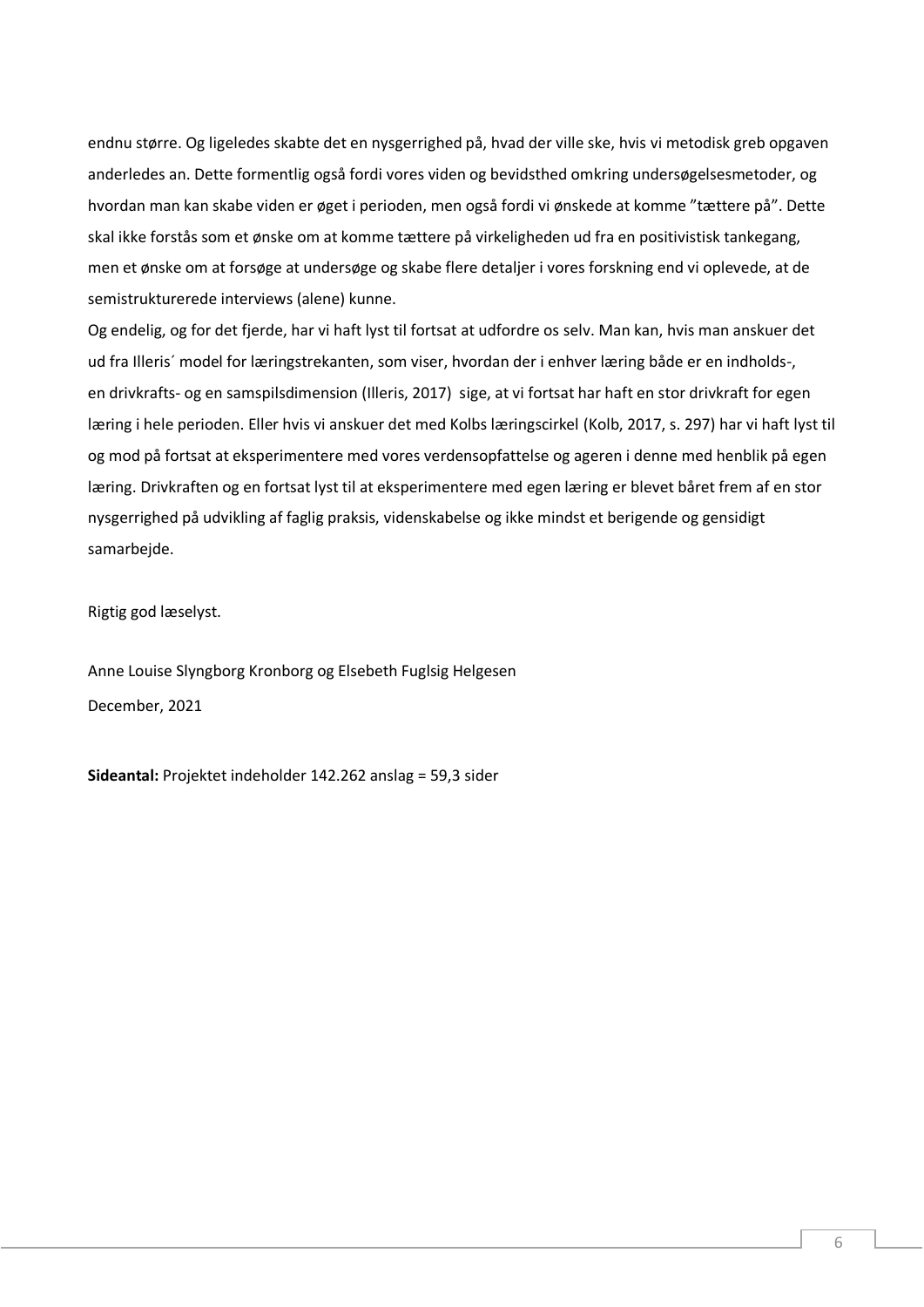# <span id="page-7-0"></span>Læsevejledning

Strukturen i masterprojektet præsenteres her med en kort introduktion til indholdet i de forskellige afsnit.

# **Afsnit 1: Indledning**

Masterprojektet starter med en indledning, hvor vi præsenterer opgavens overordnede tema, som er en beskrivelse af voksnes læring på arbejdspladsen på det socialfaglige område i Danmark. Et område, der er under pres, hvilket medfører et kontant krav om udvikling af praksis. Derefter følger en beskrivelse af pædagogprofessionen og udvikling af denne, fordi professionen er underlagt et konstant pres om udvikling og forandring, som det pressede område medfører.

# **Afsnit 2: Problemfelt**

I afsnit 2 indkredser vi vores problemfelt ved at dykke mere ned i den konkrete problemstilling, som vi er blevet nysgerrige på. Vi er optaget af udfordringen med at få omsat teori til praksis, og mere konkret omsætning af overordnede faglige strategier på det socialfaglige område i en dansk kommune ligesom vi argumenterer teoretisk for fokusområdet. Dette leder os hen til selve problemformuleringen med efterfølgende begrebsafklaring og afgrænsning i forhold til den videre læsning. Slutteligt er der en kontekstbeskrivelse af det bofællesskab, hvor omsætning af den overordnede faglige strategi skal finde sted i forbindelse med vores projekt.

# **Afsnit 3: Projektets videnskabsteoretiske og teoretiske ståsted**

Her præsenteres vores videnskabsteoretiske ståsted i projektet, som er socialkonstruktivistisk med en fremhævning af Gregory Batesons pointe om distinktioner, "forskelle, der gør en forskel" samt landkort.

Desuden præsenterer vi det teoriapparat, som vi anvender for at kunne svare på problemformuleringen. Dette er Donald Schöns begreber om teknisk rationalitet, viden-i-handling, problemdefinition, tekniske eksperter samt refleksion-i-handling.

Vi vil desuden forholde os til, hvordan den socialkonstruktivistiske videnskabsteori og Schöns teori om udvikling af praksis gennem refleksion kan kobles.

# **Afsnit 4: Undersøgelsesdesign**

I dette afsnit redegør vi for valg af metode. Vi har gennemført et aktionsforskningsforløb og heri har vi anvendt forskellige kvalitative metoder, som vi også vil redegøre for samt begrunde valget af. Specialiseringsretningen for dette projekt er "Didaktik og professionsudvikling", og fordi aktionsforskningen også ønsker at forandre den praksis, der undersøges, er der er et særskilt afsnit med de didaktiske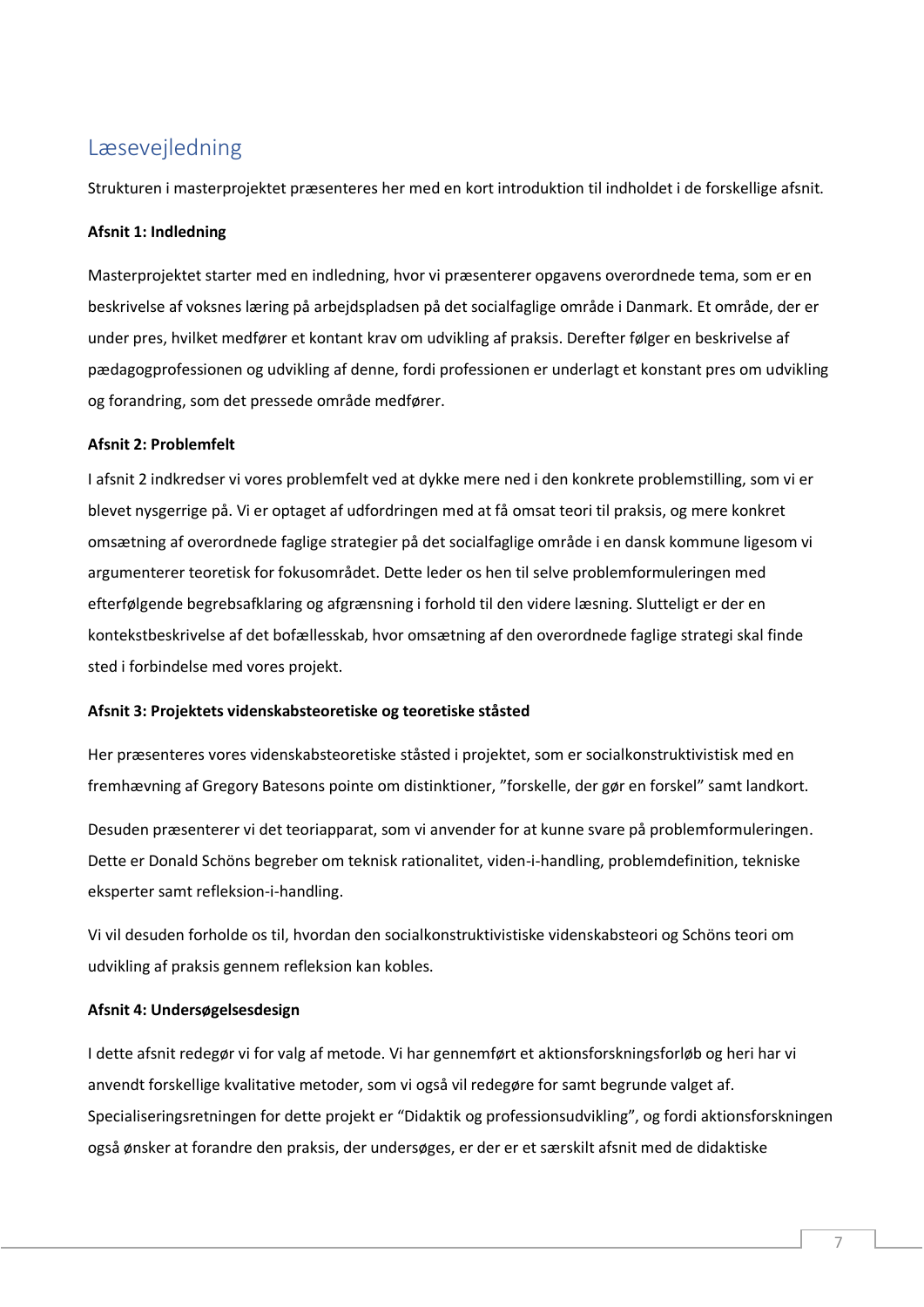overvejelser i forbindelse med planlægning af aktionsforskningsforløbet. Som opsamling på dette afsnit ses en grafisk fremstilling af aktiviteterne i aktionsforskningsforløbet, som vi vil henvise læseren til at søge til, hvis der undervejs i læsningen er brug for et overblik (se s. 40). Til sidst præsenteres de etiske overvejelser i henhold til undersøgelsesdesignet.

# **Afsnit 5: Empiri**

I dette korte afsnit præsenterer vi et overblik over vores indsamlede empiri for at skabe tydelighed omkring hvilket datamateriale, der har været til rådighed for os.

# **Afsnit 6: Analyse**

Afsnit 6 indledes med en præsentation af analysestrategien, hvor vi analyserer vores empiriske fund ud fra vores præsenterede teoriapparat*.* Afsnittet afsluttes med en opsamling over de fund, analysen har medført.

# **Afsnit 7: Diskussion**

Dette er diskussionsafsnittet, hvor vi vil diskutere udvalgte dele af analysen samt udvalgte dele af vores metodiske tilgang. Ligeledes vil vi diskutere muligheder og begrænsninger for fremtidig udvikling af den socialfaglige praksis med udgangspunkt i udvalgte opmærksomheder i forhold til behovet, tilgangen og rammerne herfor.

# **Afsnit 8: Konklusion**

I afsnit 8 konkluderer vi, hvordan medforskerne har omsat FFF via deres refleksioner i aktionsforskningsprojektet.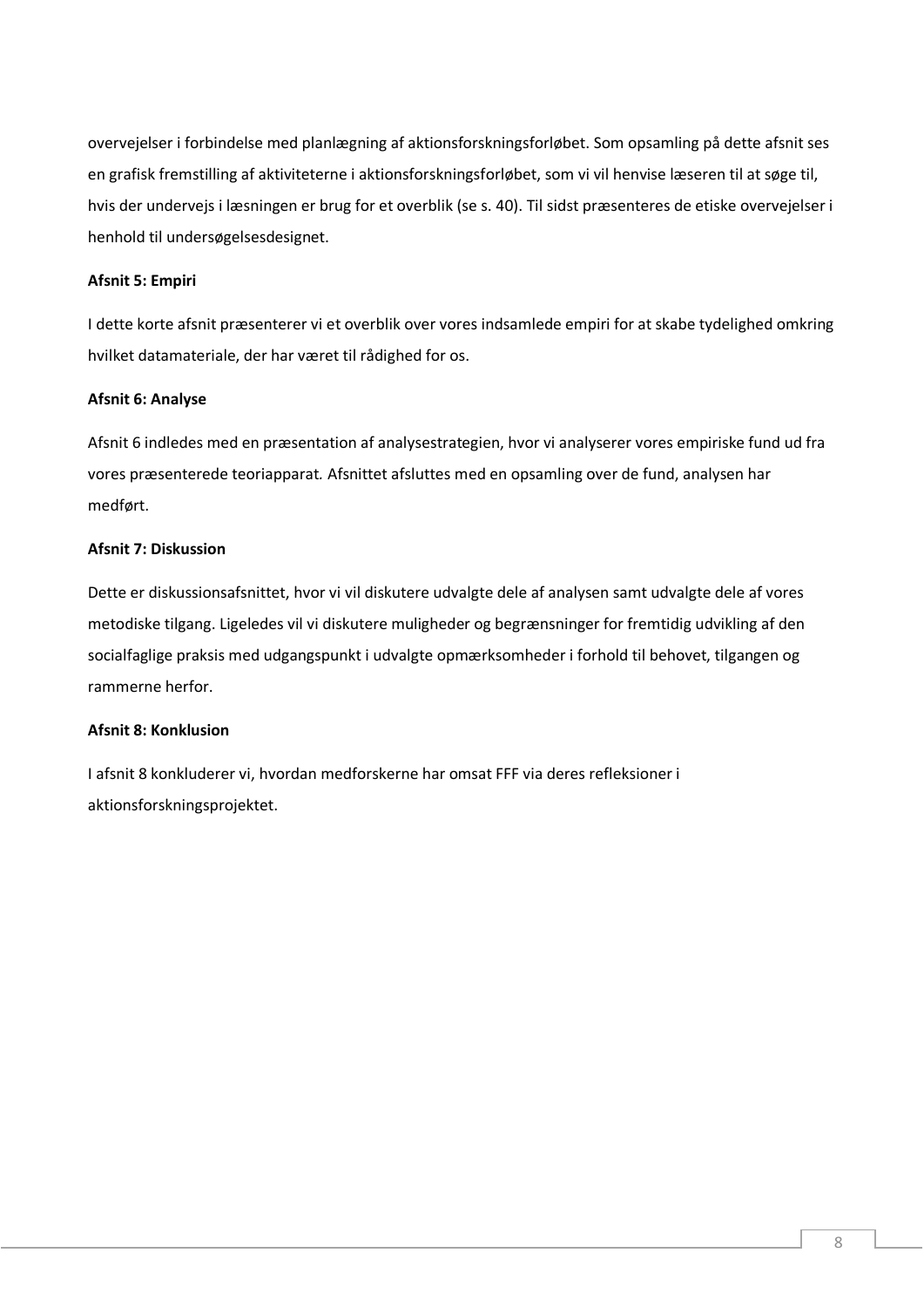# <span id="page-9-0"></span>Afsnit 1: Indledning

# <span id="page-9-1"></span>Vilde problemer i velfærdssamfundet<sup>1</sup>

Mere end 55.000 danskere har behov for støtte for at få hverdagslivet til at hænge sammen (Danmarks statistik, 2021). I Danmark er det samfundets og kommunernes ansvar, at borgere, som har dette behov, får den støtte. Kommunerne skal sikre, at det vurderes, hvilken støtte borgerne har behov for, sikre, at borgeren tilbydes denne støtte, samt sikre, at dette også sker indenfor den økonomiske ramme, der er til rådighed (Danske regioner, 2021). En vurdering og afgørelse om hjælp og støtte skal tage udgangspunkt i hver enkelt borgers faktiske forhold og det betyder eksempelvis, at to borgere med samme diagnose kan være berettiget til at modtage vidt forskellig støtte, hvis deres forhold i øvrigt er forskellige (DUKH, 2021). Og ligesom det er kommunernes ansvar at vurdere og afgøre, hvilken hjælp, borgerne er berettiget til, er det også kommunernes ansvar at sikre, at borgeren efterfølgende modtager hjælpen.

De medarbejdere, der skal løse opgaven med at give hver enkelt borger præcis den hjælp, som pågældende er berettiget til at få, står i deres daglige arbejde med, hvad Krogstrup betegner "vilde problemer" (Krogstrup, 2016, s. 23-31) og som måske illustreres meget godt på forsiden af denne opgave, hvor en medarbejder har tegnet sin forståelse af den praksis, hvor han er ansat. Vilde problemer er kendetegnet ved, at der ikke er en klar årsags-virkning-sammenhæng, fordi det enkelte problem er under konstant forandring og svært at afgrænse fra andre problemer. Eksempelvis; hvad gør man, når en udviklingshæmmet borger har sagt, at han ønsker hjælp til at stå op om morgenen for at kunne passe sine ting, men altid smækker døren i hovedet på medarbejderne, når de kommer? Den gode løsning på et vildt problem er i konstant forandring og kan ikke klart defineres, fordi løsningen er afhængig af samarbejde mellem de medarbejdere der, både internt og eksternt, skal løse problemet. Det er muligt at konstatere, om man har fundet en god løsning på problemet, men vurderingen heraf vil afhænge af, hvem der vurderer.

Den stigende levealder, en større kompleksitet i opgaverne, som blandt andet opstår fordi velfærdssamfundet er blevet mere og mere opdelt og specialiseret og den kontekstafhængige gode løsning, er nogle af årsagerne til, at det sociale område i Danmark er presset (KL, 2018).

Ovenstående og at organisationer som udgangspunkt er underlagt et forandringspres, som nævnt i forordet, medfører, at det sociale område (også) må og skal være i konstant udvikling. Selv om det vi gjorde for 10 år siden eller i går var tilfredsstillende, kan vi ikke fremadrettet blive ved med at løse opgaverne på

<sup>&</sup>lt;sup>1</sup> De indledende tanker omkring dette projekt blev beskrevet i vores opgave omkring videnskabsteori og metode II, som vi afleverede som eksamensopgave på tredje semester, fordi dette var en optakt til dette afsluttende projekt. Der er derfor pointer i denne indledning, som også fremkommer af denne eksamensopgave, hvorfor der kan være tale om sammenfald mellem de to opgaver. Der er dog ikke tale om afskrivning eller lignende. Opgaven blev afleveret 9. juni 2021 med titlen "Kompetenceudvikling i et aktionsforskningsprojekt" og er skrevet af os.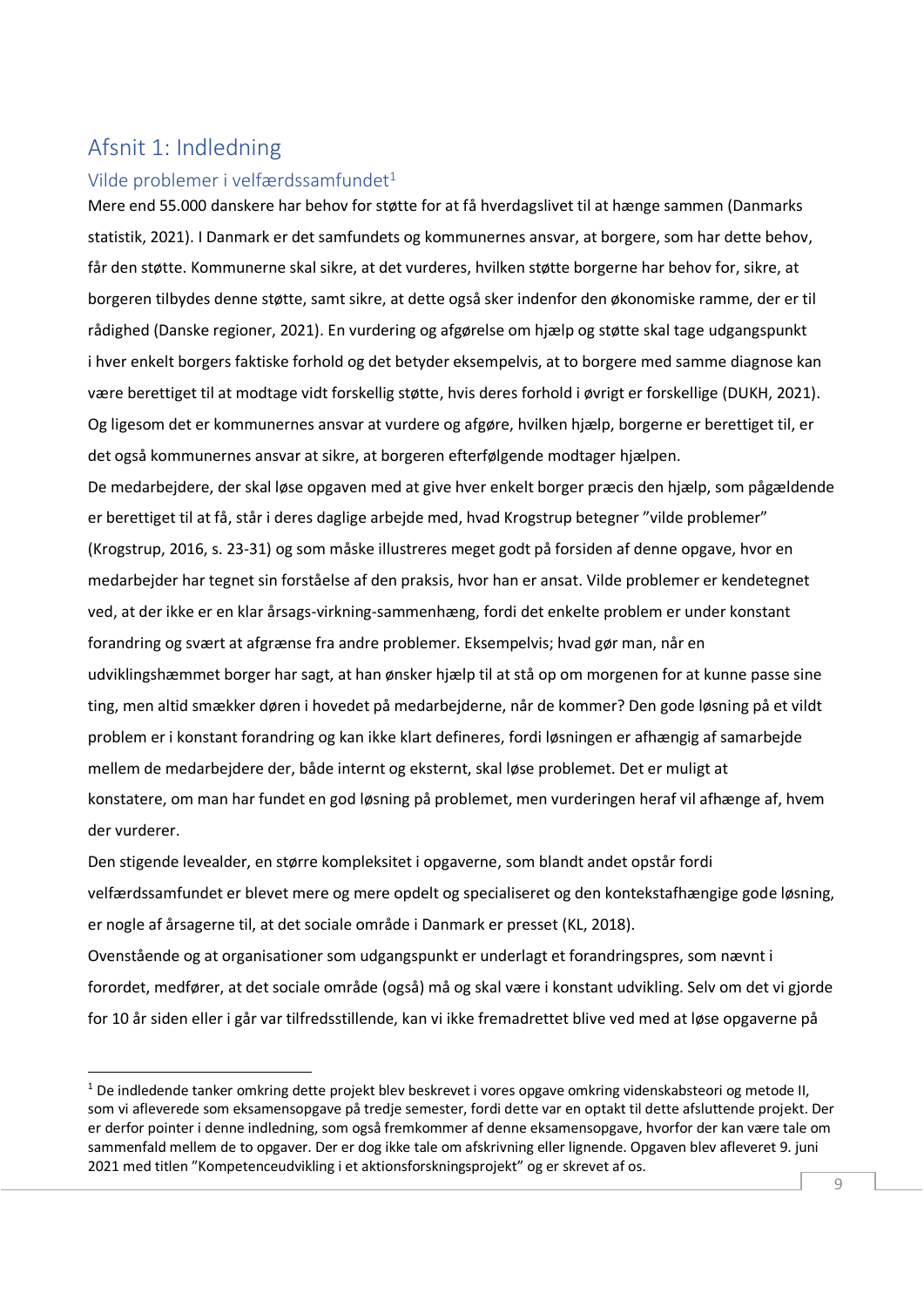samme måde. Der udvikles nye strategier og metoder, som blandt andet har øget fokus på borgerens ressourcer og mulighed for egen mestring for at kunne imødekomme kravet om individuelle og effektive indsatser. Kommunernes Landsforening (KL) og Socialpædagogernes fagforening (SL) påpeger, som konsekvens heraf, at kravet om implementering af nye metoder øger kravene til kommunernes måde at løse opgaverne på og dermed til den enkelte medarbejders praksis.

# <span id="page-10-0"></span>Professionsudvikling

En del af de ovenfor omtalte medarbejdere er socialpædagoger, der som profession er kendetegnet ved at ønske at gøre en positiv forskel for udsatte borgere (Studentum.dk, 2021). Den socialpædagogiske profession har, på linje med øvrige professioner i vores samfund, stor betydning, fordi de i deres indsats har magt til at vurdere og definere de konkrete problemer og intervenere i forhold til disse. Det betyder, at deres arbejde, ud over at have konsekvenser for det enkelte menneske, også har betydning for, hvilke opgaver, der løses og hvordan i vores samfund. Og ligeledes har den voksende kompleksitet i opgaven medført, at samfundet er afhængig af socialpædagoger, som til stadighed har en særlig viden, som de anvender til at løse de konkrete opgaver (Molander & Terum, 2008, s. 13). Den pædagogiske profession voksede i Danmark frem i 1930'erne. Professionens opgave var at tage sig af børn med særlige behov, som betød, at moderen ikke selv kunne tage vare på barnet (Enoksen, Hagemann, Pedersen, Jensen, & Mathiasen, 2003, s. 6-9). I takt med at opgaven også bredte sig til normal- og voksenområdet, var der også fra ca. 1960'erne et øget fokus på anvendelse af særlig psykologisk viden og samtidig oprettes pædagogiske uddannelser på universiteterne.

Pædagoguddannelsen har indenfor de sidste årtier gennemgået store forandringer, hvor her særligt skal fremhæves professionsbachelorbekendtgørelsen fra midt i 00'erne. Reformen betød en højere grad af akademisering af uddannelsen, som blandt andet medførte flere generelle læringsmål, flere eksamener og at faget pædagogik og også fokus på de studerendes personlige udvikling forsvandt fra bekendtgørelsen (Rothuizen, Togsved, Schmidt, Bille, & Kornerup, 2019, s. 2). Der er således fokus på professionernes opgave med at "oversætte" eller fortolke videnskabelig viden, som trækker tråde til, blandt mange andre, sociologerne Wilbert A. Moore og Ronald M. Pavalko, som var optaget af de professionsteoretiske diskussioner i 1970'erne (Fauske, 2008, s. 37). Og samtidig er der flere forskere og teoretikere som peger på, at oversættelse af generelle principper til den konkrete kontekst ikke er nok for at være en dygtig praktiker. Som et opgør mod 1920'ernes og 1930'ernes positivistiske opfattelse af viden, beskrev Michael Polanyi i 1960'erne begrebet "tavs viden", hvor han pointerer, at vi ved mere, end vi kan redegøre for. I forhold til skolernes og uddannelsesstedernes ønske om ensretning og akademisering, udtrykker Polanyi, hvordan dette dræber den kreativitet, der er nødvendigt for, at vi kan udforske de problemer, vi står overfor som praktikere og forskere (Holmgren, 2012). Danske Steen Wacherhausen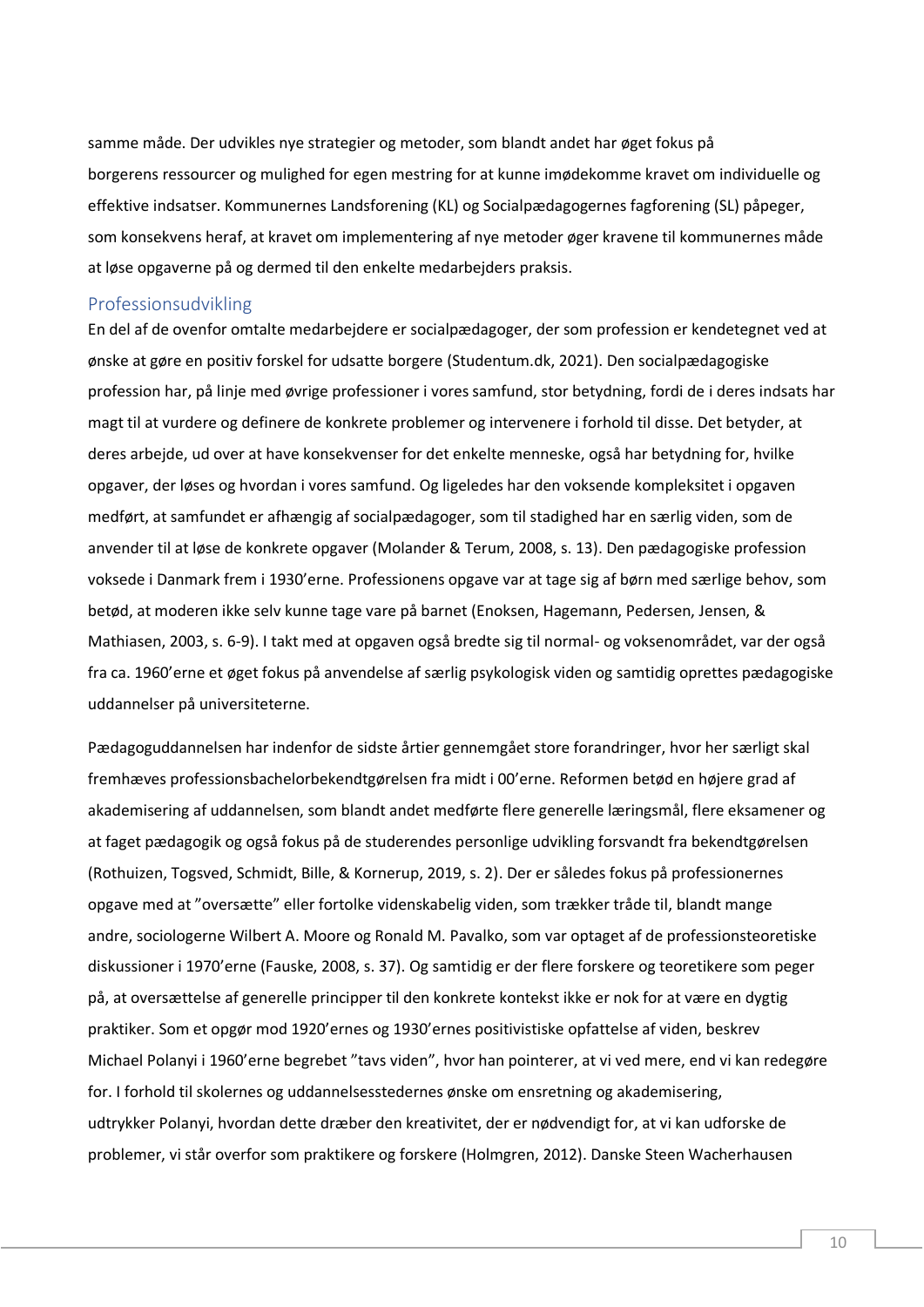tager Polanyis tråd op, når han spørger, om ikke boglærdom er nok til at blive kompetent fagudøver, og besvarer sit eget spørgsmål med et tydeligt "nej!". Wacherhausen beskriver, hvordan det for at være en kompetent praktiker, ikke er nok at kunne trække på den relevante viden og anvende de relevante regler i en given praksissituation. En god praktiker anvender tavs viden og sig selv i sin praksis, fordi en del af ens faglige viden er en selv. Og jo mere en praksis afhænger af det sociale og det psykiske, jo mere tavs er den viden, der anvendes. Wacherhausen pointerer, at ikke alt tavs viden er lige godt og at det er afgørende for at sikre kompetenceniveauet, at praktikerne har mulighed for at gøre sig nye erfaringer samt reflektere over disse (Wackerhausen, 2005).

# <span id="page-11-0"></span>Afsnit 2: Problemfelt

# <span id="page-11-1"></span>Fælles Fagligt Fundament og Fælles Faglig Strategi

Som eksempel på initiativer, der er sat i værk for at imødekomme kravet om individuelle og mere effektive indsatser, har man i en stor kommune i 2017-2018 med inddragelse af ledere, medarbejdere og samarbejdspartnere (2021) udviklet Fælles Faglig Strategi (FFS) og Fælles Fagligt Fundament (FFF) indenfor voksenhandicapområdet, hvor opgaven er, som beskrevet ovenfor, at sikre, at borgeren får den hjælp og støtte, borgeren har behov for. Med FFS og FFF ønsker man at gøre indsatserne mere målrettede og mere vidensbaseret (bilag 1, s. 2).

# **FFS og FFF – kort fortalt**

FFS indeholder visionen om at skabe den "Den Aktive Borger", som er et mål om, at alle borgere udnytter deres potentialer, så de kommer så tæt på selvforsørgelse som muligt via læring, uddannelse og beskæftigelse, bidrager aktivt i sociale fællesskaber og ikke mindst kommer til at mestre så meget af

deres eget liv som muligt. Dette i lighed med den generelle tendens om at udvikle metoder med fokus på borgerens ressourcer og mestringsevne. Som figuren for FFS viser, skal den indsats, som borgeren modtager, tilrettelægges på

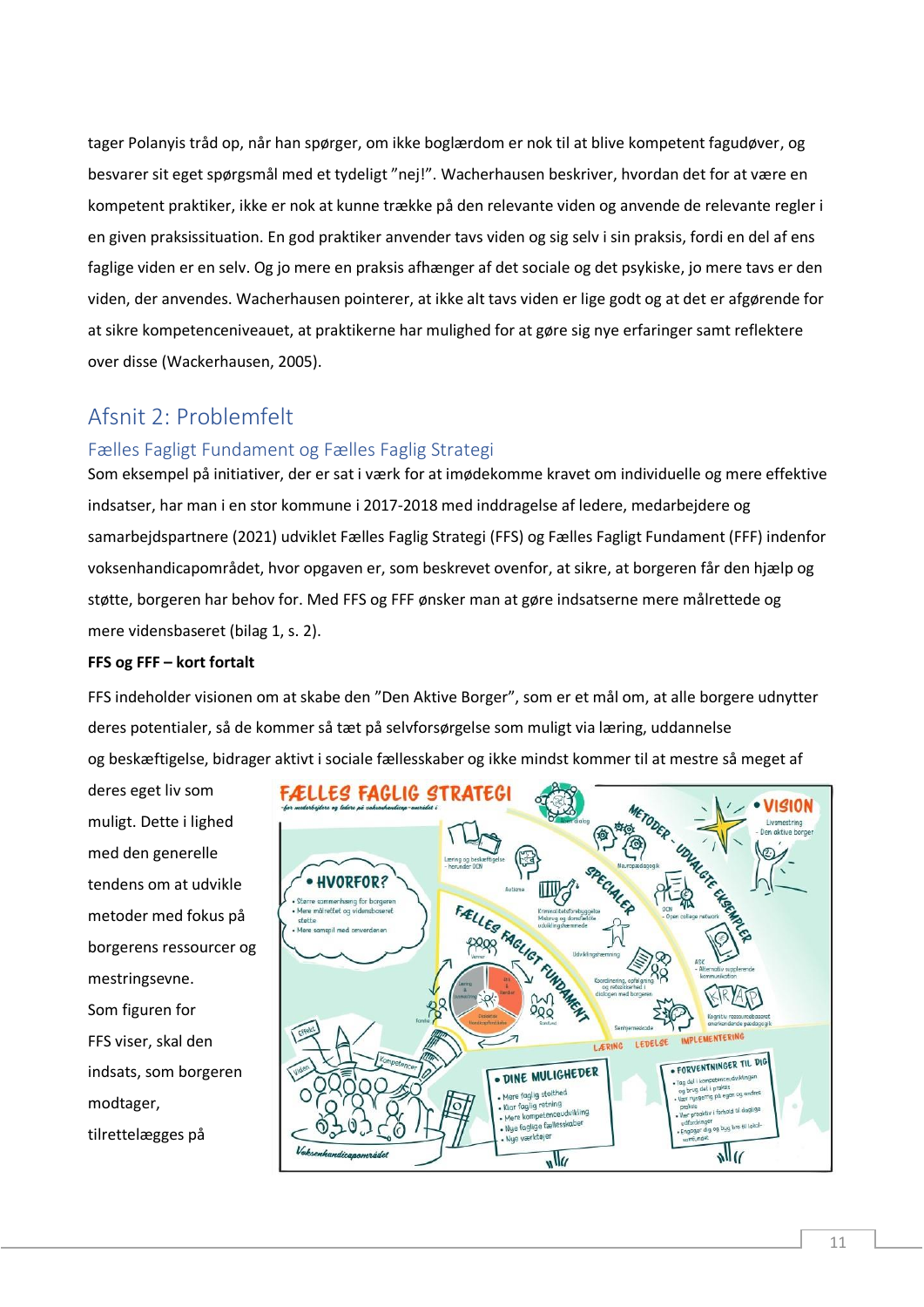baggrund af metoder og en viden om "specialer", som er vurderet særlige relevante. Og bag ved disse metoder og denne viden ligger FFF, som skal være et fælles grundlag, som skaber sammenhæng på tværs af afdelinger og tilbud med en fælles orientering mod den bedste støtte til og de bedste betingelser for borgerens trivsel og livsmestring (Bilag 2, s. 4).

FFF er et "vidensbaseret grundlag, der fremover understøtter alle vores tilgange, indsatser og metoder i vores arbejde" (Bilag 2, s. 4-5), og som har til hensigt at styrke fagligheden, bidrage med et fælles sprog, med hvilket vi kan sætte ord på fagligheden (Bilag 1, s. 1) samt udgøre en fælles referenceramme for alle omkring borgeren. Omkring det vidensbaseret er det uddybet, at FFF "forener centrale perspektiver fra både national og international udvikling på området" (Bilag 3, s. 3). FFF består af tre overordnede temaer; "Den dialektiske handicapforståelse", "Etik & Værdier" samt "Læring & Livsmestring". Hvert tema er beskrevet med henvisning til modeller og teorier, som er vurderet væsentlige indenfor temaet (Se evt. bilag 2 for yderligere).

#### **Omsætning af FFF**

Som led i omsætningen af FFF er det planlagt, at alle tilbud i en del af kommunen indenfor voksenhandicapområdet i 2021 skal afholde tre workshops med henblik på øget opmærksomhed og et boost af omsætningsprocessen, som har været i gang i tre år, men som fortsat ikke opleves omsat. Eksempelvis udtaler en afdelingsleder, som vi senere vender tilbage til, at FFF er "*jo noget man egentligt er forpligtet til at arbejde med…, det er bare forståelse af det grundlæggende bag ved* "*hvorfor gør vi, som vi gør", den er overhovedet ikke på plads endnu*" (Bilag 4, s. 7).

Der er i den planlagte "boostperiode" afsat tre gange fem timer og forløbet varetages af afdelingsleder eller af konsulent, som i nogle tilfælde er Anne Louise, hvis afdelingslederen ønsker dette. Der er krav om, at alle faste medarbejdere deltager, men der er ingen krav om deltagelse af nattevagter eller vikarer. Didaktisk er fokus på inddragelse af medarbejderne under workshops, og det er understreget, at der ikke må være tale om "undervisning", underforstået oplæg. Herudover er rammerne frie; det konkrete indhold på de tre workshops afstemmes med det enkelte tilbud, deres motivation og interesse, og der er ingen krav om, at alle tilbud arbejder med det samme eller opnår den samme viden omkring FFF.

## <span id="page-12-0"></span>Sammenhæng mellem læring og praksis

Hvordan kan man understøtte omsætningen af FFF? Hvordan kan man skabe sammenhæng mellem FFF og den praksis, hvor FFF skal anvendes? Hvordan kan man arbejde for, at borgerne oplever den mere koordinerede og målrettede indsats, som FFF har som målsætning? Hvordan kan man understøtte de medarbejdere, som skal omsætte den nye viden til konkret, faglig praksis? Dette er et klassisk problem (Wahlgren, Høyrup, Pedersen, & Rattleff, 2002, s. 65) og for Anne Louise også en konkret og specifik udfordring i sit job som konsulent.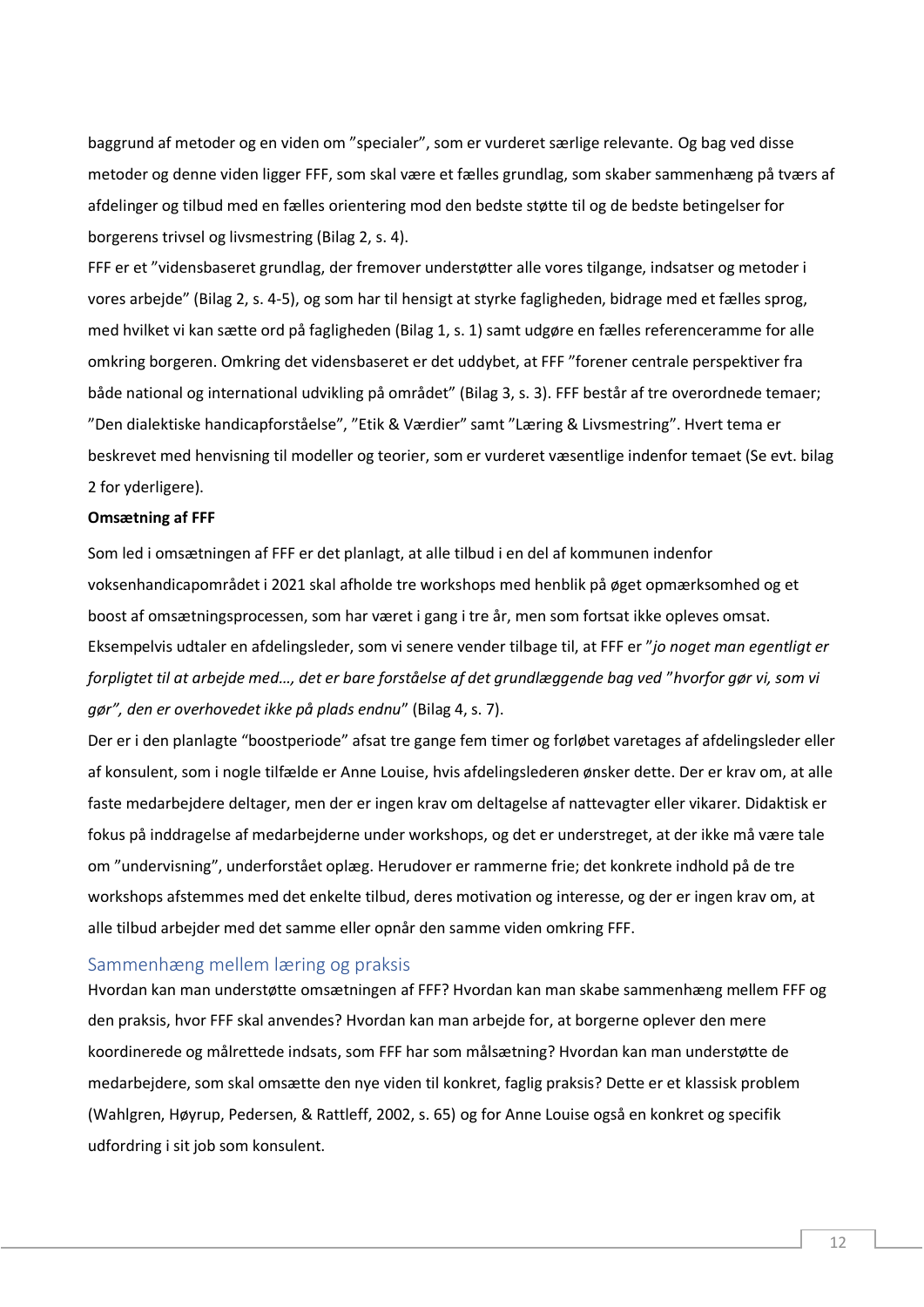Som konsekvens af det fortsat øgede krav om forandringer for både individer, organisationer og samfund (Jacobsen D. I., 2005, s. 13), er interessen for at undersøge, hvordan man kan skabe den nødvendige læring, øget (Wahlgren, Høyrup, Pedersen, & Rattleff, 2002, s. 23). Wahlgren, Høyrup, Pedersen & Rattleff (Wahlgren, Høyrup, Pedersen & Rattleff, 2002, s. 27-28) har i 2002 gennemgået udvalgte internationale forskeres undersøgelser af, hvad der har betydning for læring i arbejdslivet. De er kommet frem til tre overordnede temaer; læringsmiljøet på arbejdspladsen, adgangen til begrebsmæssig og teoretiske indsigt, som omfatter mulighederne for at få adgang til teoretisk viden og støtte fra eksperter samt den enkeltes læringspotentiale, herunder den enkeltes motivation samt i hvor høj grad læringen er meningsfuld for den enkelte. Sunesen (Sunesen, 2020) fremhæver, at når professionelles læring ikke sker, er der flere årsager hertil, som både kan relateres til individets manglende motivation og til mere strukturelle forhold så som utilstrækkelig planlægning og manglende tid. Buus, Grunddahl, Hamilton, Rasmussen, Thomas og Wiberg (Buus, 2012) har i 2012 i et aktionsforskningsprojekt undersøgt, hvordan pædagoger indenfor daginstitutionsområdet anvender evidensbaseret viden i praksis. Deres undersøgelse peger på, at det har været vanskeligt at isolere de enkelte praktikeres vidensgrundlag og samtidig, at pædagogerne ved at arbejde med evidensbaserede metoder oplevede en øget professionalisme i deres indsats, forstået således, at pædagogerne oplever, at deres praksis blev mere velbegrundet og tydelig for dem selv, børnene og deres forældre. Desuden fremkommer det, at nogle pædagoger i nogle institutioner anvendte den evidensbaserede viden mere selektivt, og at dette medførte øget kritisk refleksion over egen praksis hos pædagogerne, som praksis kunne udvikles på baggrund af. Også her fremhæves pædagogernes evne til at håndtere egne følelsesmæssige reaktioner særligt. Selv om der i den omtalte undersøgelse var tale om pædagoger i en anden kontekst end den vi her har præsenteret, finder vi resultatet interessant. Særligt hæfter vi os ved sammenhængen mellem evidensbaserede metoder og pædagogernes oplevelse af, at deres praksis blev mere velbegrundet, da dette jo netop er et af formålene med FFF. Søren Frimann, ph.d. i kommunikation og lektor ved Aalborg Universitet, har fra 2017- 2020 gennemført et aktionsforskningsprojekt vedrørende kompetenceudvikling på en socialpædagogisk institution med 330 ansatte med det formål at koble kompetenceudvikling til praksis. Frimann peger på, at organisationer på den ene side hele tiden må have øje for stabilitet og drift og på den anden side fleksibilitet og udvikling. Resultatet af hans projekt viste, at der i forløbet skete en fælles forbedring af praksis, kompetenceudvikling samt ledelses-, professions-, og vidensudvikling i hele organisationen (Frimann, 2021).

# **Den individuelle refleksion**

Wahlgren m.fl. fremhæver et mere individuelt syn på læreprocesserne i organisationerne og peger på, at det væsentlige for læring i arbejdslivet er, at læringen knytter sig til handlingerne og den sammenhæng og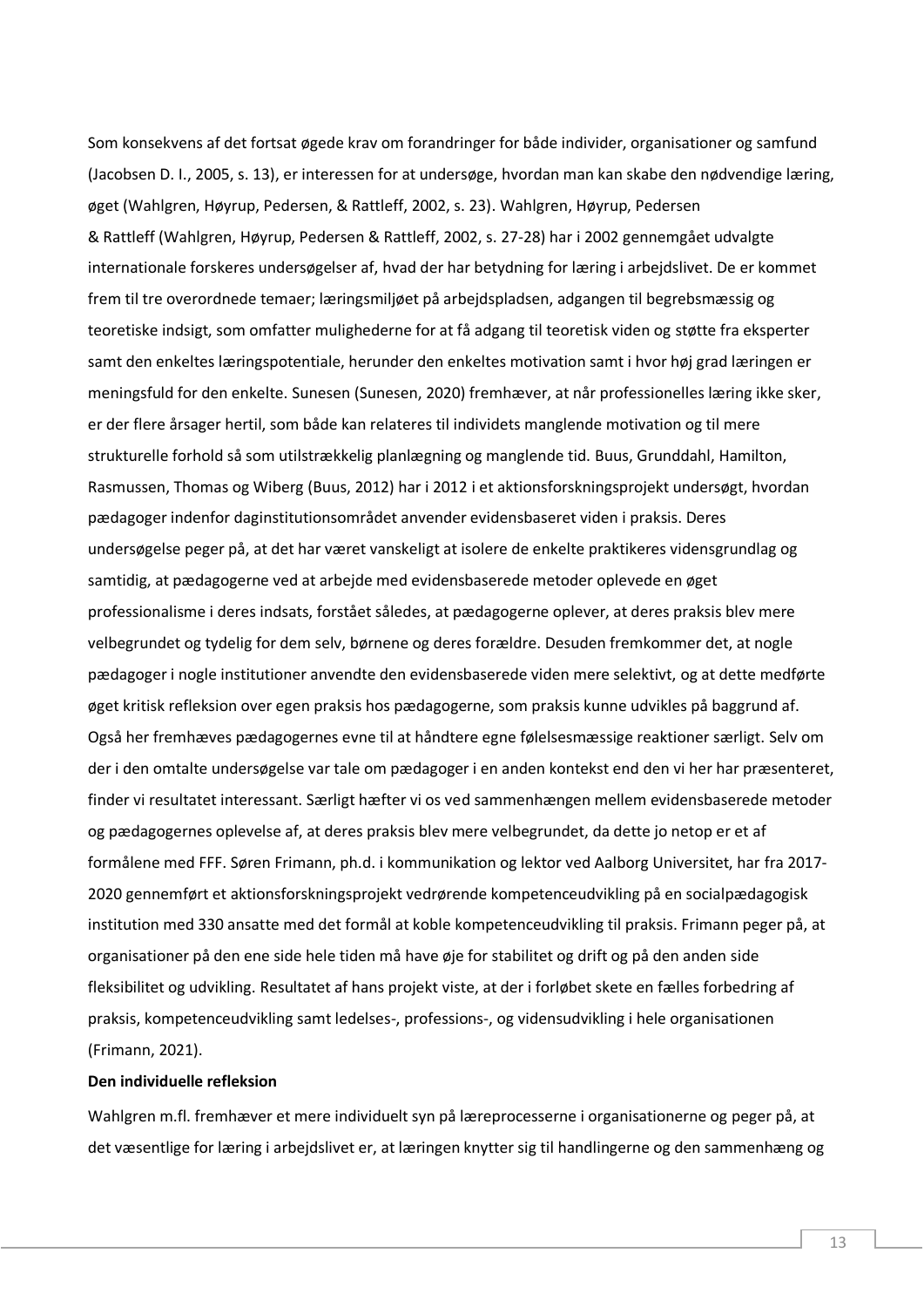kontekst, som handlingerne foregår i. Dette sker i særlig grad i refleksioner over handlingerne, fordi refleksionerne medfører, at man lærer af sine erfaringer. Via refleksionerne bliver man i stand til at overføre viden fra den ene situation til den anden og viden kobles med erfaringer gennem refleksionen, hvorved der sker en kobling mellem teori og praksis. Dette medfører spørgsmålet om hvilken sammenhæng der er mellem handling, refleksion og læring (Wahlgren, Høyrup, Pedersen, & Rattleff, 2002, s. 16).

#### <span id="page-14-0"></span>Refleksion - Schön

Byplanlæggeren Donald A. Schön udgav i 1983 bogen, som i 2001 blev oversat til "Den Reflekterende Praktiker" (Schön, 2001), hvor han blandt andet beskriver, hvordan han ser på forholdet mellem handling, refleksion og læring. Schön beskriver, hvordan praktikernes opgave over tid har ændret sig, så det der kendetegner situationerne er "sammensathed, usikkerhed, ustabilitet, eneståenhed og værdikonflikt" (Schön, 2001, s. 43), som kræver, at den professionelle forud for at løse situationen må definere denne som en situation, der er mulig for vedkommende at løse (Schön, 2001, s. 26). Når den professionelle efterfølgende sidder fast i en given situation, anvender vedkommende refleksion til at konstruere en ny måde at forstå problemet på. I den forbindelse finder Schön, at tanke og handling ikke er adskilte størrelser, men at de sker samtidig og at refleksionen indeholder eksperimenter, som praktikere gør for at forstå problemet på ny. Schön beskriver, hvordan han finder, at refleksion er en "kunst, som de praktiserende lægger for dagen, når de skal håndtere de problematisk divergerende situationer, som praksis byder på" (Schön, 2001, s. 62), og som han tyer til, når han står i situationer med krav, som er uforenelige. Her vil praktikeren gå i gang med at reflektere over den værditilskrivning, som vedkommende selv eller andre har tillagt situationen og på den baggrund vende blikket mod sig selv og sine egne forforståelser, for at finde alternative måder at konstruere problemet på og på den baggrund finde alternative måder at løse det på (ibid.).

#### <span id="page-14-1"></span>Aktionsforskning

Ovenstående gør os nysgerrige på, om et aktionsforskningsprojekt med fokus på medarbejdernes refleksioner kan fremme omsætningen af FFF, og dermed fremme læring og udvikling i organisationen?

Formålet med aktionsforskning er ud fra en demokratisk tilgang at skabe læring, forandring og viden (Frimann & Hersted, 2020, s. 38) Frimann skriver, at "gennem aktionsforskning kan kompetenceudvikling kobles til praksis" (Frimann, 2021, s. 28), fordi aktionsforskningen igangsættes for at finde løsninger på hverdagsnære og praktiske problemer (Sunesen, 2020, s. 252). Sunesen kobler sig på Frimann og Hersteds beskrivelser ved i sin definition at fremhæve, at aktionsforskning er en deltagerorienteret og demokratisk forskningsproces, som søger at bringe handling, refleksion og teori i samklang (Sunesen, 2020, s. 252).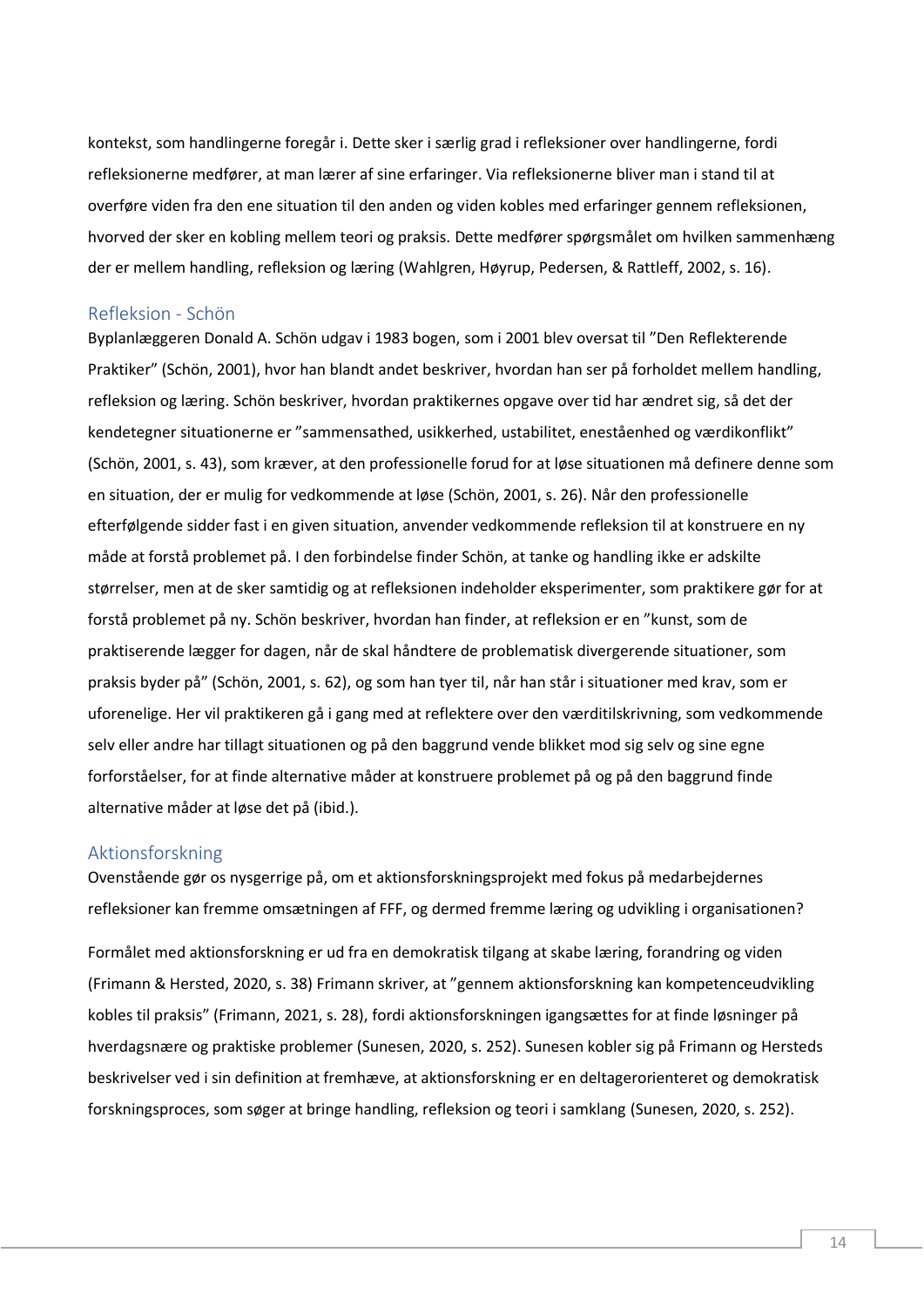Den overordnede problemstilling medfører, som vi har beskrevet, et krav om udvikling af praksis og dermed et krav om udvikling af den enkelte professionelle. Og med aktionsforskningens mulighed for netop at tage udgangspunkt i medarbejdernes praksis (Frimann, Jensen, & Sunesen, 2020, s. 11) og det, de oplever som problematisk, kan anvendelsen af aktionsforskning som metode måske medføre den sammenkobling af teori og praksis, der er forudsætningen for, at omsætning af FFF kan lykkes? Kan vi sammen med medarbejderne skabe refleksioner gennem aktiv involvering og demokratisk deltagelse og kan det understøtte, at FFF omsættes til praksis? Vil det kunne medføre udvikling i organisationen? Vil vi kunne producere ny viden?

Kan aktionsforskningen være en del af den udvikling, som afdelingslederen efterlyser, når han siger:

*"...for der, hvor der kunne udvikles rigtig meget på implementeringen, det er jo netop i teorierne bag. Det er ikke så meget metoderne, metoderne kan folk forholde sig til...*" (Bilag 4, s. 5),

med henvisning til FFS og de forskellige "lag" i strategiens opbygning som "teorierne bag" metoderne?

# <span id="page-15-0"></span>Problemformulering

Ovenstående tanker om vilde problemer på det sociale område, der er under pres, professionsudvikling, omsætning af FFF, sammenhæng mellem læring og praksis, Schöns refleksionsbegreb samt aktionsforskningens idégrundlag om at skabe viden gennem problemløsning i og med praksis leder os til vores problemformulering. Vi ønsker på baggrund af ovenstående at undersøge, hvordan viden fra FFF omsættes til praksis ved at have fokus på refleksioner i et aktionsforskningsprojekt. Dette leder os til følgende problemformulering:

#### **Hvordan omsætter medforskerne, via refleksioner, FFF til praksis i et aktionsforskningsprojekt?**

Der er tale om et såkaldt handlingsproblem (Olsen & Pedersen, 2018, s. 35), hvor vi ønsker at skabe en viden om, hvordan en undersøgelse, som tilrettelægges med udgangspunkt i aktionsforskning med fokus på medarbejdernes refleksioner, kan understøtte læringen i praksis. Vi ønsker at undersøge dette ud fra en socialkonstruktivistisk ontologi og ved at anvende flere empiriske metoder til dataindsamling. På den måde kan vi skabe en nuanceret og dybdegående viden, som grundet det gode eksempels kraft, kan skabe viden, der kan almengøres og anvendes i lignende situationer.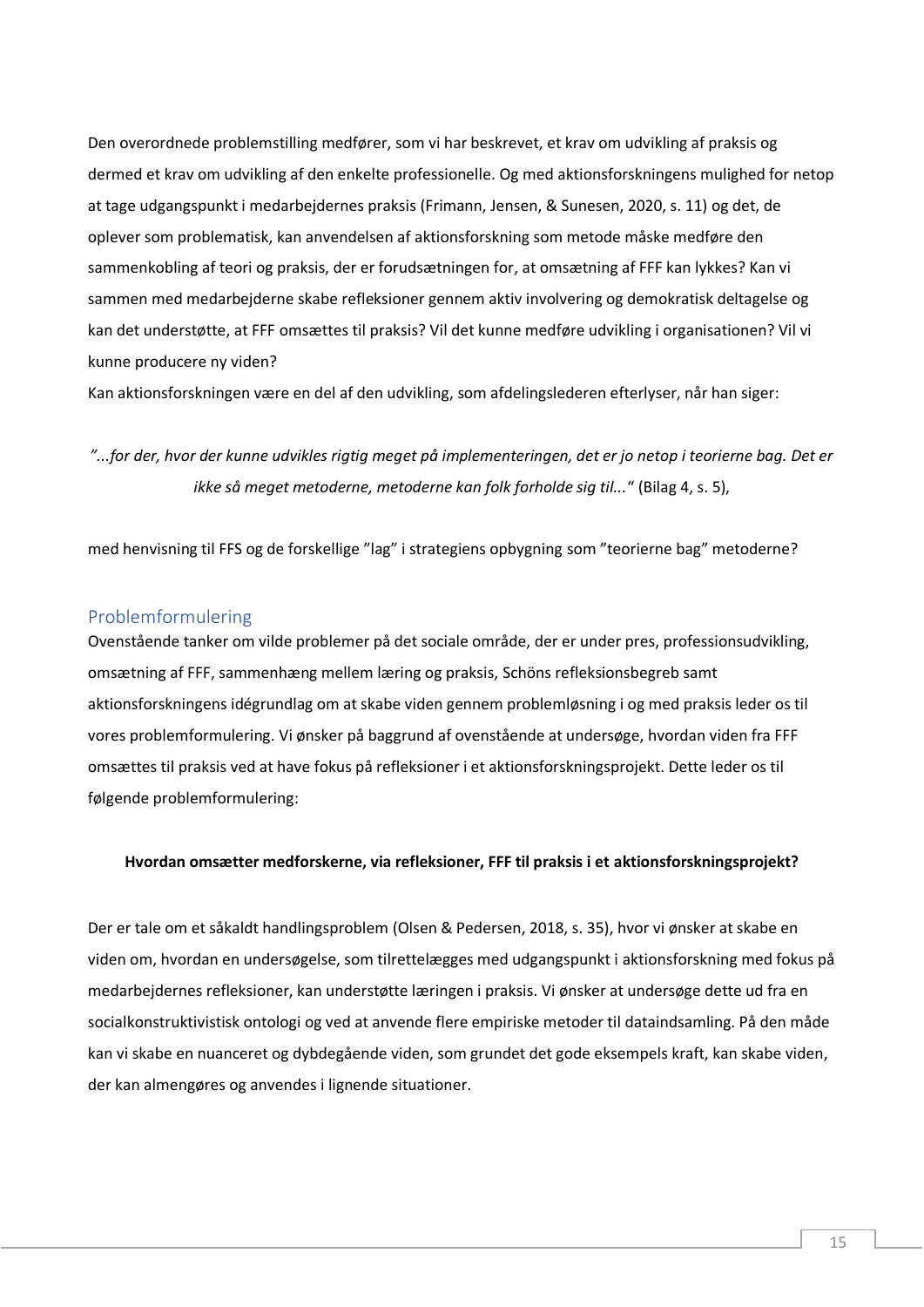# <span id="page-16-0"></span>Begrebsafklaring og afgrænsning

Vi vil med dette afsnit tydeliggøre, hvad vi præcis mener med de anvendte begreber i problemformuleringen samt begreber, der går igen i projektet. Vi tilstræber således at skabe gennemsigtighed for læsning og forståelse af resten af projektet.

## **FFF**

Når FFF anvendes i det fremadrettede, mener vi alene den del af FFF, som omhandler "Etik & Værdier". De etiske teorier og principper bag "Etik & Værdier" vil vi uddybe senere i afsnittet om "Bofællesskab X og FFF – kontekstbeskrivelsen". Baggrunden herfor er dels en opmærksomhed fra vores side inden opstarten af projektet på projektets rammer med særlig opmærksomhed omkring tidsperspektivet. Ligeledes fremhævede afdelingslederen for det bofællesskab, som danner rammen om aktionsforskningsprojektet, som vi også vender tilbage til senere, at det for ham var væsentligt, at det, vi skulle arbejde med, skulle give mening for medarbejderne og at han selv fandt, at områderne omkring "Etik & Værdier" samt området omkring "Den Dialektiske Handicapforståelse" var særlig vigtig (bilag 4). Da vi planlægger aktionsforskningsprojektet, er det således med udgangspunkt i at arbejde med "Etik & Værdier" og "Den Dialektiske Handicapforståelse". Undervejs i forløbet oplever både medforskerne og vi, at det er mest hensigtsmæssigt for projektets formål udelukkende at arbejde med "Etik" fra temaet omkring "Etik & Værdier", hvorfor vi derefter beslutter at afgrænse FFF i projektet fremadrettet til alene at handle om "Etik".

#### **Refleksion**

Der findes mange definitioner på refleksion og John Dewey er den, der kommer nærmest en definition. Rodgers har på baggrund af Deweys værker defineret refleksion som:

*"En meningsskabelses- og tankeproces, der via systematisk, grundig og disciplineret udforskning, gennem fællesskaber og interaktion med andre og på baggrund af holdninger, der værdsætter den personlige og intellektuelle udvikling af en selv og andre, flytter den lærende fra en erfaring til den næste med en dybere forståelse af erfaringens relation og sammenhæng med andre erfaringer og ideer*" (Rodgers (2002), jf. Sparre & Damlund, 2018).

Vi vælger i projektet at anvende Donald Schöns refleksionsbegreber, som vi kommer mere ind på i et senere afsnit. Men to af dem nævnes her i forhold til en afgrænsning. Donald Schön har videreudviklet Deweys refleksionsbegreb til to centrale refleksionsformer; refleksion-i- handling og refleksion-overhandling, og knytter det bl.a. til professionsudvikling (Ibid.). Schön beskriver refleksion-over-handling med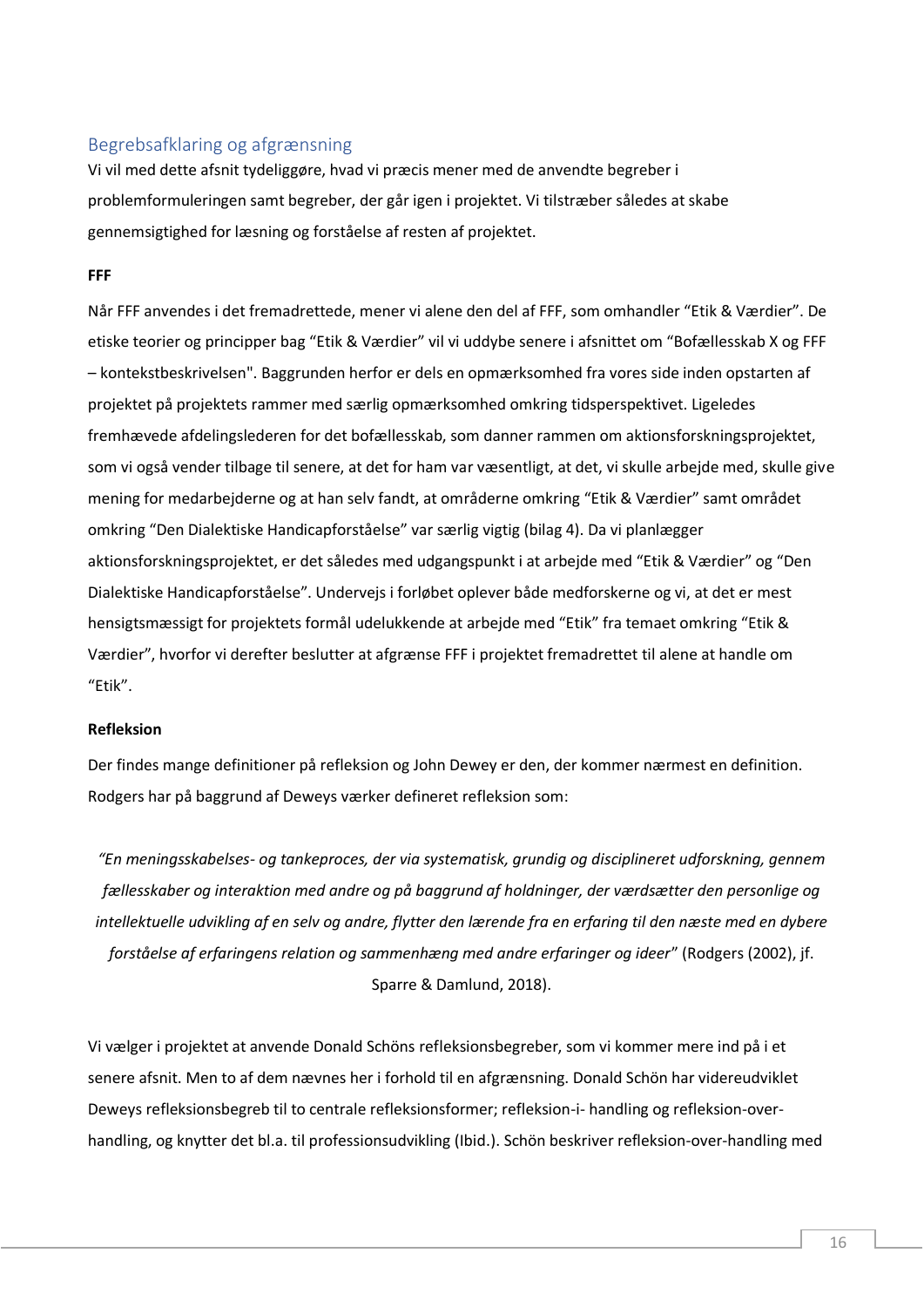et eksempel fra baseball og beskriver, at når pitcherne efter kampen undersøger de sammenhænge, hvor det går godt, og hvad der fører til sejr, så er det, de gør, "refleksion-over-handling" (Schön, 2001, s. 56). Refleksion-i-handling beskrives som det, der sker, når praktikerne tænker, mens de handler, og beskriver samtidig, at dette ikke er ensbetydende med, at refleksionen sker hurtigt: "Den afgrænses af handlingsnuet, den tidszone inden for hvilken handling endnu kan påvirke situationen" (Schön, 2001, s. 61). Schön fremhæver, at dette kan strække sig over alt fra minutter til måneder afhængig af kontekst og praksissituationerne (ibid.). I projektet beskæftiger vi os således udelukkende med refleksion-i-handling, fordi det ud fra konteksten, hvor praktikerne har årelange kontakter med borgerne og indsatser, for os giver mest mening af tale om refleksion-i-handling, idet deres refleksioner i praksis er en vedvarende uafsluttet proces. I projektet veksler vi mellem at skrive refleksion og refleksion-i-handling ud fra et hensyn til på den ene side præcisionen - særligt i vores analyse - og på den anden side læsbarheden. Når vi alene skriver refleksion, er der også her underforstået tale om refleksion-i-handling.

## **Praksis**

Når vi i det følgende skriver om praksis og praksisudvikling afgrænser vi dette til at være den praksis, der udspiller sig i det bofællesskab, hvor vi har gennemført vores aktionsforskningsprojekt. I vores definition af praksis læner vi os op ad Schön, som beskriver, at praksis er enestående begivenheder, som dog rummer et element af gentagelser, og hvor den praktiserende er en specialist, som igen og igen kommer ud for bestemte situationer (Schön, 2001, s. 60).

Vi vælger denne definition, fordi den matcher med vores teoretiske referenceramme for dette projekt og fordi vi finder den genkendelig i forhold til vores empiriske data.

# **Medforsker**

For i lighed med Lewins tanker om i aktionsforskning at understrege den ligeværdige relation mellem forskere og medforskere, anvender vi konsekvent udtrykket medforskere (Frimann & Hersted, 2020, s. 22), som dækker over de medarbejdere og lederen fra det bofællesskab, hvor vi udfører vores projekt. Se desuden afsnit fem omkring præsentation af aktionsforskning.

# <span id="page-17-0"></span>Bofællesskab X og FFF – kontekstbeskrivelse

I det følgende præsenterer vi Bofællesskab X, der danner rammen for aktionsforskningsforløbet.

Bofællesskab X er et tilbud for unge voksne med udviklingshæmning i en større dansk kommune. Bofællesskabet er etableret i henhold til Lov om Social Service § 107, hvilket betyder, at der i udgangspunktet er tale om et midlertidigt ophold og et midlertidigt tilbud til borgerne, som under deres ophold i bofællesskabet skal udvikle deres kompetencer i en grad, så de fremadrettet vil kunne klare sig med mindre støtte. Udvikling er således, både i henhold til det juridiske grundlag og i forhold til FFF,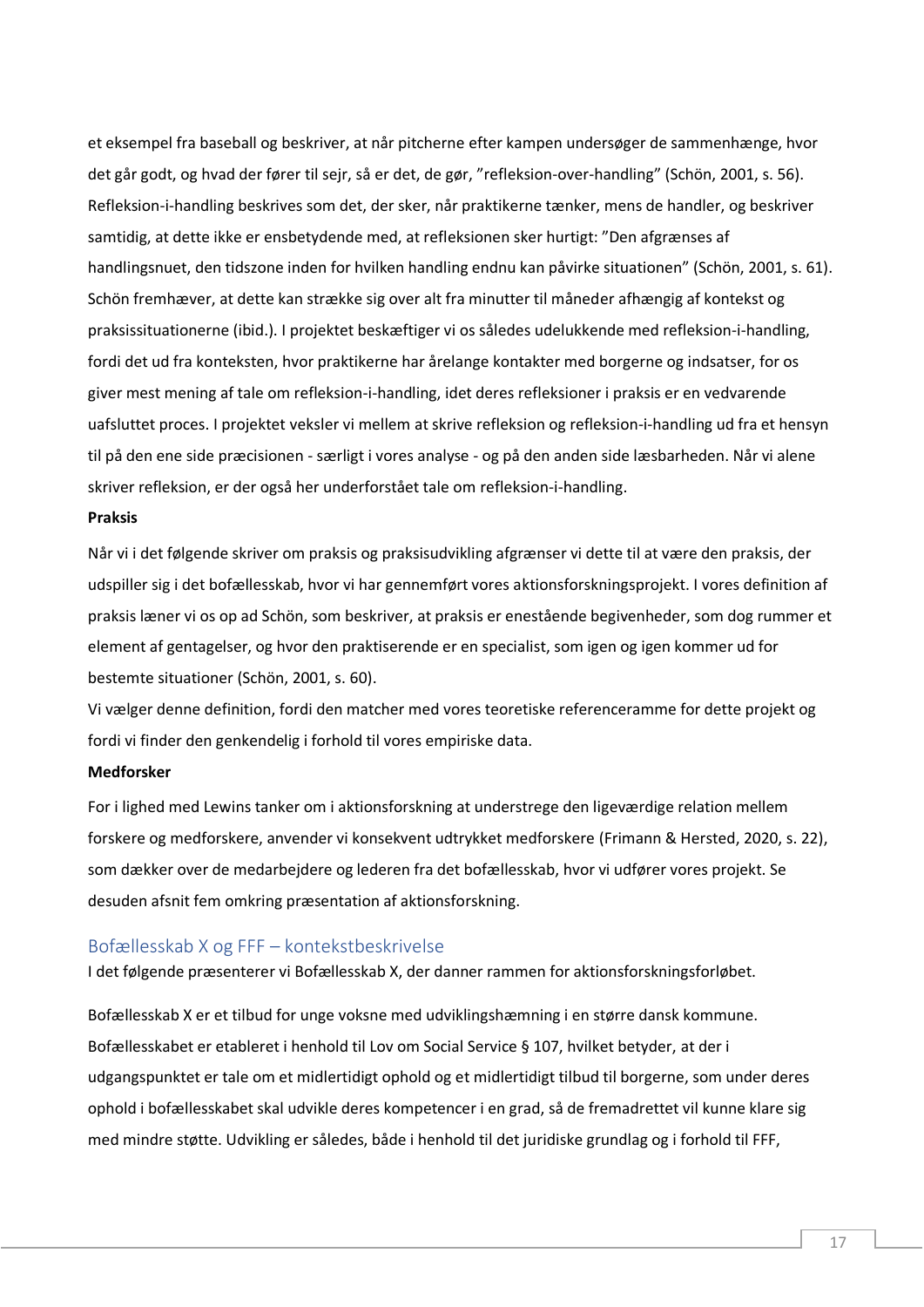centralt. Borgerne skal opnå størst mulig grad af selvstændighed ved at opnå størst mulig trivsel og ved at modtage støtte til at udvikle kompetencer til at tage vare på sig selv og varetage almindelige dagligdagsopgaver, som at vaske op, tøjvask, varetage egen hygiejne, indgå i sociale relationer med videre (Serviceloven, 2019).

På tilbuddet er der ansat en afdelingsleder, seks pædagoger, en pædagogstuderende, en pædagogisk assistent, en sygeplejerske og to nattevagter, hvis profession vi ikke kender. Medarbejdergruppen er differentieret i forhold til erfaring; tre medarbejdere har været ansat i mere end 10 år, en medarbejder har været ansat i knap fem år og tre medarbejdere har mindre end to års erfaring fra bofællesskabet. Den studerende er i sin sidste praktik. De fleste medarbejdere er tidligere præsenteret for FFF, enten fordi de har været ansat i mere end ca. tre år, hvorfor de kan huske, at de har været til oplæg omkring det i forbindelse med lanceringen, eller fordi de har beskæftiget sig med det som en del af deres studietid (nogle få at de nuværende ansatte er tidligere pædagogstuderende, der har været i praktik i bofællesskabet), eller fordi de har fået en kort introduktion til det i et overordnet introprogram i forbindelse med deres ansættelse. Tilbuddet er døgndækket og der bor i alt 14 borgere, som også er visiteret til et dagtilbud (beskyttet beskæftigelse eller anden dagbeskæftigelse).

Anne Louise har qua sit arbejde kontakt til Bofællesskab X, og vi har valgt netop denne kontekst fordi bofællesskabet, som tidligere nævnt, skulle arbejde med omsætningen gennem workshops i 2021. Valget har således primært været et praktisk valg og der har ikke været skelnet til målgruppe, leder, antal medarbejdere, deres forudsætninger eller andet.

I forhold til FFF og den nuværende situation på bofællesskabet udtaler afdelingslederen ved indledende møde i august 2021, at:

"*I princippet er det jo det, de gør i forvejen, nu skal de bare gøre det med at sætte nogle ord på, mange af dem gør det jo i forvejen, det ligger jo i uddannelsen"* (bilag 4, s. 3).

Der er således et behov for at støtte udviklingen i praksis og der er, som Frimann skriver og som beskrevet ovenfor, et gab mellem teorierne og praksis.

I første omgang er det planlagt, at vores aktionsforskningsprojekt erstatter de tre workshops, der skulle være afholdt. Dette fordi der er sammenfaldende formål mellem workshops og vores projekt, og fordi vores projekt er en mulighed for at forsøge at gøre noget andet indenfor rammen for at undersøge, hvordan det kan påvirke udviklingen af praksis.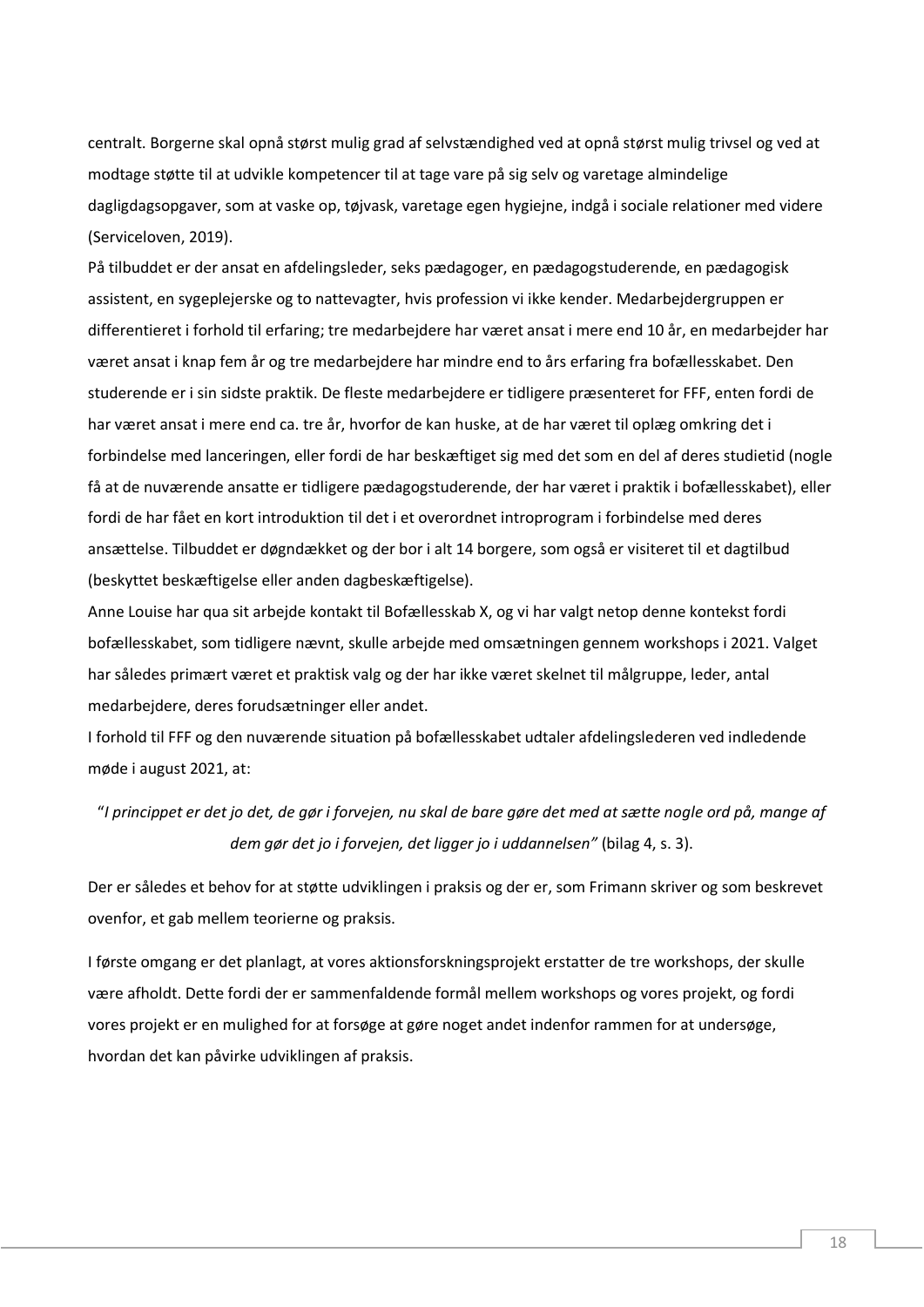#### **FFF og Etik & Værdier**

Som en del af FFF er der udviklet "Den Etiske Model", som skal anvendes i faglig refleksion til at tydeliggøre og bevidstgøre grundlaget for indsatsen. Ligeledes beskrives, hvordan en etisk bevidsthed er en

forudsætning for godt socialt arbejde og medfører, at der kan træffes mere bevidste og velovervejede valg i samarbejde med borgeren i et krydspres mellem forskellige vilkår og hensyn i indsatsen. Inddragelse af etiske principper kan give en fælles forståelsesramme, som kan medføre, at problemstillingerne bliver til organisatoriske problemstillinger og ikke personlige. Modellen beskrives som praksisorienteret, men beskriver også, hvordan den kan sætte medarbejderne i dilemmaer, fordi de ikke på en og samme tid kan tilgodese alle principper. F.eks. kan de ikke både



anerkende borgerens ret til selvbestemmelse og lade borgeren spise, hvad hun måtte ønske, og samtidig ud fra et hensyn om omhu for det sårbare liv, begrænse hendes adgang til f.eks. slik. Formålet er således, at medarbejderne i bofællesskabet skal få øje på de mange hensyn, der skal tages højde for i dagligdagen.

Baggrunden for modellen er tre etiske teorier; nytteetik, pligtetik og nærhedsetik, som kort blev præsenteret for medforskerne i august 2021 med blandt andet følgende grafik, der ses til venstre. Ved oplægget (hele oplægger er vedlagt som bilag 5) blev det vægtet, at der var tale om en kort gennemgang, da det var vurderingen på baggrund af formøde med afdelingslederen, at der var viden til stede i

bofællesskabet, hvorfor dette oplæg blot var en genopfriskning.

Om nærhedsetik blev der fortalt, at ingen situationer er ens og det er afgørende, at vi møder det enkelte menneske i den helt særlige situation, som han eller hun er med i altså, hvad det indebærer af fantasi, empati, opmærksomhed, livsindsigt,

| <b>DEN ETISKE MODEL</b> - de 4 etiske principper                                                                                           |                                                                                                            |  |
|--------------------------------------------------------------------------------------------------------------------------------------------|------------------------------------------------------------------------------------------------------------|--|
| <b>RESPEKT FOR</b><br><b>SELVBESTEMMELSE</b>                                                                                               | <b>HENSYN TIL</b><br><b>INTEGRITET</b>                                                                     |  |
| Det vil sige, at det enkelte menneske,<br>såfremt det er muligt, bevarer magten<br>over egen tilværelse og retten til at træffe egne valg. | Det vil sige, at det enkelte menneskes værdier,<br>personlighed, væren, ønsker og mål i livet respekteres. |  |
| <b>ANERKENDELSE AF</b><br><b>VÆRDIGHED</b>                                                                                                 | <b>OMHU FOR DET</b><br><b>SÅRBARE LIV</b>                                                                  |  |
| Det vil sige, at det enkelte menneske<br>anses som et unikt og uendeligt værdifuldt menneske.                                              | Det vil sige, at det enkelte menneske<br>sikres beskyttelse og omsorg.                                     |  |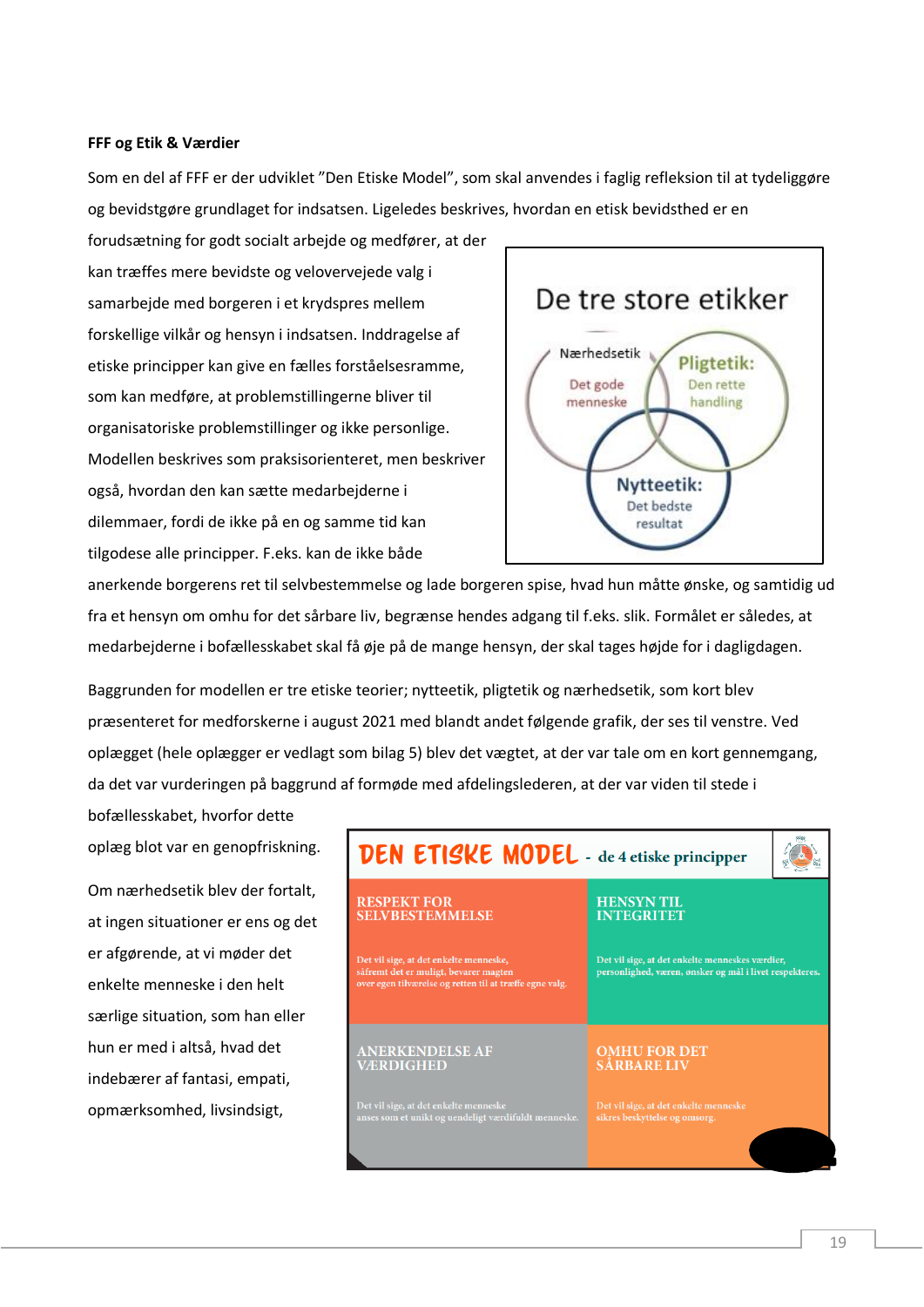ansvar, intuition, følsomhed og meget mere. I nærhedsetik er intentionen afgørende og styrende.

Om pligtetik blev der fortalt, at den bygger på fornuften; hvad er fornuftigt at gøre, og hvad kan vi regne ud? Fokus i pligtetikken er på handlingen og ikke på de bagvedliggende intentioner. Den rigtige handling er ikke betinget af konsekvenserne, men af pligter. F.eks. at vi er forpligtet til at følge lovgivningen. Om nytteetik blev det fortalt, at det handler om at vælge den handling eller indsats, der samlet set har de bedste konsekvenser for alle involverede. At det handler om fællesskab frem for den enkelte og det handler om mål og resultater.

Ligeledes blev den etiske model gennemgået (bilag eventuelt 3, s. 8-11).

# <span id="page-20-0"></span>Afsnit 3: Projektets videnskabsteoretiske og teoretiske ståsted

I dette afsnit præsenterer vi vores videnskabsteoretiske indfaldsvinkel samt vores teori.

# <span id="page-20-1"></span>Socialkonstruktivisme<sup>2</sup>

Vi vil i det følgende præsentere vores videnskabsteoretiske position.

I dette projekt skaber vi viden indenfor det socialkonstruktivistiske paradigme. Den socialkonstruktivistiske forskning er optaget af, hvordan fænomener skabes i relationer i en konkret kontekst. I denne optik er læring og læreprocesser en kompleks og emergerende proces og viden er "flydende", forstået således, at viden er noget, der løbende ændrer sig gennem interaktioner (Frimann & Hersted, 2020, s. 38). I en socialkonstruktivistiske forståelse er verden ikke skabt af observerbare, sanselige objekter. Derimod er den sproglig konstrueret, hvormed verden bliver en mental konstruktion, som skabes i relationerne mellem mennesker (Ingemann, 2020, s. 134). Sproget er i den socialkonstruktivistiske position forudsætningen for erkendelse: "For sproget sætter rammerne for de tanker, der lader sig tænke, og disse bestemmer i anden omgang, hvilke handlinger der er mulige, og dermed hvilke sociale praksisser, der lader sig realisere i et givet samfund" ((Collins, 2003, s. 105) ifølge (Ingemann, 2020, s. 139)). I den socialkonstruktivistiske forståelse er noget sandt, når det, der konkret studeres og den overordnede teoretiske ramme hænger sammen - altså den såkaldte kohærensteori (Egholm, 2018, s. 149).

#### **En forskel, som gør en forskel**

Gregory Bateson (1904-1980), britisk antropolog, var en fremtrædende person indenfor socialkonstruktivismen. Han fremhævede, som vi også har beskrevet ovenfor, at når vi ser noget, er det ikke "tingene" i sig selv, vi ser. Det vi ser, er tingene, som de fremstår i forhold til baggrunden. På "billedet"

<sup>&</sup>lt;sup>2</sup> Som med indledningen er dele af dette afsnit også tidligere beskrevet i vores opgave omkring videnskabsteori og metode II, som vi afleverede som eksamensopgave 9. juni 2021 med titlen "Kompetenceudvikling i et aktionsforskningsprojekt", fordi dette var en optakt til dette afsluttende projekt. Der er derfor pointer i dette afsnit, som også fremkommer af denne eksamensopgave, hvorfor der kan være tale om sammenfald mellem de to opgaver. Der er dog ikke tale om afskrivning eller lignende.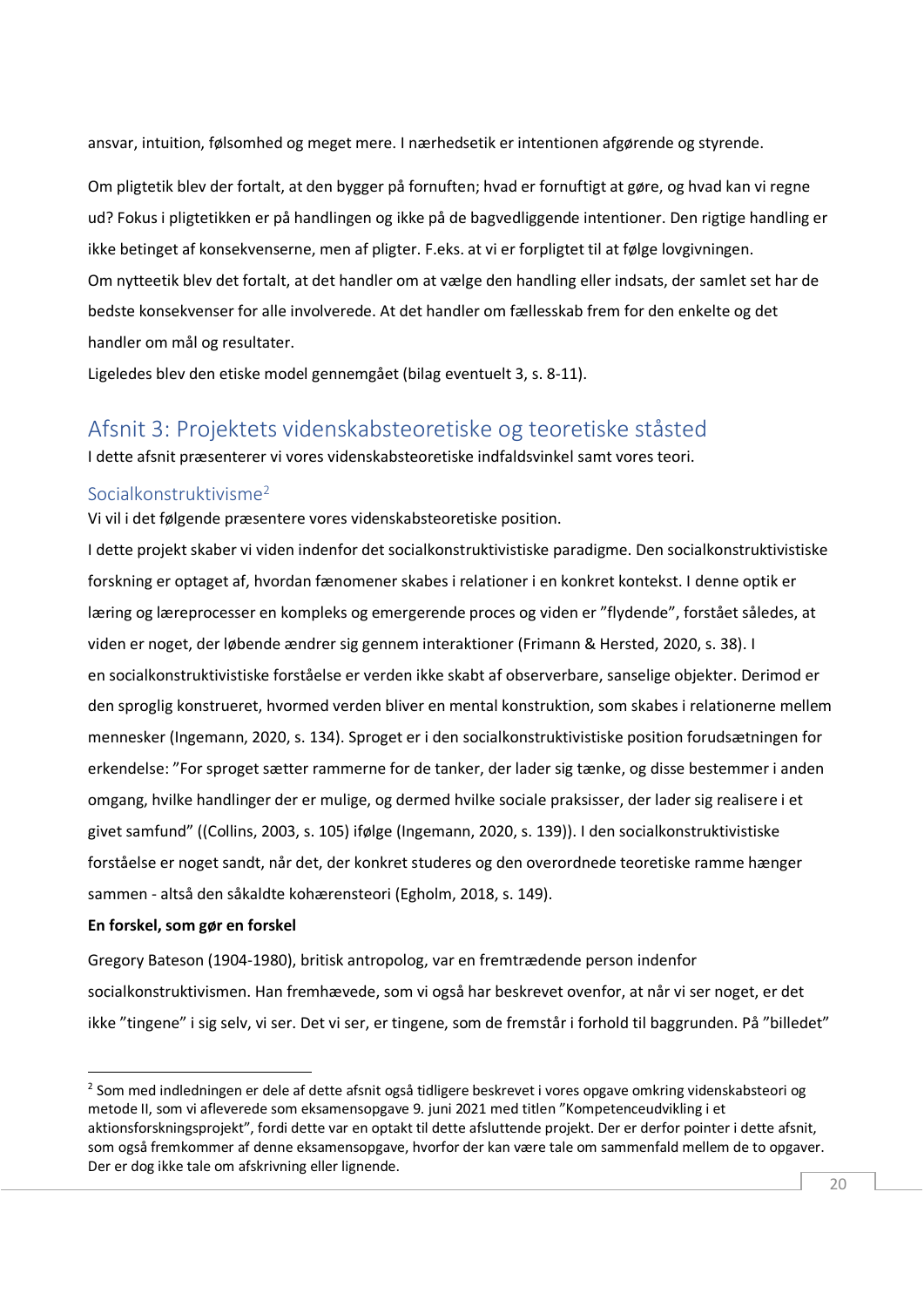af det, vi ser, er der forgrund og baggrund og det, mennesket ser og erkender, er forskellene, som mennesket perciperer. Bateson kalder det, som mennesket opfatter som adskilte fra omgivelserne, altså fra baggrunden, for en distinktion. Der findes utallige mulige distinktioner og mange flere end mennesket kan være opmærksom på. Særligt ikke, når der er tale om en baggrund i bevægelse, hvilket der er, når baggrunden er menneskelige interaktioner. Distinktionen af en situation er derfor afhængig af, hvem der oplever situationen og flere beskuere vil højst sandsynligt have meget forskellige distinktioner af noget, der kan synes som den samme situation. Bateson beskriver, hvordan de forskellige distinktioner betyder, at hver beskuer har set eget "landkort" over situationen. Dette giver en mulighed for udveksling af distinktioner mellem beskuere og præsentationen af en distinktion forskellig fra ens eget, kan betyde, at man må ændre sin opfattelse og nuancere sit eget verdensbillede. Ændringen er det, der for individet udgør en "forskel, som gør en forskel", og en forskel over tid er en forandring (Andersen, 2014, s. 23-28). Vi har valgt at inddrage denne pointe fra Bateson i vores projekt, fordi vi finder, at pointen om, at vi hver især perciperer forskelligt, og at vi sammen via sproget og dialogen kan danne nye forståelser, er relevant i forhold til vores undersøgelsesdesign, som præsenteres senere i projektet. Desuden inddrager vi Batesons pointe om en "forskel, der gør en forskel" i vores didaktiske planlægning af aktionsforskningsforløbet.

## **Forskerposition**

Som konsekvens af, at viden i den socialkonstruktivistiske ontologi skabes og forstås sammen med konteksten og fordi viden er en regulerende magt, må forskerne leve op til de samme præmisser, som konktesten, der undersøges, fordi forskernes kontekst også har betydning for, hvilken viden der er mulig (Egholm, 2018, s. 169).

Som tidligere nævnt er Anne Louise ansat som konsulent i den del af kommunen, som Bofællesskab X er en del af. Anne Louise har været ansat i nuværende stilling i et år og har således et kendskab både til FFS, FFF og til Bofællesskab X og enkelte medarbejdere samt lederen forud for vores aktionsforskningsprojekt. I alt har Anne Louise forud for vores aktionsforskningsprojekt afholdt ca. 25 workshops i FFF med andre dele af kommunen og har også i faget "didaktik og professionsudvikling" også beskæftiget sig med FFF. Anne Louise er ikke en del af praksis på bofællesskabet, men det kan ikke afvises, at hendes – måske tavse – viden har haft betydning for det overordnede resultat af dette projekt. Peter Jarvis anfører, at forskningsrapporter udarbejdet af praksisforskere, kommer tættere på realiteterne end rapporter af forskere, der kommer udefra (Jarvis, 2002, s. 139) og eftersom viden i dette projekt er socialt konstrueret og alle involverede påvirker denne konstruktion, anser vi det alene som en eventuel styrke for vores projekt.

Elsebeth derimod har ingen kendskab til bofællesskabet eller til FFF. Elsebeth har således ingen forudgående kendskab til projektets fokusområde og derfor heller ingen tavs viden på området. Dette har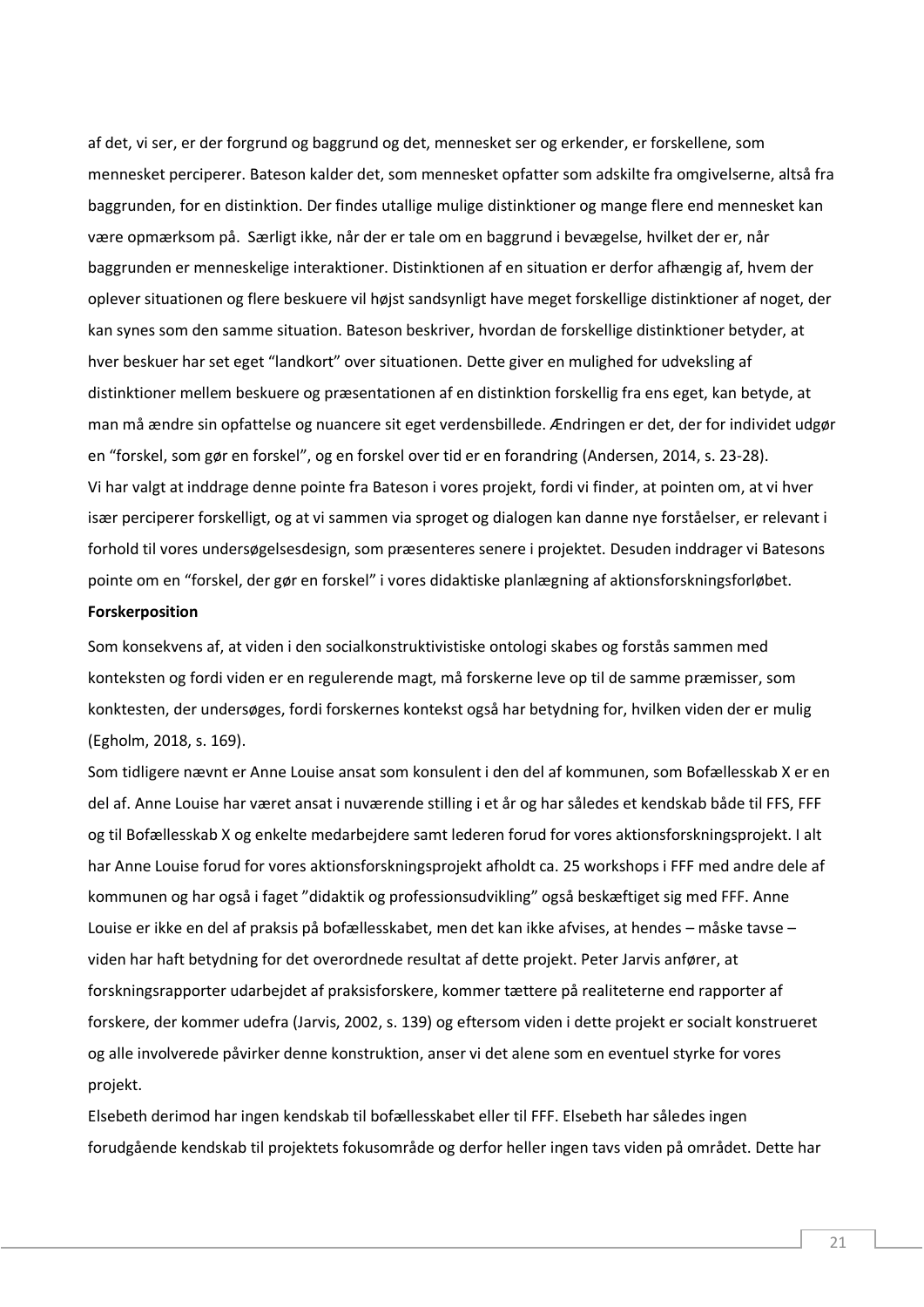medført, at Elsebeth i høj grad har kunnet spørge ind til de selvfølgeligheder, som medforskerne og Anne Louise har haft.

Projektidé, undersøgelsesdesign, metode og problemformulering er foretaget uafhængigt af arbejdspladsen. Ledelsen på flere niveauer har accepteret, at de tre planlagte workshops blev udskiftet med aktionsforskningsprojektet og at det ville handle om praksis og omsætning af FFF. Ledelsen har ikke yderligere indflydelse med undtagelse af den lokale afdelingsleder. Dette vil vi vende tilbage til i afsnittet omkring de didaktiske overvejelser.

Under afsnittet om planlægning af forløbet og de didaktiske overvejelser uddyber vi, hvad vores forskerposition konkret har betydet for planlægningen af projektet.

#### **Begrundelse for en socialkonstruktivistisk tilgang**

Med udgangspunkt i den socialkonstruktivistiske tilgang i kombination med undersøgelsesdesignet, får vi mulighed for at påvirke skabelsen af og undersøge virkeligheden, fordi vi kan medvirke til at eksisterende distinktioner og perspektiver bevidstgøres, nedbrydes og eventuelt rekonstrueres (Ingemann, 2020, s. 139). Vores epistemologiske udgangspunkt er, at viden er kontekstafhængig og dermed dynamisk og foranderlig. På den baggrund finder vi, at et metodologisk aktionsforskningsdesign og den socialkonstruktivistiske ontologi er forenelige, fordi aktionsforskningen ligeledes har fokus på det konkrete og kontekstafhængige. Den socialkonstruktivistiske forskning ønsker at definere sammenhænge frem for at undersøge på forhånd fastlagte hypoteser (Egholm, 2018, s. 148). Bateson har samme pointe, når han beskriver, at hvis individet har en hypotese, meget let og ikke altid bevidst, vil søge at få hypotesen enten bekræftet eller afkræftet. Forskerens opgave bliver derfor i mødet med feltet at tilgå det uden forudgående idéer og hypoteser om, hvad der er og kan være på færde (Andersen, 2014, s. 24). Dette er, finder vi, i lighed med aktionsforskningens pointe om at undersøge forandringer og bevægelser i den virkelighed, der undersøges (Duss, 2014, s. 19). Og ligeledes er det en pointe vi vil vende tilbage til i afsnittet omkring de didaktiske overvejelser, hvor netop nysgerrighed fremhæves som væsentligt for aktionsforskeren. Formålet med forskning ud fra en socialkonstruktivistisk tankegang er overordnet set at skabe viden om og forstå, hvordan konkrete konstruktioner bliver til, og hvordan de påvirker vores måde at agere i verden på. Og da disse konstruktioner altid er situeret i tid og sted, kan undersøgelsen af dem ikke løsrives fra konteksten. Derfor indeholder socialkonstruktivistisk forskning også ofte detaljerede beskrivelser af de processer, der finder sted (Egholm, 2018, s. 168).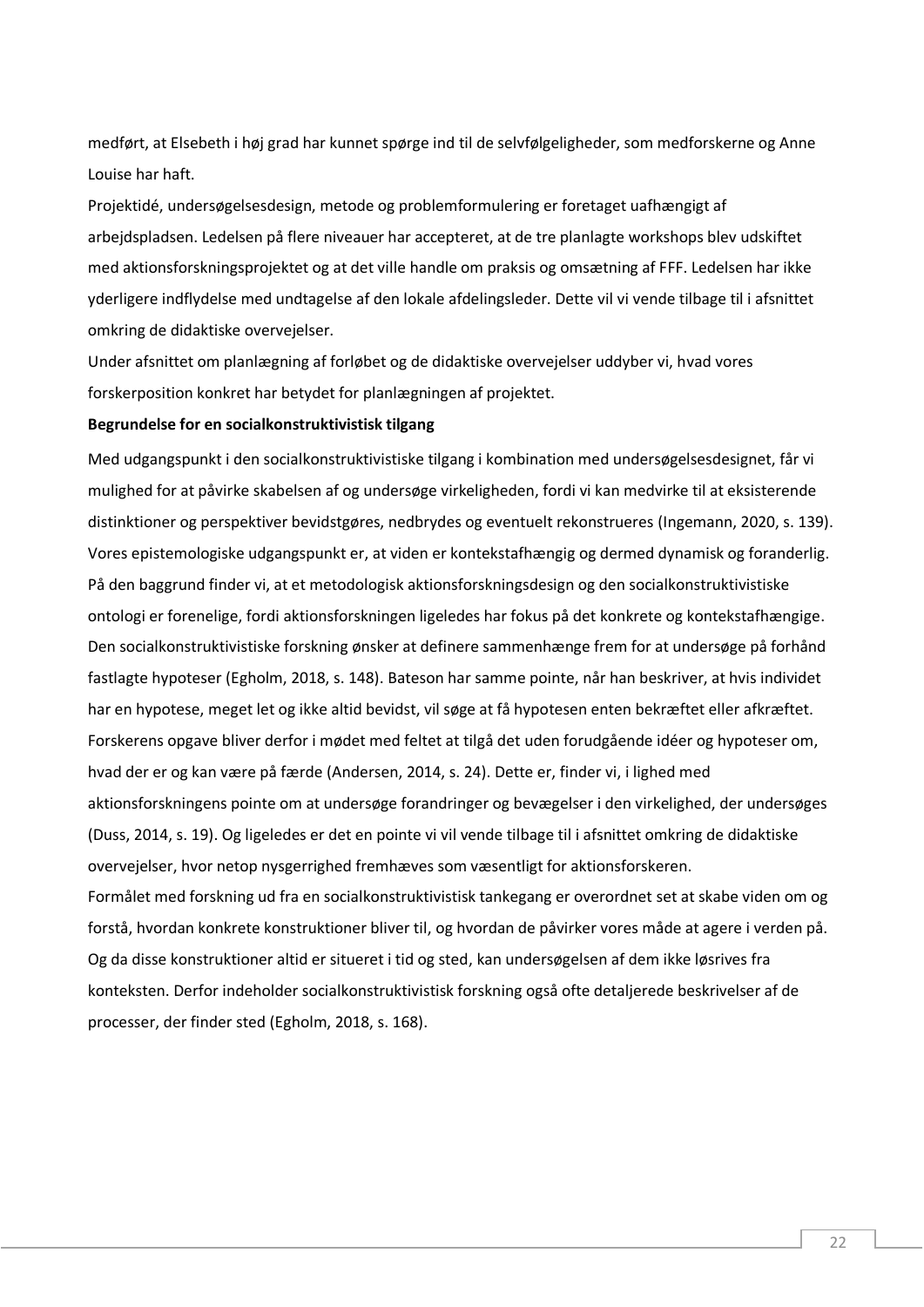# <span id="page-23-0"></span>Den reflekterende praktiker

I det følgende præsenterer og begrunder vi, hvorfor vi vælger at inddrage Schöns begreber: den tekniske rationalitets model, viden-i-handling, problemdefinition, tekniske eksperter, og refleksion-i-handling i vores projekt.

## **Den tekniske rationalitets model**

Schön beskriver med henvisning til den amerikanske sociolog Wilbert E. Moore, hvordan professioner skal anvende generelle principper, og videnskabelig viden, og at det kendetegner et moderne samfund, at der er mange generelle principper og at flere kommer til (Moore, 1970, s. 56, jf. (Schön, 2001, s. 30- 31)). Endvidere beskriver Moore, jf. Schön, at der er fire kriterier for en professions systematiske vidensbasis; den skal være specialiseret, tydeligt afgrænset, videnskabelig og standardiseret, hvor standardiseret fremhæves som det vigtigste. Professionens opgave er således, for at kunne kalde sig professionelle, at den formår at anvende de generelle principper til at løse konkrete problemer (Schön, 2001, s. 31).

Vi finder, på det foreliggende grundlag, at det, som Moore kalder generelle principper kan sidestilles med det, som FFF kalder "centrale perspektiver" og den tænkning, der ligger bag FFF, finder vi, har ligheder med det, som Schön betegner "den tekniske rationalitets model" (Schön, 2001, s. 29). Det fremhæves i materialet omkring FFF, som tidligere nævnt, at der er tale om "vidensbaseret grundlag" (bilag 2, s. 5) og både nationale og internationale afsøgninger. Ligeledes er FFF i høj grad standardiseret, hvilket, finder vi, fremkommer både af den måde, det er beskrevet på som "principper", og i måden det ønskes anvendt på som noget generelt og tværgående.

Schön finder, at hvis en sådan viden skal kunne anvendes, vil det kræve, at de problemer eller udfordringer, som professionerne skal løse, har klart definerede mål, som der er bred enighed om. Schön skriver*:*

*"Den tekniske rationalitet er afhængig af en enighed omkring målene. Når målene er klare og faste, så kan beslutningen om at handle tage sig ud som et instrumentelt problem. Er målene derimod forvirrede og indbyrdes modstridende, så vil der ikke være noget "problem" at løse. Konflikter om målene kan ikke løses ved hjælp at teknikker fra den anvendte forskning"* (Schön, 2001, s. 45).

Som det fremkommer af indledningen til dette projekt, er problemerne på det sociale område netop kendetegnet ved, ikke at være instrumentelle, men komplekse og det er ikke muligt at vurdere en objektiv god løsning. Schöns perspektiv herpå træder tydeligt frem: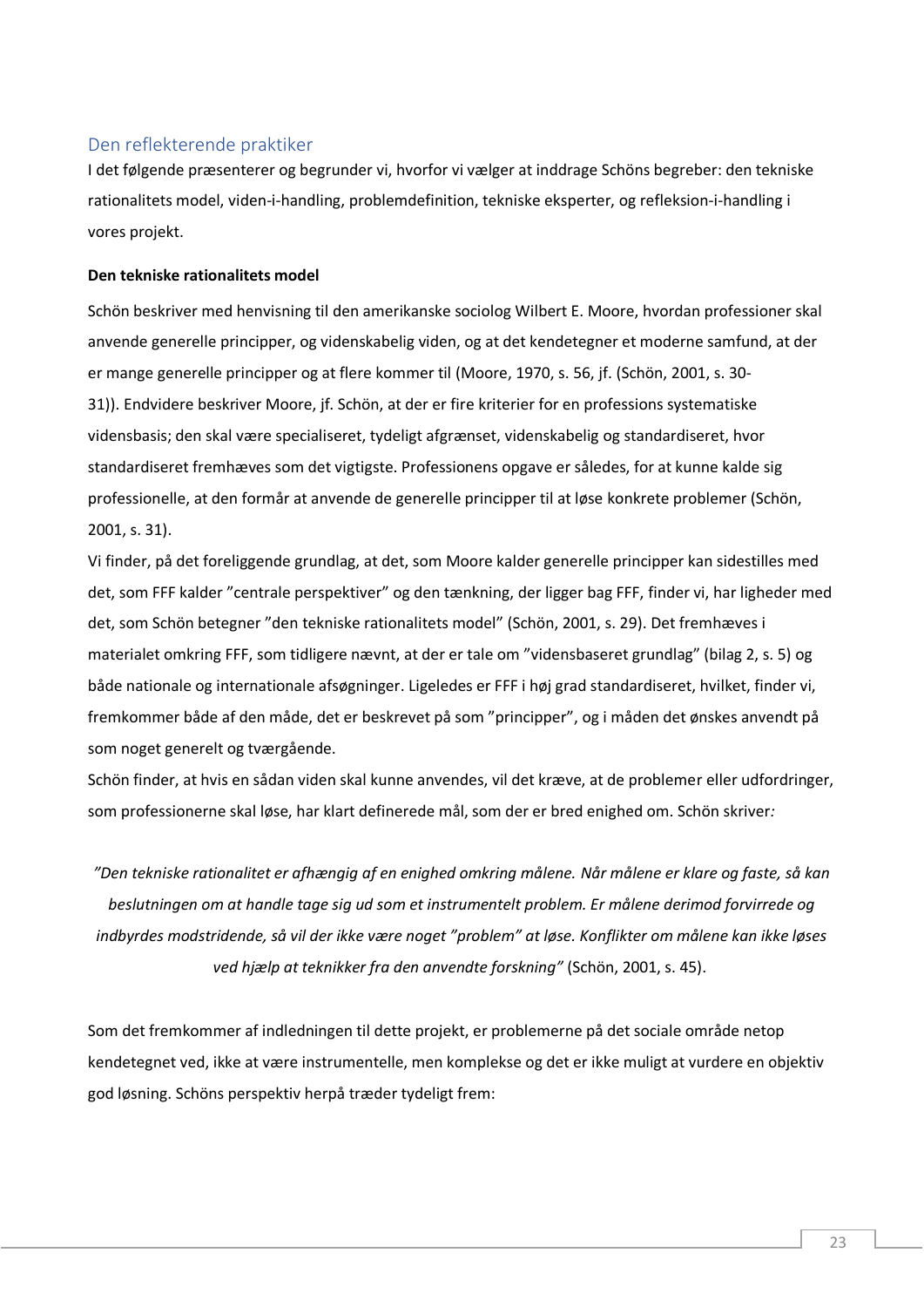# *"Kompleksitet, ustabilitet og usikkerhed fjernes eller løses ikke ved at anvende en specialiseret viden på veldefinerede opgaver"* (Schön, 2001, s. 27)*,*

hvormed Schön netop afviser, at tilførsel af yderligere akademisk viden kan skabe den forbedring af praksis, der er behov for. Han begrunder dette med, at den professionelles praksissituation er kendetegnet ved alt andet end klarhed og stabilitet og at den positivistisk-inspirerede akademiske viden er utilstrækkelig i situationer, som den professionelle befinder sig i (Schön, 2001, s. 23+52), fordi disse situationer er kendetegnet ved i stadig stigende grad at være præget af værdikonflikt, sammensathed, usikkerhed, eneståenhed og ustabilitet (Schön, 2001, s. 43).

## **Problemdefinition og tekniske eksperter**

For at praktikerne kan agere i de ovenfor beskrevne situationer, må de også definere det problem, de står overfor. Schön påpeger, at dette er en mindst lige så stor del af praksis som at løse problemerne, fordi den "*forudgående restrukturering af situationer, der er komplekse og uvisse"* (Schön, 2001, s. 27) er forudsætningen for, at praktikeren med succes kan anvende sin specialiserede viden. Schön beskriver, at problemdefinitionen er en proces, hvor praktikeren sætter navn på de ting, som de vil give opmærksomhed og definerer en kontekst, som problemet skal løses i (Schön, 2001, s. 44).

Schön fremhæver, at det at definere problemet og det at løse det, hænger uløseligt sammen; forståelsen af problemet sker samtidig med forsøget på at ændre det. Schön skriver, at "*man kommer til en forståelse af den unikke og uklare situation gennem forsøget på at ændre den, samtidig med at den ændres gennem forsøget på at forstå den*" (Schön, 2001, s. 119).

Praktikere, som ikke finder anledning til at være nysgerrig på deres egen problemdefinition, betegner Schön "tekniske eksperter" (Schön, 2001, s. 67). For at bevare kontrollen over de usikre situationer, de står i, benytter de sig af selektiv uopmærksomhed i deres praksis og negligerer kompleksiteten, så de kan anvende deres tekniske viden og løse problemerne med de teknikker, de kender, uanset konsekvenserne heraf (Schön, 2001, s. 22). Schön beskriver, hvordan praktikerne, når de agerer som tekniske eksperter, kan blive ufølsomme overfor data, som falder udenfor deres felt og hvordan de kan "*forsøge at presse situationen ind i en form, der passer til brugen af de forhåndenværende teknikker*" (Schön, 2001, s. 47). Konsekvensen af at agere som teknisk ekspert på et område med komplekse problemer, kan være på klienternes bekostning (Schön, 2001, s. 48), hvor en praktiker som teknisk ekspert kan tilskrive problemerne som fejl ved borgerne og ikke ved deres egen indsats (Schön, 2001, s. 65).

#### **Viden-i-handling**

Schön ønsker at "*udfylde det hul, der er imellem den professionelle videns videnskabelige grundlag og den virkelige verdens praksiskrav*" (Schön, 2001, s. 51) og beskriver i den forbindelse begrebet "viden-i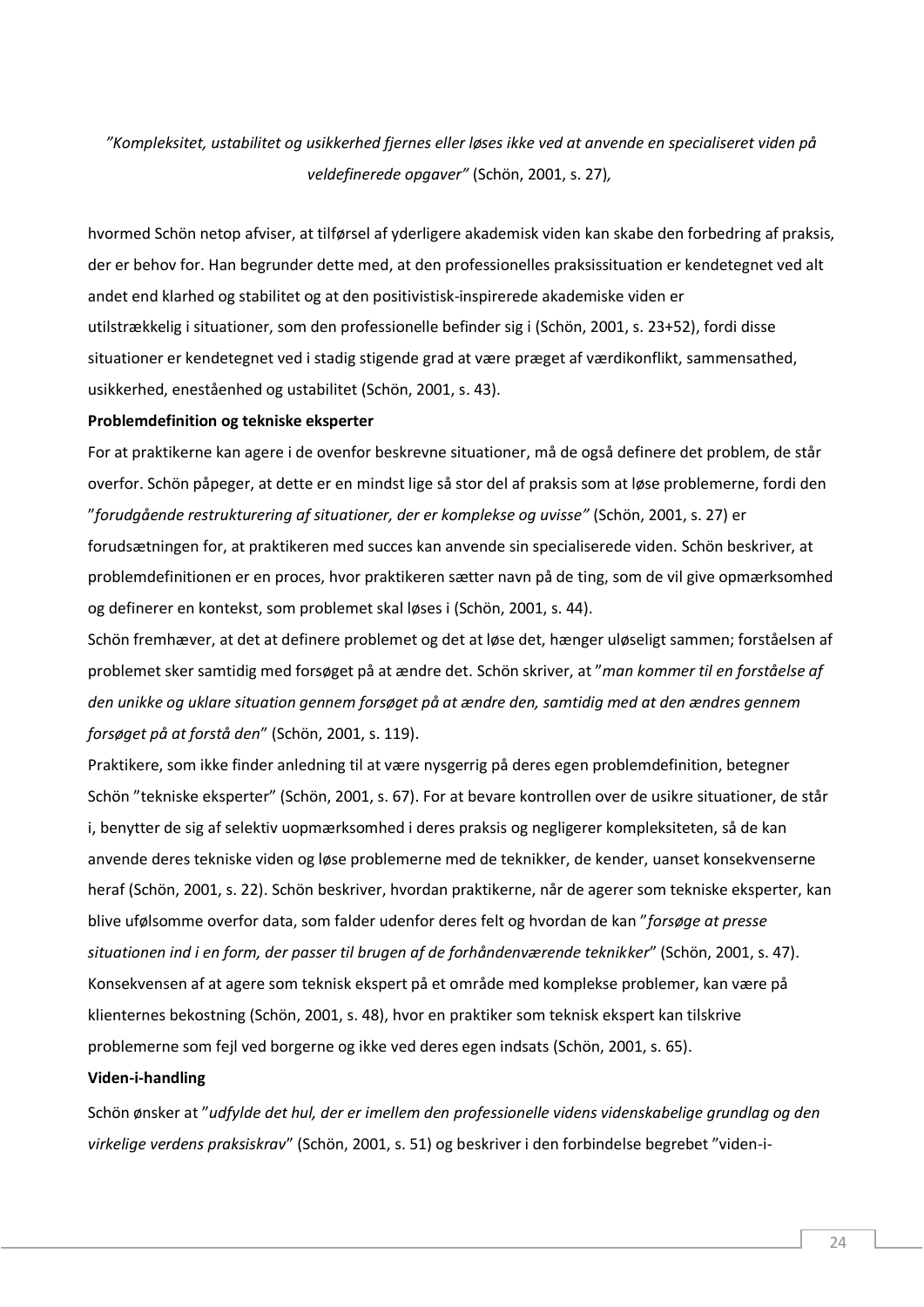handling". Om viden-i-handling skriver Schön på baggrund af blandt andre Polanyis begreb om "tavs viden" samt Chester Barnards "ikke-logiske processer":

*"I eksempler som disse har viden følgende egenskaber:*

- *Der findes handlinger, genkendelser og bedømmelser, som vi ved, hvordan vi skal udføre rent spontant. Vi behøver ikke gennemtænke dem på forhånd eller under udførslen af dem.*
- *Vi er sjældent opmærksomme på, hvordan vi har lært at gøre disse ting, vi gør det simpelthen bare.*

• *I nogle tilfælde har vi engang været klar over noget, som siden er blevet internaliseret. I andre tilfælde har vi aldrig været klar over det. Men i begge tilfælde gælder det imidlertid sjældent, at vi er i stand til at beskrive den viden, som vores handling afslører.*

*Det er det, jeg forstår som viden-i-handling, ved det der er karakteristisk for almindelig, daglig praksis"* (Schön, 2001, s. 55)*.*

Selv om det for os, og andre (se f.eks. Wahlgren, Høyrup, Pedersen, & Rattleff, 2002, s. 102) ikke fremstår fuldstændig tydeligt, hvad Schön finder viden-i-handling er, fremkommer det, at viden-i-handling er viden, der er i praksis, og som praktikeren sjældent er i stand til at beskrive. Ifølge Schön er det, der kendetegner en professionel praktiker, at det er en specialist, som igen og igen står overfor bestemte typer af situationer. Og mens vedkommende løser disse situationer igen og igen, skabes en viden-i-praksis, som over tid bliver til en tavs, spontan og nærmest automatisk viden, som praktikeren anvender og hermed bliver han specialist på området. Dette er viden-i-handling, som derfor ofte er en nonverbal viden, der ligger i den handling, praktikeren udfører (Schön, 2001, s. 51).

# **Refleksion-i-handling**

Kuren mod at praktikere ender som tekniske eksperter er refleksion (Schön, 2001, s. 61). Schön beskriver, at refleksioner

"*på sæt og vis (er) central for den kunst, som de praktiserende lægger for dagen, når de skal håndtere de problematisk divergerende situationer, som praksis byder på*" (Schön, 2001, s. 62),

og uddyber, at refleksionen er den kunst som

"*forekommer enkelt og umiddelbart. Hans kunst ses tydeligt i den måde, han håndterer store mængde informationer på, i hans evne til at væve lange tråde, indgreb og indblanding sammen, og i hans evne til på samme tid at anskue tingene fra forskellige synsvinkler uden at dette forstyrrer hans undersøgelse"* (Schön, 2001, s. 117)*.*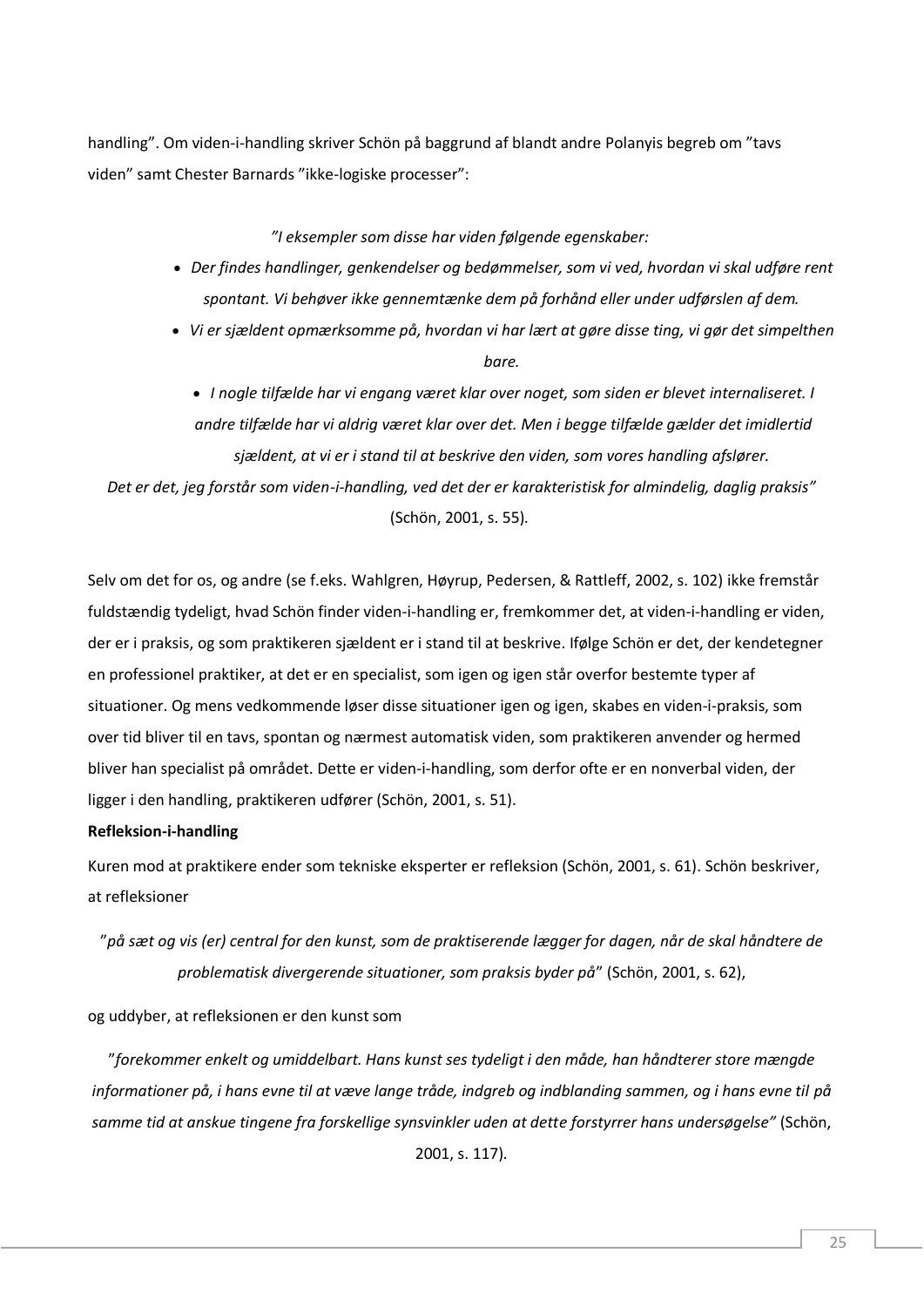Når en situation for praktikeren fremstår unik i forhold til hans viden-i-handling, når han oplever, at han sidder fast eller når han står i situationer, hvor kravene er modsatrettede skaber det betingelserne for at praktikeren begynder at reflektere (Schön, 2001, s. 62). Når praktikeren reflekterer, vil genstandene for refleksionen være forskelligartede. Der kan være tale om, at praktikeren enten reflekterer over uskrevne normer og værditilskrivninger, der ligger bag en bedømmelse, strategier og teorier, der ligger indbygget i adfærdsmønster, fornemmelse for en situation eller måden praktikeren definerer et problem på eller den rolle, praktikeren har konstrueret til sig selv i en større institutionel sammenhæng (Schön, 2001, s. 62). Schön fremhæver, at der er tale om en "*spiralproces*", som går fra en øget forståelse af situationen, over handlingen, som medfører nye forståelser og at det derfor er gennem praktikerens forsøg på at løse og forstå problemet på samme tid, at situationen forstås (Schön, 2001, s. 119).

#### **Begrundelse for valg af teori**

Som nævnt indledningsvist er refleksioner væsentlige i læreprocesser, fordi de knytter sig til de konkrete erfaringer og her er bindeleddet mellem den konkrete praksis, individets erfaringer og viden. Schön er en af mange teoretikere, der har videreudviklet refleksionsbegrebet efter Dewey. Schön har i den forbindelse været særligt optaget af refleksionens betydning for udvikling af kompetente professionelle (Sparre & Damlund, 2018, s. 90). Schöns teoriapparat er således udviklet til at belyse udvikling af professionel praksis, hvilket er sammenfaldende med dele af formålet med vores projekt, og virker derfor som et oplagt valg til at belyse vores problemstilling. Dette begrunder vi med, at vi ved anvendelse af Schöns begreber kan få den særlige dybde i vores projekt, som kan følge af sammenfaldet mellem teoriens fokus og vores fokus. Samtidig tager både vi qua vores metode og Schön udgangspunkt i praksis. Schöns teori bygger på en særlig forståelse for kompleksiteten og udviklingen af praksis, som giver os mulighed for i analysen af få øje på detaljer, nuancer og særegne kendetegn for netop refleksion og viden i den praksis, vi undersøger og forandrer i dette projekt.

En del af formålet med FFF er som tidligere nævnt at skabe et fælles vidensbaseret grundlag, der fungerer som en rettesnor for alle indsatser. FFF er centrale perspektiver fra både national og international udvikling på området og via disse perspektiver skal fagligheden styrkes, der skal udvikles et fælles fagligt sprog og der skal dannes en fælles referenceramme, som kan medvirke til at skabe sammenhæng på tværs samt medføre, at den indsats borgerne modtager skal være mere målrettet. Der er således, og som tidligere nævnt, tale om viden fra den tekniske rationalitetsmodel, jf. Schöns begreb.

Ved at anvende Schöns begreber om teknisk rationalitet, viden-i-handling, problemdefinition, tekniske eksperter og refleksion-i-handling, kan vi få viden om, hvordan medforskerne reflekterer i deres praksis og dermed viden om, hvilken viden, de handler på baggrund af. Vi kan, ved at analysere medforskernes viden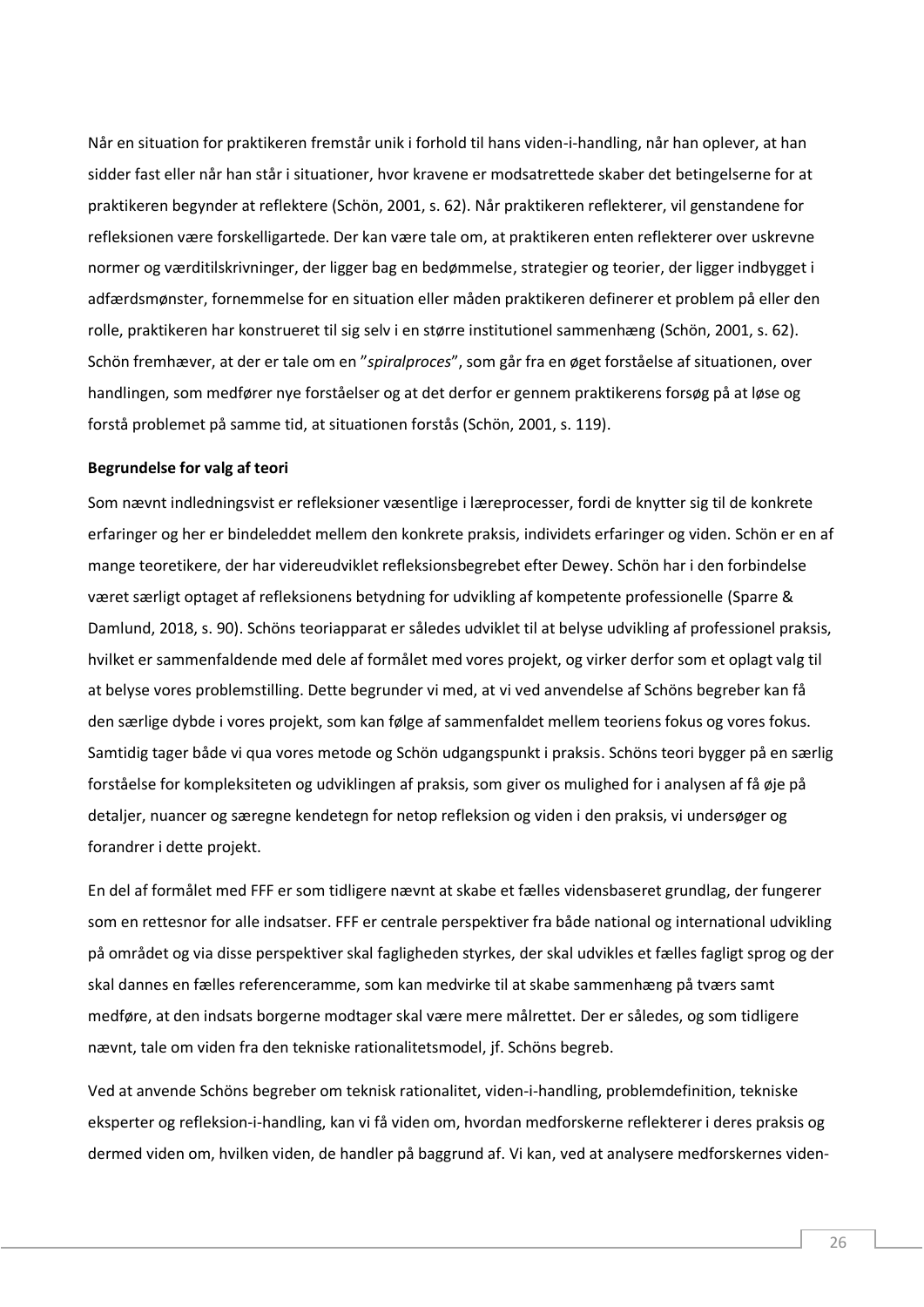i-handling få viden om, hvilken viden, der er til stede i praksis. Dette er relevant i forhold til at undersøge, hvordan ny viden i form af de etiske teorier og principper fra FFF indgår i den faglige refleksion, som danner grundlag for ny viden-i-handling, og dermed bliver til en forandret praksis, som er formålet med FFF.

# <span id="page-27-0"></span>Opsamling på projektets videnskabsteoretiske og teoretiske ståsted

Som det fremkommer ovenfor, vælger vi, via Schöns forskellige begreber vedrørende refleksion, i dette projekt en primært individuel læringsteori til at belyse undersøgelsens genstandsfelt indenfor en socialkonstruktivistisk ramme. Vi finder, at det er muligt at forene disse to umiddelbart forskellige perspektiver, af flere årsager. Både Bateson og Schön er optaget af, hvordan individet konstruerer sin virkelighedsopfattelse, Bateson anvender, som nævnt, begrebet distinktion til at forklare, hvordan individet konstruerer sin virkelighedsopfattelse. Schön fremhæver, hvordan refleksionen medfører, at praktikeren bliver bevidst om, hvordan han selv har tilskrevet en situation værdi, hvordan han har opstillet problemet eller hvordan han har defineret sin egen rolle, hvilket vi finder kan overføres til at være en bevidsthed om, hvordan praktikerens distinktioner har på betydning for situationen. Desuden mener vi, at Schöns læringsteori også har en social dimension. Det begrunder vi ud fra Frandsens tese om at Dewey, (som Schön er inspireret af), ser problemløsning som en social proces f.eks. gennem aktionsforskning (Frandsen, 2018, s. 69).

# <span id="page-27-1"></span>Afsnit 4: Undersøgelsesdesign

I det følgende præsenterer og begrunder vi vores valg af undersøgelsesdesign, som består af aktionsforskning og deri forskellige kvalitative metoder. Afsnittes formål er at skabe klarhed over, hvordan den viden, som vi lægger til grund for at besvare problemformuleringen, er skabt.

I afsnittet om aktionsforskning vil vi ud fra et historisk rids og en beskrivelse af præmisserne for aktionsforskning begrunde vores valg af undersøgelsesdesign samt præsentere vores didaktiske overvejelser i forbindelse med selve planlægningen af forløbet.

I aktionsforskningen anvender vi forskellige kvalitative metoder; ustruktureret interview, deltagerobservation, dokumentanalyse samt fokusgruppeinterview. Disse præsenteres og begrundes i afsnittet om kvalitative metoder, og de er nævnt i den rækkefølge, vi anvender dem i projektet. Slutteligt følger et afsnit med etiske overvejelser, som vi finder særligt vigtige i dette projekt, idet vi som forskere er med til at påvirke det, der forskes i.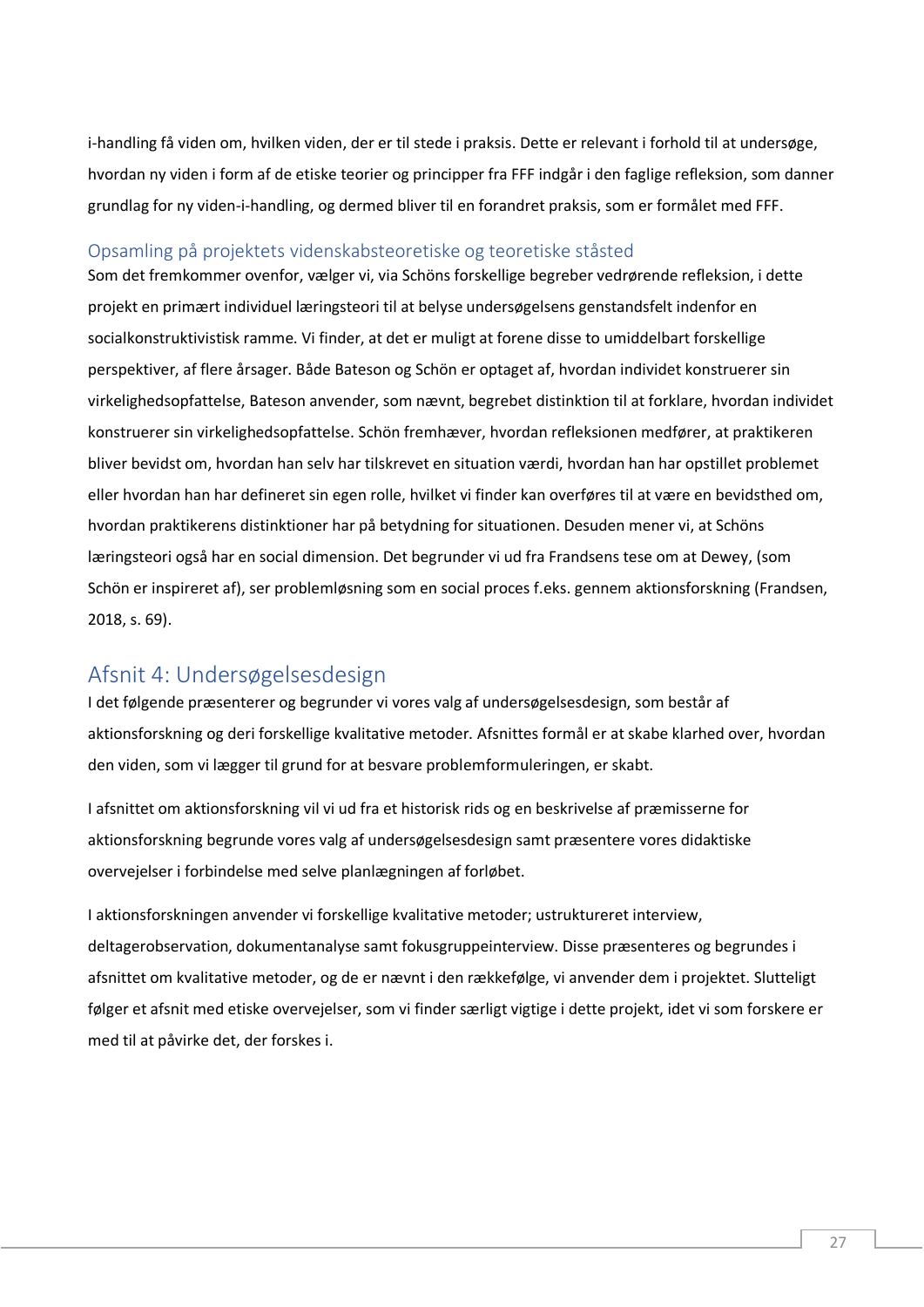# <span id="page-28-0"></span>Aktionsforskning

I dette afsnit præsenterer vi aktionsforskning som metode og begrunder, hvordan vi finder, at den kan anvendes til at understøtte medforskernes refleksioner, således at viden fra "Etik & Værdier" fra FFF kan omsættes til praksis.

## **Præsentation af aktionsforskningsmetoden**

Kurt Lewin (1890-1947) er ophavsmand til aktionsforskningen. Lewin beskriver aktionsforskning som en forskningsproces, hvor eksperimentets vidensskabende værdi involverer en forandring af deltagerne, der bliver gjort mere myndige qua medbestemmelse (Nielsen K. A., 2018, s. 325) og hvor deltagerne er lærende medforskere i en demokratisk proces (Nielsen K. A., 2012, s. 26). I en tid hvor forskning var baseret på et positivistisk grundlag, gjorde Lewin sig til fortaler for, at en lokal kontekst- og praksisbaseret tilgang til forskning skulle være grundlaget, hvor målet for ham var at kunne analysere og forstå en konkret situation (Frimann, Jensen, & Sunesen, 2020, s. 22). Lewin fandt, at det var gennem forandring af organisationen, vi kan opnå sand erkendelse herom. Han positionerede de udforskede som medforskere og tillagde deres ønsker, behov, motivation og engagement mindst lige så stor betydning som forskernes (Duss, 2014, s. 27).

Der findes mange definitioner af aktionsforskning. Vi anvender Sunesens definition, fordi vi i modsætning til andre definitioner finder den let forståelig og tilgængelig:

*"Aktionsforskning er en deltagerorienteret og demokratisk forskningsproces, der på samme tid søger at skabe viden om og forandre genstandsfeltet. Aktionsforskning søger at bringe handling, refleksion og teori i samklang i en konkret kontekst. Denne proces igangsættes med henblik på at finde løsninger på praktiske og hverdagsnære problemer, samtidig med at denne problemløsning indebærer lærings- og udviklingsmuligheder for individer, grupper og sociale fællesskaber"* (Sunesen, 2020, s. 252).

Vi har ligeledes valgt denne definition, fordi den betoner, at aktionsforskningen skal finde løsninger på praktiske og hverdagsnære problemstillinger, uden at der f.eks. er krav om, at disse problemstillinger skal opleves som presserende, fordi det også er udgangspunktet for vores projekt. Ligeledes betoner Sunesen, at problemløsningen skaber læring for såvel individer, som grupper og sociale fællesskaber, hvilket stemmer overens med vores ønsker om at undersøge refleksionerne, som sker i fællesskab, ud fra et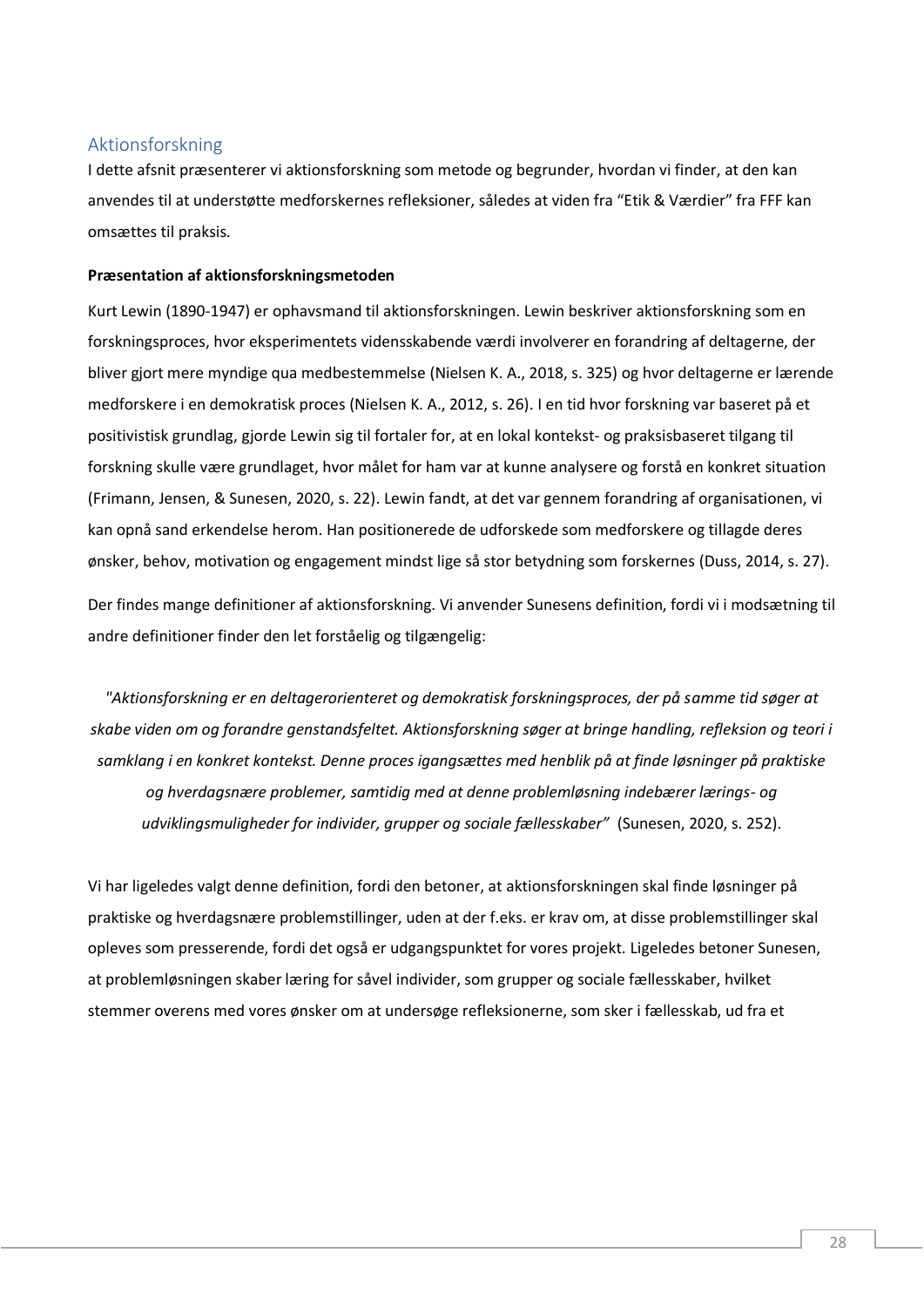individuelt læringsteoretisk perspektiv. Vi tolker, at Sunesen med sit begreb om deltagerorientering fremhæver, i lighed med andre definitioner omkring aktionsforskning, at aktionsforskningen foregår sammen med de

medarbejdere eller andre, der agerer i en lokal kontekst og beskæftiger sig med det, disse aktører oplever som væsentligt og ønsker at ændre (Frimann, Jensen, & Sunesen, 2020, s. 11). Aktionsforskning adskiller sig



fra alle andre akademiske retninger ved, at forskeren deler den videnskabelige erkendelsesproces med handlende aktører i praksisfeltet (Duss, 2014, s. 20) i en tilgang, hvor, som det fremkommer af definitionen, deltagelse og demokratiske processer vægtes. Frimann og Hersted (Frimann & Hersted, 2020, s. 9-10) udbygger disse begreber med begreber om meningsskabelse, samarbejde, relationer, fælles refleksivitet og dialogiske læreprocesser. Aktionsforskning bygger på en læringscirkel, som Lewin kalder for aktionsforskningscyklus, og som er gengivet i mange former med flere eller færre detaljer (se figuren). Det væsentlige i cyklussen er, at forløbet kan starte med, at man definerer et ønske om forandring, herefter genererer man data om problemet og planlægger, hvordan man vil handle for at løse det. Dette medfører, at man gør det, man er blevet enige om i form af handling og udfører dette som eksperimenter. Efterfølgende evalueres handlingen og dens konsekvenser, for at man på den baggrund kan afklare, om der er behov for at gentage processen. Frimann og Hersted, som vi anvender flere gange i dette projekt, henviser til Lewins definition af aktionsforskning og viser aktionsforskningscirklen med fire faser, der går igen som i en spiral (Frimann & Hersted, 2020, s. 21).

# **En demokratisk forskningsproces**

Definitionen på aktionsforskning foreskriver blandt andet, at det skal være en demokratisk forskningsproces. I vores tilfælde kan det dog diskuteres, i hvor høj grad processen er demokratisk, idet aktionsforskningen mere bærer præg af "oppefra og ned"-logik end den bærer præg af en "nedefra og op" logik (Frimann, Jensen, & Sunesen, 2020). FFF skal omsættes, og det er afdelingslederens ansvar at dette sker. Man kan sige, at rammerne er givet på forhånd; vi ved, at vi skal arbejde med temaet "Etik & Værdier", som er en del af FFF. Duus beskriver, at det ofte i aktionsforskningsprojekter, som handler om udvikling af faglige ydelser er sådan, at der er tale om rekvireret aktionsforskning, forstået således, at aktionsforskerne laver et oplæg til ledelsen omkring projektet, som godkendes af ledelsen forud for mødet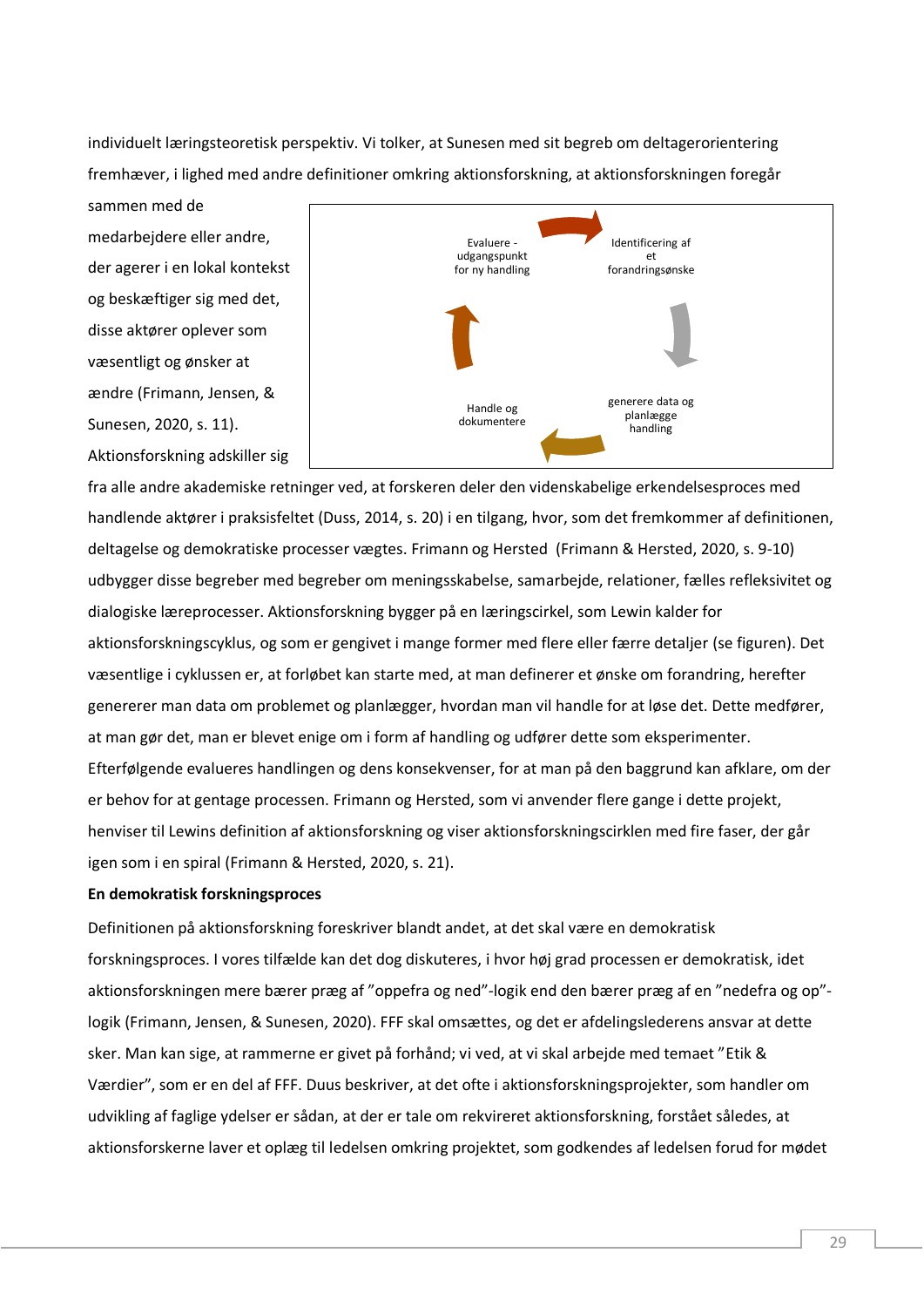mellem aktionsforskere og praktikere (Duus, 2014). Dette er i overensstemmelse med vores projekt, hvor ledelsen dog på indledende møde accepterer, at vi må se, hvad der sker undervejs. Duus fremhæver, at dette kan medføre et dilemma for aktionsforskeren, fordi der i forløbet kan opstå spændinger mellem ledelsens ønsker om hurtige og effektive resultater og aktionsforskningens krav om inddragelse af demokratiske processer. Dette har, sammenholdt med rammen omkring projektet også, finder vi, haft betydning for, hvor demokratisk en proces, vi har kunnet tilrettelægge. Se endvidere afsnittet om de didaktiske overvejelser.

#### **Forskerroller**

Lewin fastholdt i sin aktionsforskningsmodel forskerens rolle som den, der sikrer systematikken og at der er tale om en forskningsproces og medforskernes rolle som dem, der medformulerer forandringsprocessens retning, hvordan eksperimenterne skulle gennemføres og deltager i evalueringen af disse eksperimenter (Duss, 2014, s. 27).

Dette svarer til den forskerrolle, som vi har indtaget i projektet. Medforskerne har i høj grad været medskabere af indholdet i forskningsprocessen og været involveret i processerne her, mens de ikke har været medinddraget i rammerne, den konkrete planlægning af aktiviteterne eller de metodiske overvejelser. Dette er begrundet i Lewins forståelse af medforskeren rolle, men også i rammerne for vores projekt og vores ønske om at skabe fremdrift, som ligeledes beskrives i vores didaktiske overvejelser.

#### **Generaliserbarhed**

Det er qua vores undersøgelsesdesign og ontologiske udgangspunkt væsentligt, at vi i projektet er opmærksomme på, om og i så fald hvordan den viden, vi skaber, kan anvendes mere generelt. Hvordan dette kan ske, er omdiskuteret, men Madsen (Madsen, 2019, s. 40) fremhæver, at det netop er ved at skabe viden om fænomenernes særegenhed og væsen i dybden, som medfører, at den skabte viden kan anvendes i anden sammenhæng. (Madsen, 2019, s. 35-40). Duus (Duus, 2014, s. 122-123) fremhæver, at generaliserbarheden skal vurderes ud fra to trin; først skal læseren forstå, under hvilke vilkår, vi har skabt den viden, som præsenteres i dette projekt. Dette er endnu et argument for, hvorfor vi bestræber os på at gøre vores proces og de valg, vi i denne har truffet, synlige igennem hele vores rapport. Trin to er, at man, for at viden kan overføres, må forstå, hvordan den nye kontekst adskiller sig fra den kontekst, vi har ageret i og med og vurderer, hvilken konsekvenser dette kan medføre. Duus henviser selv her til Schöns pointe om, at viden via refleksion omsættes i den konkrete kontekst.

## **Formålet med aktionsforskning**

Som nævnt er aktionsforskningens udgangspunkt, at viden skabes samtidig med at konkrete problemer løses ved at handle i praksis, og ved at reflektere over disse handlinger. Dette læringssyn genfindes hos blandt andre Dewey og Schön, som det også fremkommer i dette projekt jf. Schön sammen med andre, og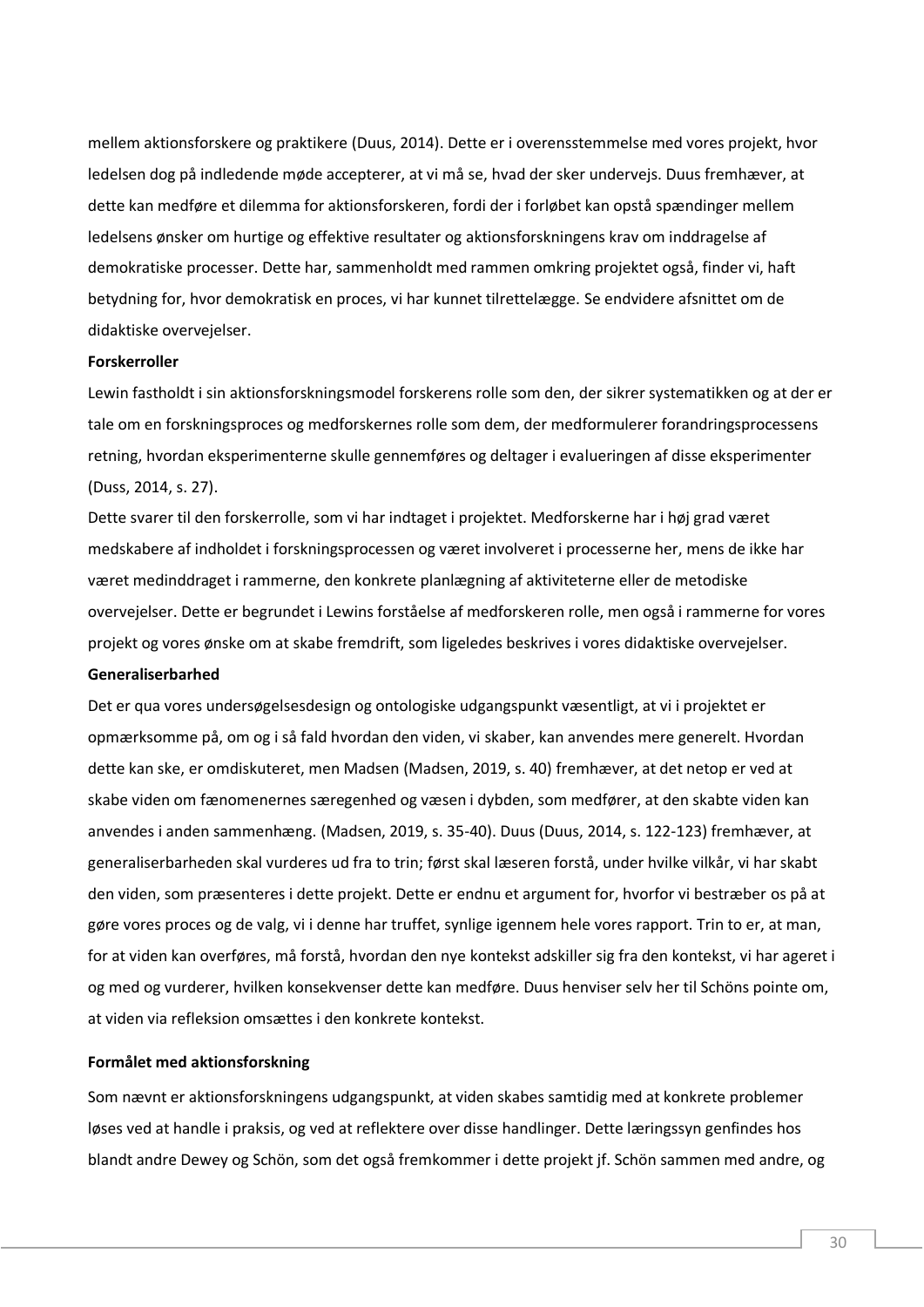det er formålet med at bruge aktionsforskning. Formålet med vores projekt er, at den etiske model og de etiske principper fra FFF bliver en del af medarbejdernes viden-i-handling gennem refleksion, for at indsatsen bliver mere målrettet og mere bevidst for medarbejderne. Formålet er ligeledes at undersøge, hvordan dette sker i selve projektet.

#### **Begrundelse for valg af aktionsforskning**

Vi vælger at anvende aktionsforskning som metode af flere årsager, For det første anvender vi aktionsforskning som metode, fordi Anne Louise havde en konkret opgave omkring udbredelse af FFF, og hvor vi ved at arbejde med aktionsforskning kunne skabe både viden og forandring på samme tid. Og samtidig er der mulighed for, at den viden vi skaber, kan anvendes i andre og lignende sammenhænge, som kan have væsentlig og konkret værdi fremadrettet under de forudsætninger, som vi beskriver i afsnittet omkring generaliserbarhed ovenfor. Desuden er aktionsforskning nyt for os som anvendt metode, og dermed en mulighed for læring. Samtidig fandt vi metoden oplagt som afslutning på vores projekt, fordi forskeren i aktionsforskning netop bidrager med sin faglighed. På den måde kan vi qua vores metode blandt andet anvende nogle af de opmærksomheder og pointer, som vi tager med os fra vores masteruddannelse.

I forhold til FFF og den konkrete udfordring, finder vi, at aktionsforskning teoretisk set er velegnet. Et aktionsforskningsforløb med fokus på kernebegreberne nævnt ovenfor ligger langt væk fra klassisk undervisning og oplæg og kan være med til, at medforskerne kan danne et fælles sprog, når de eksperimenterer med dilemmaer fra deres praksis indenfor en ramme af FFF. Det er i handlesituationer fra deres daglige praksis, at der opstår refleksioner, og disse refleksioner bliver genstandsfelt for den fælles refleksivitet, der opstår i samarbejdet om at udvikle praksis. Ligeledes er der som beskrevet indledningsvist en aktuel udfordring på det sociale område, som kræver udvikling af praksis. Aktionsforskningens tidligere nævnte formål med at forandre og skabe viden herom på en gang, virker for os derfor oplagt i forhold til den konkrete situation.

Den australske læringsforsker Stephen Billet understreger i sin forskning omkring læring på arbejdspladsen, at det er væsentligt, at læringen er styret og støttet, og at læringsprocesserne tænkes systematisk ind i forhold til praksis og de arbejdsopgaver, der skal løses. Billet konkluderer i 1996, at "autentiske handlinger, andre eksperter, andre arbejdere og involvering i arbejdsprocesserne er grundlaget for effektiv læring på arbejdspladsen" (Billet, 1996, s. 46, jf. (Wahlgren, Høyrup, Pedersen, & Rattleff, 2002, s. 31)) og samtidig peger han på, at det er nødvendigt med et teoretisk eller generelt element for at læringen også rækker ud over den konkrete kontekst. Billet finder, at hvis den læring der sker på arbejdspladsen, skal udvikle den begrebsmæssige forståelse, er der behov for tæt vejledning. Kravene til denne vejledning er, at den er systematisk og består af, at en kollega, en ekspert eller andre går i dialog med praktikkerne om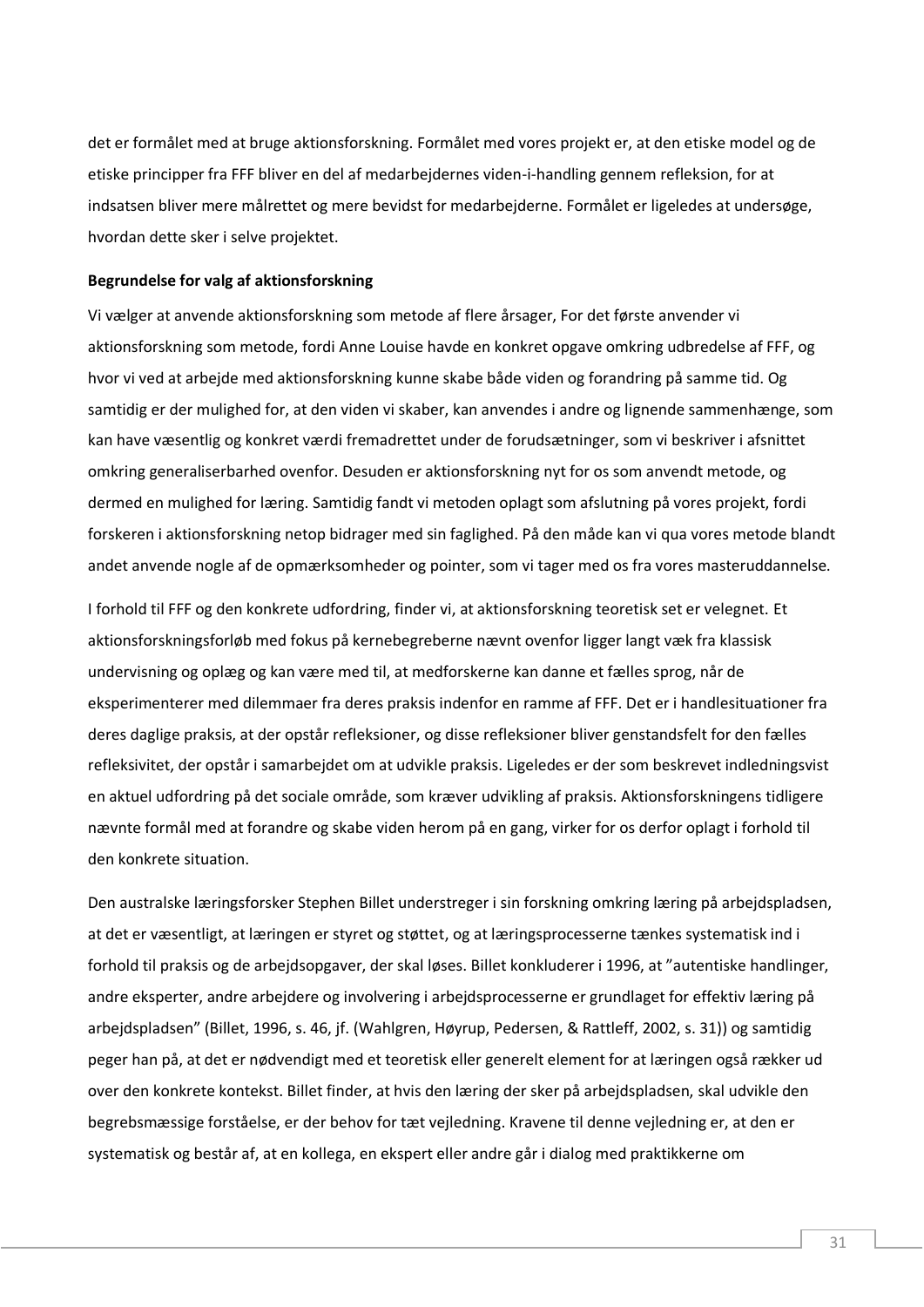begrundelserne for handlingerne. Altså sikre, at der sker en systematisk og bevidst refleksionsproces sammen med en anden (Wahlgren, Høyrup, Pedersen, & Rattleff, 2002, s. 25-35). Netop dette finder vi, at vi har mulighed for at skabe via et aktionsforskningsprojekt, fordi aktionsforskning er en måde at arbejde med at skabe udvikling, forandring og læring (Frimann, 2021). Ligeledes fremhæves det som væsentligt for læring i arbejdslivet, at dem, der skal lære, finder det meningsfyldt, som nævnt i indledningen. Vi finder, at aktionsforskningen qua sin demokratiske og deltagerinddragende proces kan understøtte denne meningsdannelse ligesom aktionsforskningens udgangspunkt i egen praksis kan være med til, finder vi at øge den nysgerrighed hos deltagerne, som er en forudsætning for læringen (Wahlgren, Høyrup, Pedersen, & Rattleff, 2002, s. 35).

Og samtidig oplyser afdelingslederen ved møde d. 18. august, som også kort beskrevet i indledningen, at han oplever, at det er svært for medarbejderne af forholde sig til FFF. Han siger:

"*Neuropædagogikken*, *tilgangen, metoderne, det kan alle forholde sig til (…). Men de bagvedliggende metoder om, hvad er det, der er på spil, hvor er det, vi tænker, som vi tænker..."* (Bilag 4, s. 5),

hvor det, at omsætning af FFF er svært understreges af det "men" i sætningerne; metoderne, der er mere konkrete og handlingsanvisende, det kan vi forholde os til, men FFF er sværere. Derfor finder vi det også spændende at undersøge, om og måske hvordan aktionsforskningens udgangspunkt i praksis kan understøtte praksisudviklingen.

#### **Opsamling på afsnit vedr. aktionsforskning**

Vi har i afsnittet beskrevet, at aktionsforskningen stammer fra Kurt Lewin og hans tanker om, at det er gennem forandring af organisationen, vi kan opnå sand erkendelse herom. Vi har beskrevet, hvordan aktionsforskning ofte tager udgangspunkt i en aktionsforskningscyklus, som fokuserer på problemafklaring, eksperimenter og opsamling. Vi har ligeledes beskrevet de særlige roller, aktionsforskningen medfører samt argumenteret for, hvorfor vi anser aktionsforskning som metode som velegnet til at belyse vores problemformulering.

# <span id="page-32-0"></span>Planlægning af forløbet - didaktiske overvejelser

I det følgende vil vi beskrive, hvordan vi har planlagt vores aktionsforskningsforløb samt begrunde hvorfor. Dette afsnit finder vi relevant at gå i dybden med på baggrund af vores specialiseringsretning: Didaktik og professionsudvikling. Projektet er som konsekvens af aktionsforskning som vores metodiske valg, og det deraf følgende ønske om at skabe en demokratisk og inddragende proces, tilpasset undervejs til den aktuelle situation, afdelingslederens og de øvrige medforskeres ønsker og holdning. Da aktionsforskningen, som tidligere nævnt, ønsker at skabe udvikling og læring er det relevant, at vi præsenterer og begrunder,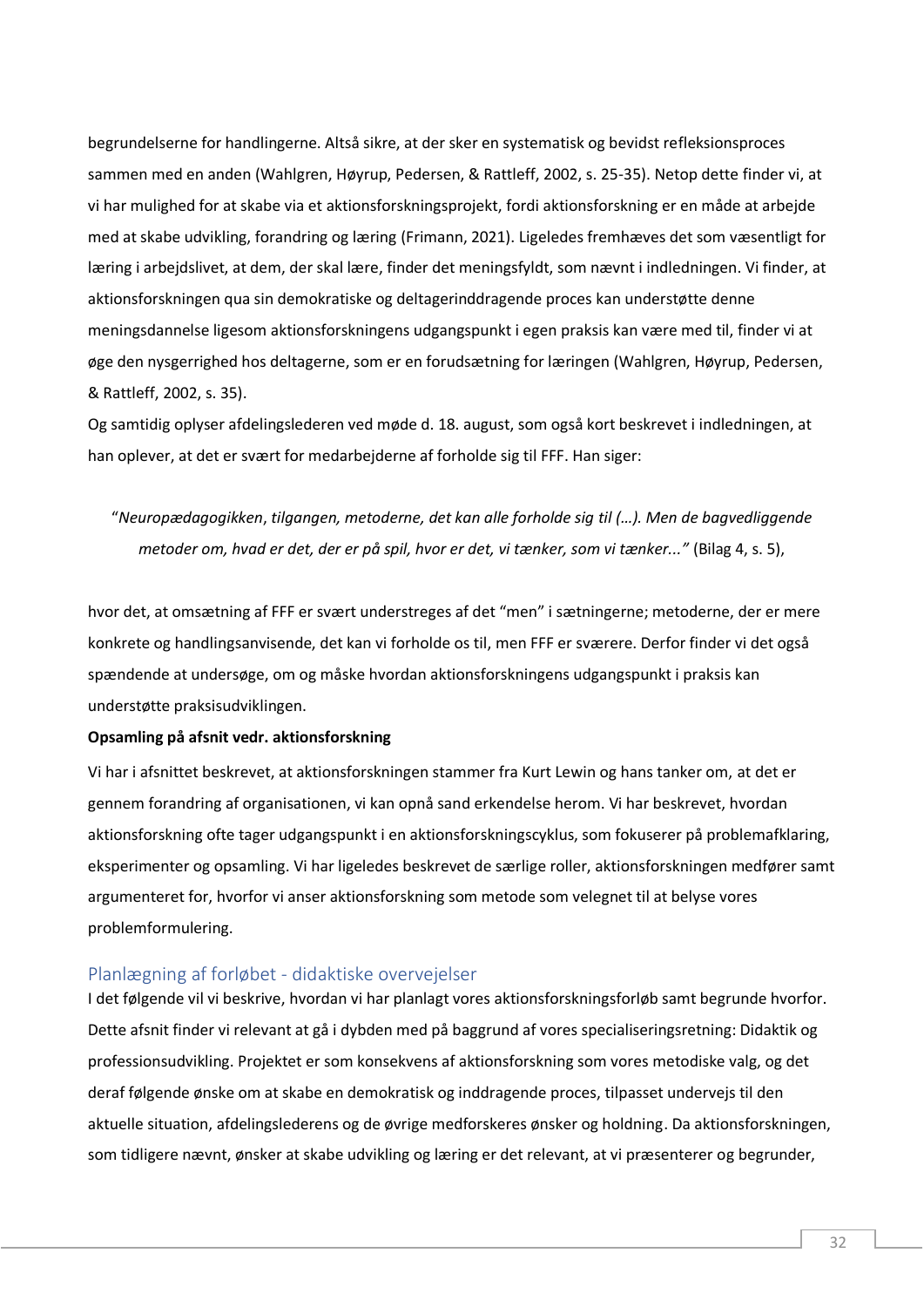hvordan vi har forsøgt at skabe refleksionsrum i processen, fordi refleksion, jf. ovenstående, er relevant i læreprocessen.

I planlægningen af vores forløb vælger vi at tage udgangspunkt i aktionsforskningscyklus, nævnt i afsnittet om aktionsforskning og i didaktikkens 9-hv-spørgsmål (Jank & Meyer, 2006, s. 19-30) . Dette gør vi for på den baggrund af tilrettelægge vores aktionsforskning, så forløbet også rent didaktisk i forhold til vores workshop, nedslag og faktisk også vores fokusgruppeinterview tilrettelægges, så det understøtter medforskernes refleksioner. Af samme årsag inddrager vi Tom Andersens beskrivelse af reflekterende processer (Andersen, 2014). Tom Andersen og hans pointer præsenteres og begrundes nedenfor.

Afsnittet afsluttes med en opsummering, hvor forløbet vil være fremstillet grafisk med henblik på at skabe størst muligt overblik for læseren og samtidig give forløbet en grafisk form, som adskiller sig væsentligt fra den øvrige tekst, så det er muligt for læseren undervejs at finde tilgange til figuren og gendanne overblikket ved behov.

#### **Didaktikkens hv-spørgsmål**

Som beskrevet overfor, forholder vi os i dette afsnit til didaktikkens 9-hv-spørgsmål. Vi vil i det følgende dog kun forholde os til de didaktiske spørgsmål, som vi ikke specifikt forholder os til andre steder i projektet og som vi har vurderet væsentlige i forhold til fokus for dette projekt.

#### **Hvorfor**

Som det fremkommer af indledningen og kontekstbeskrivelsen, er formålet med at medforskerne kan anvende den etiske model, at de bliver bevidste om baggrunden for deres indsats, så denne bliver mere tydelig. Dette kobler sig til det overordnede formål med FFS om at udvikle en mere vidensbaseret indsats, og skabe et fælles sprog.

I forhold til formålet med projektet er lederens ønsker, at projektet kan medføre en øget forståelse af

*"hvad vi gør og hvorfor, så det ikke er skal, men hvorfor vi gør, som vi gør" (bilag 7, s. 5).*

#### **Hvem**

Medforskerne er, som tidligere nævnt, i alt 9 medarbejdere og en leder i et konkret bofællesskab, som arbejder med udvikling af borgerens mestringsevne og trivsel. Der er tale om seks pædagoger, en pædagogisk assistent, en pædagogstuderende, en sygeplejerske og en afdelingsleder, der også er uddannet pædagog. På den baggrund går vi ud fra, at medforskerne alle har forudsætninger for at anvende en teoretisk viden i praksis blandt andet gennem refleksion, jf. Wahlgren (Wahlgren & Aarkrog, 2013, s. 7), som slår fast, at dette er en grundlæggende kompetence i alle professionsuddannelser. Vi er dog opmærksomme på, at dette ikke siger noget om, i hvilket omfang medforskerne har forudsætninger, men vi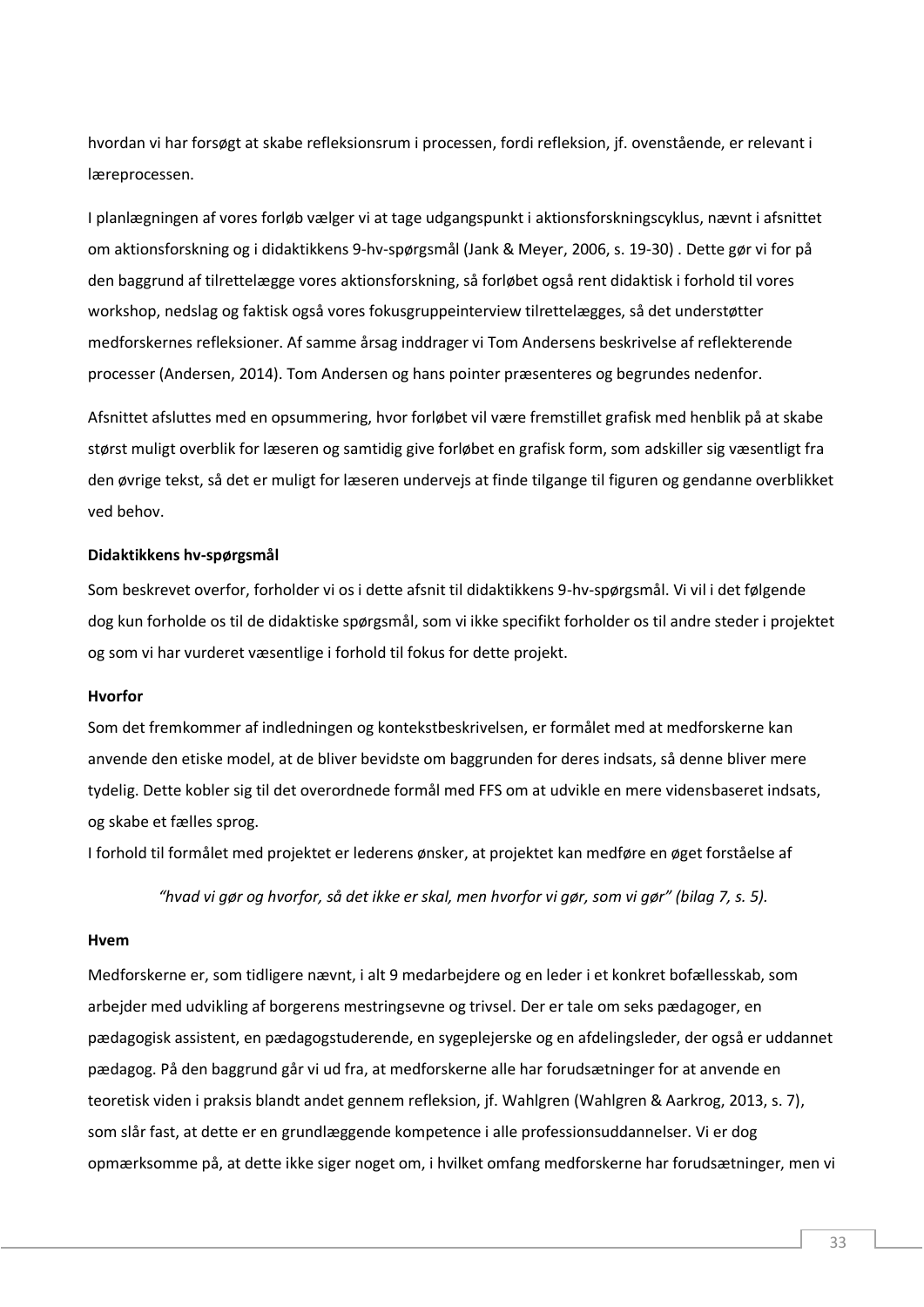vurderer, at vi i udgangspunktet kan forvente medforskere, som har en vis erfaring med refleksion og udfordringen med at koble viden og praksis.

Tilbuddet har nattevagter, men afdelingslederen vælger ved afklarende møde primo august 2021, at disse ikke deltager i aktionsforskningsprojektet med den begrundelse, at de heller ikke deltager i personalemøder og at der ikke er krav om, at de deltager samt varetager den pædagogiske indsats om natten.

# **Leder på Bofællesskab X og medforsker**

Om sin egen rolle udtaler lederen:

*"...men min stemme er jo, at jeg har sagt ja til, at det er det her, vi gør. Min stemme er, at jeg prioriterer, at vi bruger de her møder på det og ligesom tydeliggøre i og med, at jeg sætter det på, at det er vigtigt og så så vil jeg jo nødig styre processen alt for meget for så bliver det jo "jamen, så gør vi det, fordi \*hans navn\* siger det". Det har jeg ikke lyst til. Jeg tror på, at det giver mere værdi, når vi ser som gruppe. Og hvor er det, vi er henne? Er det mig, der dikterer retningen eller gør vi det sammen? Jeg dikterer, vi går den her vej, men vi går vejen sammen, så vi skal have skabt et "det synes vi lyder spændende" (bilag 4, s. 19).*

Han fortæller desuden, at han ønsker at deltage i forløbet på lige fod med de øvrige medforskere. Vi vælger at følge dette ønske. Dette gør vi primært for at sikre den ledelsesmæssige opbakning til projektet, og dermed måske også en fortsat opbakning når vores projekt afsluttes, og vægter dermed, at magt også kan medføre, at noget sker. Lederen indtræder således i projektet som medforsker, og samtidig har han en særlig rolle, fordi han netop er leder og der er et magtforhold både i relationen mellem ham og medforskere og mellem ham og os. Om magt er uhensigtsmæssig eller positivt afhænger i høj grad af etikken hos den, der har magten, og jf. citatet fra afdelingslederen, ses det, at lederen har en inddragende, samskabende og dialogisk forståelse af ledelse, som flugter med tankerne i aktionsforskningen (Frimann & Hersted, 2020, s. 71). Vores rolle som aktionsforsker er uddybet nedenfor.

#### **Hvad**

Som det er beskrevet, skal medarbejderne lære den etiske model, som kan forstås ud fra et kendskab til de tre etiske teorier. Og de skal lære at omsætte denne viden til deres faglige praksis, så der træffes bevidste valg, der skærper og understøtter fagligheden.

Som tidligere beskrevet, er det afdelingslederen, som foreslår hvad vi skal arbejde med fra FFF i forløbet. Han begrunder f.eks. dette med:*"…f.eks. den dialektiske handicapforståelse, som er pissevigtig for*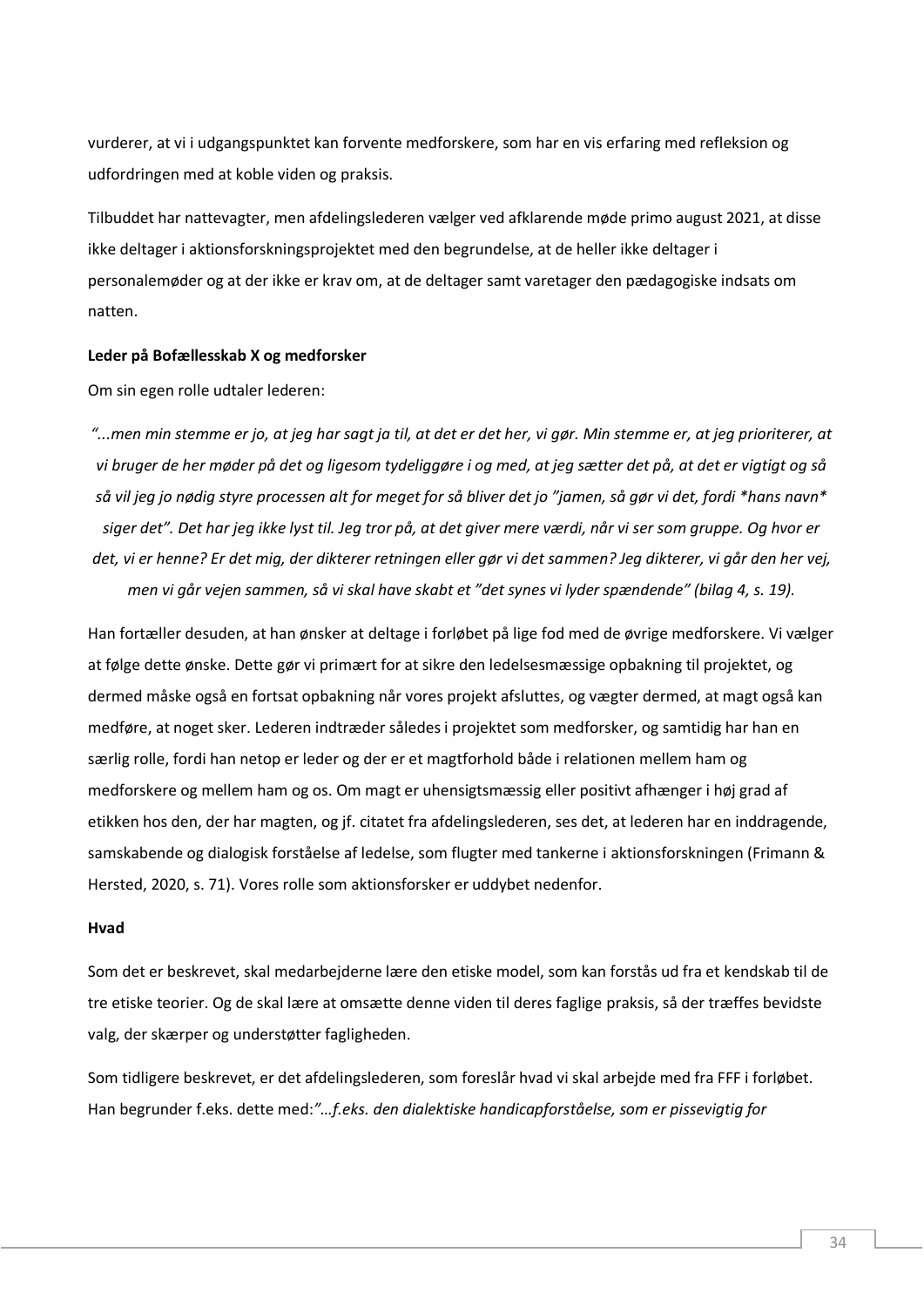*overhovedet at se værdien..." (bilag 4, s. 4).* Og samtidig fortæller han, at det også handler om hans personlige præferencer:

*"dem, som jeg jo synes er megaspændende, det skal ikke være nogen hemmelighed, det er "Etik & Værdier" og så er det "Den dialektiske handicapforståelse" (Bilag 4, s. 5),* 

men at det også handler om hans vurdering af behovet; *"det er bare det, der ville give mest værdi for os..." (ibid).*

Vi har i denne sammenhæng vægtet afdelingslederens vurdering af, hvad der ville være mest vigtig og hvad der ville give mest mening, ud fra hans perspektiv, for alle medforskerne, med henblik på at også valget af fokus ville understøtte medforskernes engagement og motivation, for på den måde at fremme sandsynligheden for deres deltagelse, dialog og samarbejde mellem os, som er så væsentligt for aktionsforskningen (Frimann & Hersted, 2020, s. 12).

## **Af og med hvem**

Som følge af vores socialkonstruktivistiske udgangspunkt og metodiske valg i form af aktionsforskning, bliver vores opgave at engagere os i det refleksive samarbejde, fordi læring, undersøgelse og skabelse af viden sker herigennem (Frimann & Hersted, 2020, s. 36).

Frimann og Hersted fremhæver, hvor væsentligt det er, at der skabes en tillidsfuld relation mellem forskere og medforskere og at det derfor er typisk, at der ved indledningen af et aktionsforskningsforløb indgås en samarbejdskontrakt mellem forskere og medforskere (Frimann & Hersted, 2020, s. 35-36). Fordi Anne Louise, som tidligere beskrevet, har kendskab til bofællesskabet og enkelte medarbejdere samt grundet den tidsmæssige ramme, vælger vi ikke har forhandle en konkret kontrakt med medforskerne for forløbet. Vi vælger at fremlægge de aftaler, der er indgået med ledelsen, som en overordnet ramme og fremhæver, at vi indenfor den ramme skal arbejde med det, der har medforskernes interesse. Det er vores oplevelse, at der ikke har været behov for flere aftaler omkring samarbejdet end det.

Lige så er det væsentligt, at vi som forskere i den socialkonstruktivistiske tilgang, hvor vi som tidligere nævnt er medskabere, hele tiden forholder os til vores egen rolle, egen tilgang; hvilken fortælling er vi medskabere af, hvad er selvfølgeligheder og hvordan er det det, og samtidig hele tiden sikre, at projektet bevæger sig fremad (Frimann & Hersted, 2020, s. 44-45). Dette er en balancegang, som også påvirkes af, som tidligere nævnt, at Anne Louise har et forudgående kendskab til FFF, som betyder, at Anne Louise på den ene side indtræder som en "ekspert" i FFF og på den anden side er meget bevidst om en undersøgende, nysgerrig og faciliterende tilgang.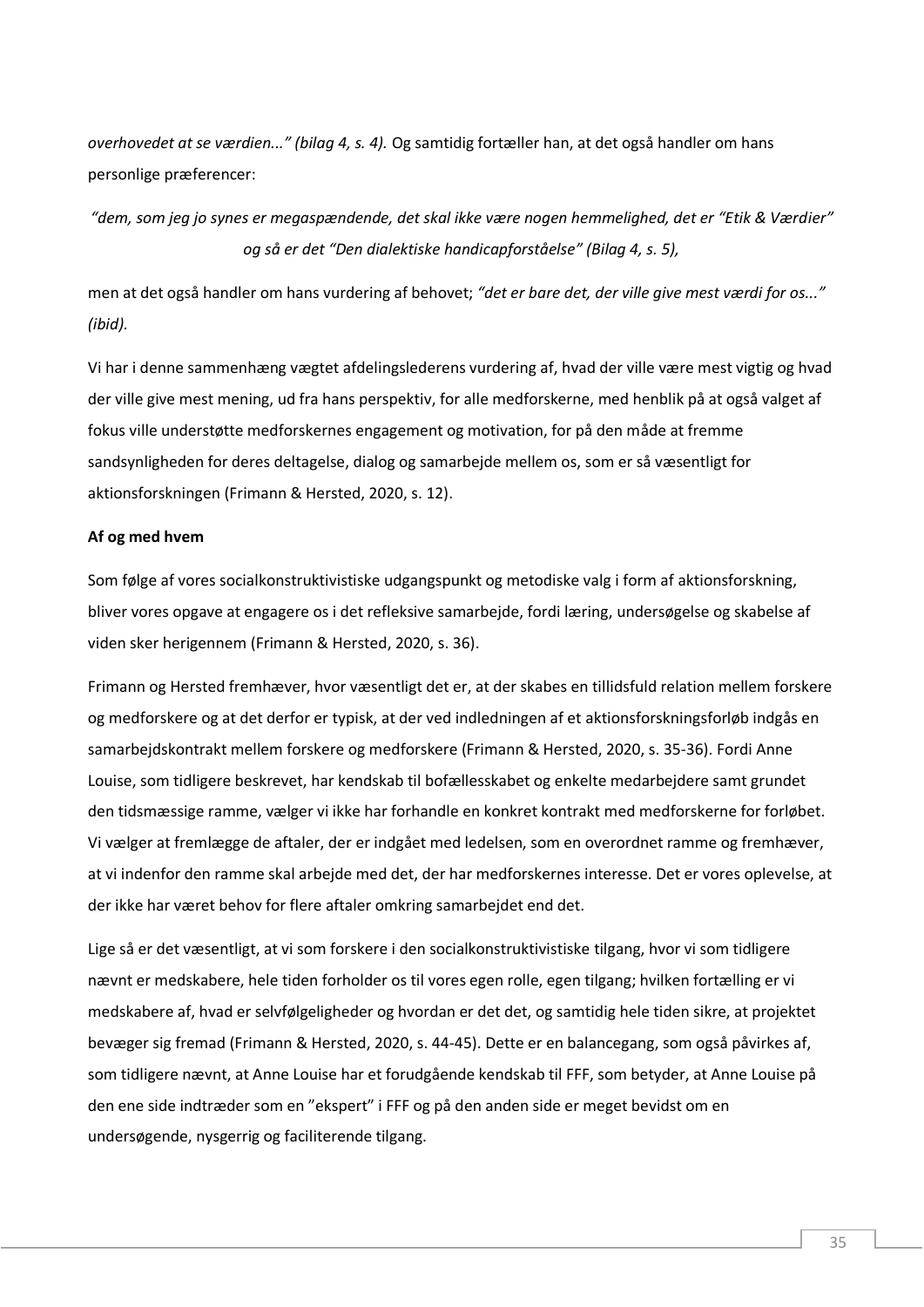#### **Hvornår**

Som beskrevet ovenfor forløber aktionsforskningen fra ultimo august 2021 til primo november 2021. Der er altså tale om 2,5 måneder og i alt ca. fem timer, hvor vi er til stede. Den tidsmæssige placering af forløbet er bestemt af ledelsen uden for organisationen, og der er i den tidsmæssige placering ikke taget højde for øvrige væsentlige forhold, der kan påvirke læringen.

Ved indledende møde d. 18. august 2021 aftaler vi de tidsmæssige rammer omkring forløbet med lederen, som giver os mulighed for på den baggrund af have en overordnet idé om, hvordan forløbet kan se ud og hvordan det kan tilrettelægges. Og samtidig planlægger vi "fra gang til gang", fordi indholdet af den næste aktivitet er afhængigt af den foregående.

#### **Hvordan**

Vi tager i planlægningen udgangspunkt i vores ønske om at skabe og undersøge medforskernes refleksioner samt vores socialkonstruktivistiske ontologi. Dette medfører, at vi i de planlagte aktiviteter bestræber os på at skabe mulighed for, at medarbejderne kan udveksle deres forskellige perspektiver, for på den baggrund at opnå et mere nuanceret billede af deres egen praksis i forhold til FFF med henblik på udvikling heraf.

#### **Tom Andersen**

I den forbindelse har vi været særligt inspireret af Tom Andersen (Andersen, 2014). Tom Andersen og hans kollegaer nytænkte i 1980'erne deres terapeutiske arbejde med sårbare familier med udgangspunkt i en socialkonstruktivistisk forståelse af verden og grundlagde dermed, hvad der senere er blevet betegnet "reflekterende teams" (Frimann & Hersted, 2020, s. 116-118). Med fokus på at målet er vigtigt, men ikke det vigtigste i arbejdet, opstod idéen om, at lade familierne overvære, hvordan terapeuterne arbejdede – og lade dem kommentere herpå, som en del at terapien og som en del af samarbejdet mellem terapeuter og familier. Tom Andersen beskriver, hvad det betød for praksis:

*"Vi oplevede virkelig betydningen af Batesons berømte sætning "Forskellen som gør en forskel". Vi begyndte at stille spørgsmålstegn ved vore grundbegreber og spekulerede over, hvordan de ville komme til at se ud fremover. Og endnu vigtigere: Hvordan skulle vi anvende begreberne i praksis"* (Andersen, 2014, s. 23)*.*

Vi anvender Tom Andersens pointe omkring reflekterende processer ved særligt på workshoppen d. 9. september at dele medforskerne op i to grupper, der reflekterer over hinandens dialoger. Til trods for at relationen mellem medforskerne eller mellem medforskerne og os er forskellig fra relationen mellem klienter og terapeut, lader vi os alligevel inspirere af ovenstående. Dette, fordi vi finder, at det er en egnet metode til at brede forståelser ud, netop også qua Bateson i dette projekt tidligere beskrevne pointe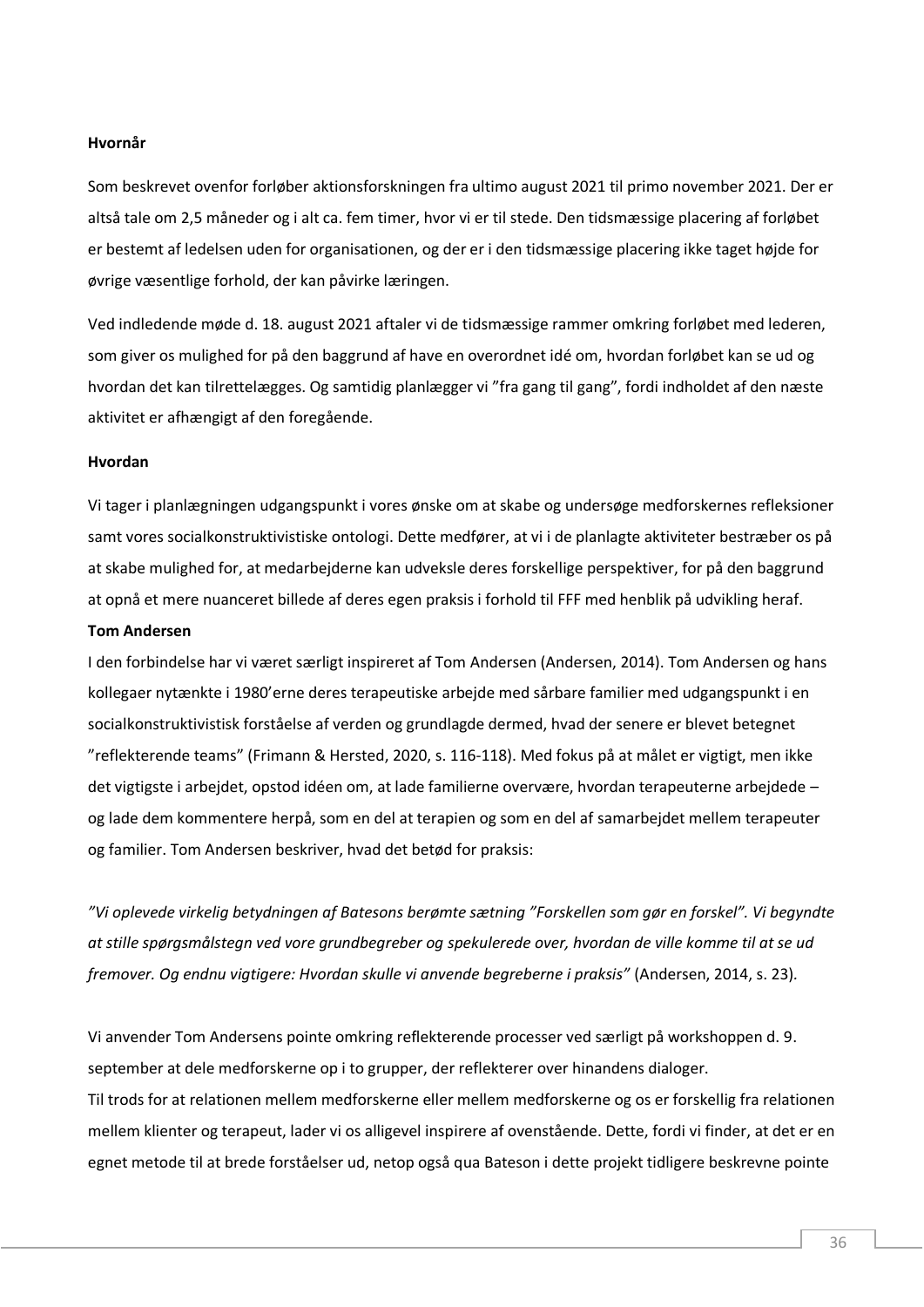om, at hvert individ laver forskellige distinktioner, som bedre foldes ud, fandt vi, hvis samtalen blev opdelt og struktureret. Ligeledes finder vi, at metoden kan anvendes til at skabe den forstyrrelse eller forbløffelse, som Schön beskriver er forudsætningen for refleksionen (Schön, 2001, s. 66-67).

## **Facilitering**

Ud over at være forsker, har man som aktionsforsker også en rolle som facilitator. Formålet hermed er at igangsætte dialoger og processer, som lægger op til involvering, så medforskernes meninger, ønsker, tanker og erfaringer bliver bragt i spil og kan danne udgangspunktet for projektet (Frimann & Hersted, 2020, s. 79). Vi har derfor bestræbt os på at indtage en nysgerrig, undersøgende og anerkendende position (Frimann & Hersted, 2020, s. 41) for at arbejde for deltagelse, motivation og engagement. Dette fordi chancerne for at finde gode løsninger på de problemer, som medforskerne oplever og arbejder med, stiger proportionalt med samarbejdet mellem medforskerne og os. Jo mere medforskerne deltager uden begrænsninger og dermed kan introducere deres egne hypoteser, overbevisninger eller intuitioner i projektet, jo mere balanceret, sammenhængende og således intelligent vil den hypotese, de til sidst former, være (Frandsen, 2018, s. 88). Frimann og Hersted (Frimann & Hersted, 2020, s. 104) peger på, at det er vigtigt, at der etableres et åbent og tillidsfuldt rum til disse refleksioner og for flertydighed, hvor deltagerne kan lære af hinanden.

Vi har i vores facilitering forsøgt at skabe en "forskel, der gør en forskel", som tidligere beskrevet. Dette har vi blandt andet gjort ved at stille åbne, nysgerrige spørgsmål og ved at forsøge at spørge ind til det, der for medforskerne er selvfølgeligt, men også ved at arbejde med reflekterende teams, som præsenteret ovenfor. Vi har desuden bedt medforskerne om at tegne. Intensionen hermed er, at medforskerne får inddraget deres associationer og sanser og adgang til deres viden på en anden måde end den verbale ((Austring & Sørensen, 2006) jf. Jensen J. B., 2017-1018), hvorved det kunne være en metode til at afdække medforskernes viden-i-handling.

Frimann og Hersted fremhæver, at det er vigtigt at have en klar plan og ramme for forløbet uden at der bliver tale om overstyring. De fremhæver, at det er vigtigt at give sig hen til processen, bevare fokus på at undersøge, hvad der sker i rummet og være åben herfor (Frimann & Hersted, 2020, s. 37). Vi oversætter i vores projekt dette til, at den tidsmæssige og emnemæssige ramme for, hvad der skulle arbejdes med, har været fastlagt og præsenteret for deltagerne. Indenfor den ramme er de bedt tage udgangspunkt i den del af deres praksis, som de var mest nysgerrige på. Under selve aktiviteterne har vi på den ene side ønsket at give rum og plads til de drøftelser, der naturligt opstod. Og på den anden side også indtaget en mere styrende rolle for at sikre, at vi arbejder med noget for projektet relevant, sikrer fremdrift og følger op for at sikre, at dialogerne og refleksionerne blev videreført til praksis.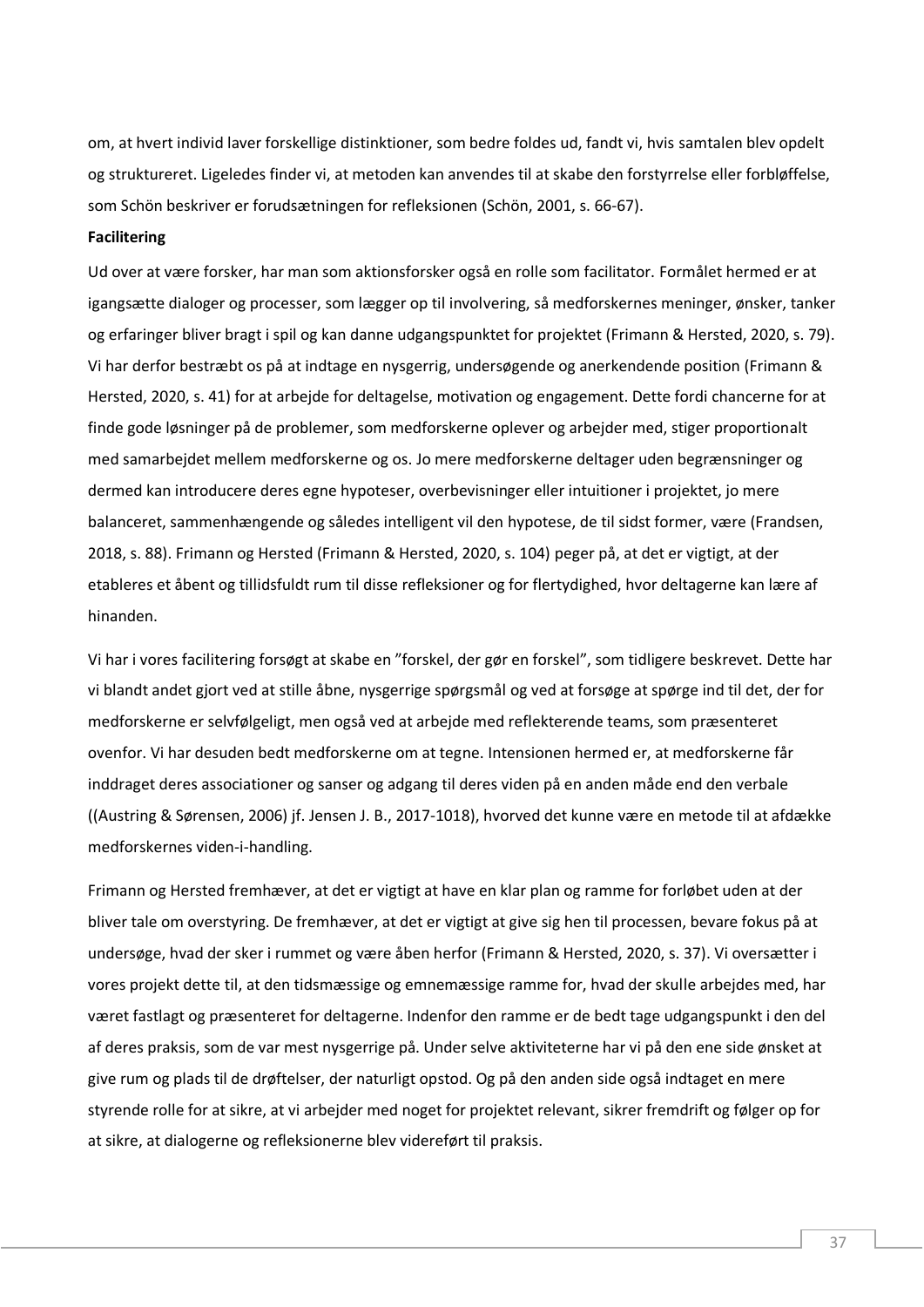Som vi tidligere har skrevet, bidrager forskeren i aktionsforskningen med sin faglighed. Anne Louise, som har været primær facilitator, har bred erfaring med facilitering af processer fra både formel uddannelse og erfaring som supervisor, ledelse af forandringsprocesser samt langvarig erfaring med at skabe trygge læringsrum, stille nysgerrige og ærbødige spørgsmål med videre. Det er således i høj grad sandsynligt, at Anne Louise har en vis tavs viden om området, som er anvendt.

# **Aktionsforskningscirklen**

Vi har i planlægningen af processen inddraget aktionsforskningscirklen, hvor vi har brugt vores møder med feltet til at reflektere og samle op på de handlinger, som har været iværksat siden seneste aktivitet. Som det fremkommer, har det været vigtigt for os, at der er fremdrift i forløbet. Dette prøver vi at understøtte ved at medforskerne skal udfylde refleksionsskemaerne mellem workshoppen i september og nedslaget i oktober. Formålet er at understøtte, at medforskerne tager noget af det, vi talte om på workshoppen med ud i praksis for at arbejde efter aktionsforskningscirklen, så det understøtter deres eksperimenter. En anden grund til at medforskerne skal dokumentere undervejs er, ud over de pointer, som vi fremhæver omkring vores empiriske metoder, at det vil give os et indtryk af, hvad det er de er optaget af i praksis, således at vi kan planlægge de kommende møder med dem. Således planlægger vi, at medforskerne ved workshoppen i september arbejder med problemdefinition, som også qua den spiralproces, som Schön beskriver, fortsætter samtidig med at medforskerne eksperimenterer i deres hverdag. Dette gør de helt frem til afslutningen af forløbet i november 2021.

#### **En demokratisk proces**

Indenfor rammerne af "Etik & Værdier" har vi tilstræbt en så demokratisk proces som muligt. Dette f.eks. ved at medforskerne selv har defineret hvert sit undersøgelsesspørgsmål, som de senere skulle eksperimentere med i praksis, med udgangspunkt i deres virkelighed og deres nysgerrighed, for ad den vej at understøtte motivationen og engagementet hos den enkelte. Spørgsmålene eller fokusområderne

rummer noget, de oplever som en udfordring i deres daglige praksis, og vi har derfor her fraveget fra aktionsforskningens ideal om, at medforskerne er med til at definere det overordnede



38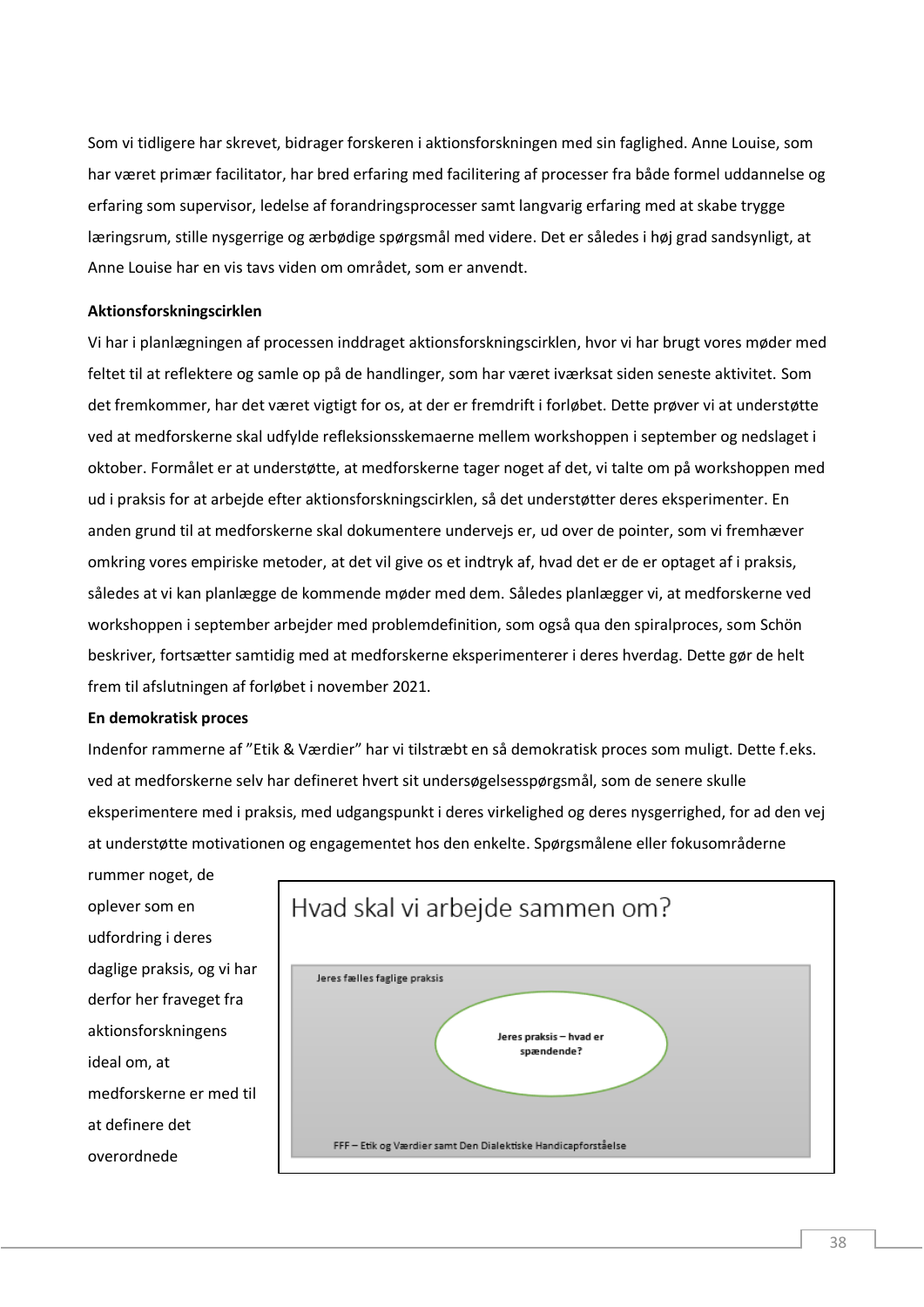forskningsspørgsmål (Frimann & Hersted, 2020, s. 100). Figuren viser, hvordan vi præsenterede rammen for projektet, som beskrevet, for medforskerne i august 2021.

Ligeledes trodser vi ved workshoppen i september den indgående aftale med ledelsen om, at vi skal inddrage "Etik & Værdier" og "Den Dialektiske Handicapforståelse" ud fra et demokratisk hensyn. Det er ikke kun i forhold til at den overordnede ramme og fokusområde er givet på forhånd, at vi skal være opmærksomme på den demokratiske forskningsproces. På nedenstående figur ses, at jo mere forskerstyret processen er, jo mere teoristyret er den også. Vi har også valgt en teoristyret tilgang, fordi vi har tilrettelagt aktionsforskningen, så den understøtter medforskernes refleksioner. Dette er i sig selv en del af aktionsforskningens pointer, men vi har også gjort det for at få data til vores problemformulering, som vi, som det fremkommer, anvender Schöns begreber om teknisk rationalitet, viden-i-handling, problemdefinition, tekniske eksperter og refleksion-i-handling. På samme måde som at "Etik & Værdier" udgør en ramme for aktiviteterne i aktionsforskningsprojektet, medfører vores teorivalg en teoretisk referenceramme.



Vores aktionsforskningsprojekt befinder sig således i venstre del af ovenstående skala. Dette får indflydelse på de aktiviteter, som vi planlægger og udfører i vores projekt, der som nævnt tager udgangspunkt i en læringscirkel, og hvor vi, som det fremkommer, har lavet forholdsvis strukturerede interventioner.

# **Opsummering vedrørende planlægning af forløbet**

Vi har i dette afsnit redegjort for vores didaktiske overvejelser omkring planlægningen af forløbet, som har haft betydning for, at aktionsforskningsforløbet har set således ud: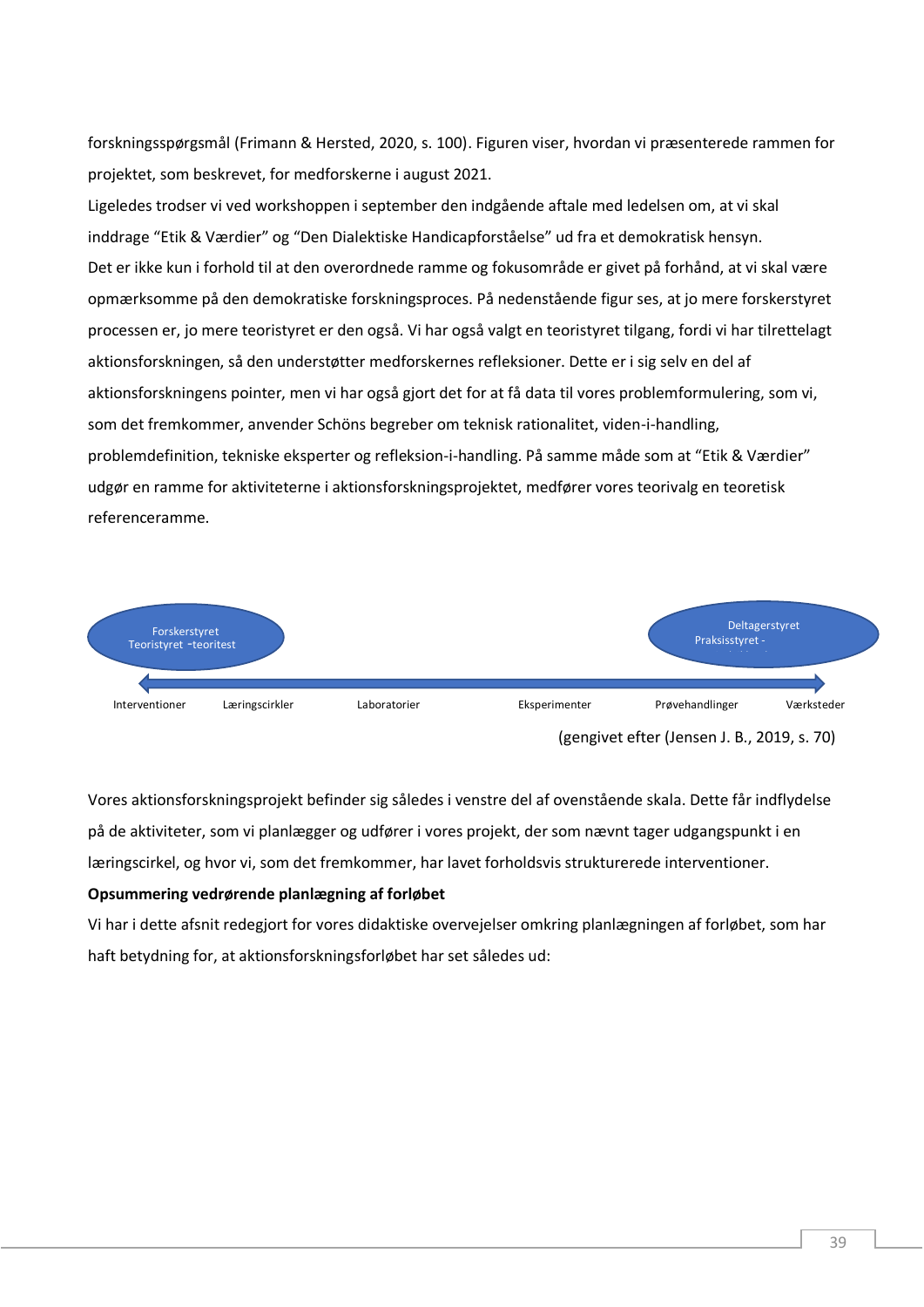

# <span id="page-40-0"></span>Kvalitative metoder

Vi vil i det følgende præsentere og argumentere for de forskellige kvalitative metoder, som vi har anvendt i aktionsforskningen ud fra en fænomenologisk tilgang, hvor "man må kunne sætte sine egne forudsætninger i parentes for at kunne møde og forstå verden, som den rent faktisk er, uafhængigt af en selv" (Jacobsen, Tanggaard, & Brinkmann, 2020, s. 281) Vi er derfor opmærksomme på at møde medforskerne med spørgelyst, nysgerrighed og undren samt opsøge det ukendte med et åbent sind (ibid.). Vi anvender kvalitative metoder, fordi disse er egnede til at undersøge fænomener, når disse er svære at afgrænse fra omgivelserne, når man ønsker at undersøge fænomenet i en kontekst, når man ønsker at undersøge processer, og når man ønsker at undersøge, hvordan mennesker konstruerer mening (Launsø & Rieper, 2008, s. 128-130), hvilket vi finder er tilfældet i vores projekt, hvor vi, som også tidligere beskrevet, er optaget af refleksionsprocesser og forandringer i en konkret kontekst. De kvalitative metoder er oplistet i samme rækkefølge, som vi har anvendt dem i projektet, og grunden til at vi har valgt flere forskellige metoder er, at det giver os mulighed for at generere data på forskellig vis.

#### **Interview**

18. august afholder vi som nævnt møde med afdelingslederen. Vi vælger at betegne dette møde som et meget løst struktureret interview (Tanggaard & Brinkmann, 2020), fordi vi på forhånd ikke havde forberedt interviewguide (Kvale & Brinkmann, 2009, s. 143-162), men blot fremsendt dagsorden. Når vi vælger at betegne det interview, er det fordi der under mødet fremkommer oplysninger om blandt andet lederens holdning til FFF, hans oplevelse af behovet, hvad er der vanskeligt med videre, som vi har tillagt betydning i projektet. Af samme årsag har vi valgt at transskribere interviewet.

#### **Deltagerobservationer**

I det følgende vil vi beskrive, hvorfor og hvordan vi har foretaget deltagerobservationer. Deltagerobservationer er en mulighed for at følge social praksis af individer i de omgivelser, de vanligvis er i, sammen med en intervention fra forskeren og formålet er at belyse processer og interaktioner mellem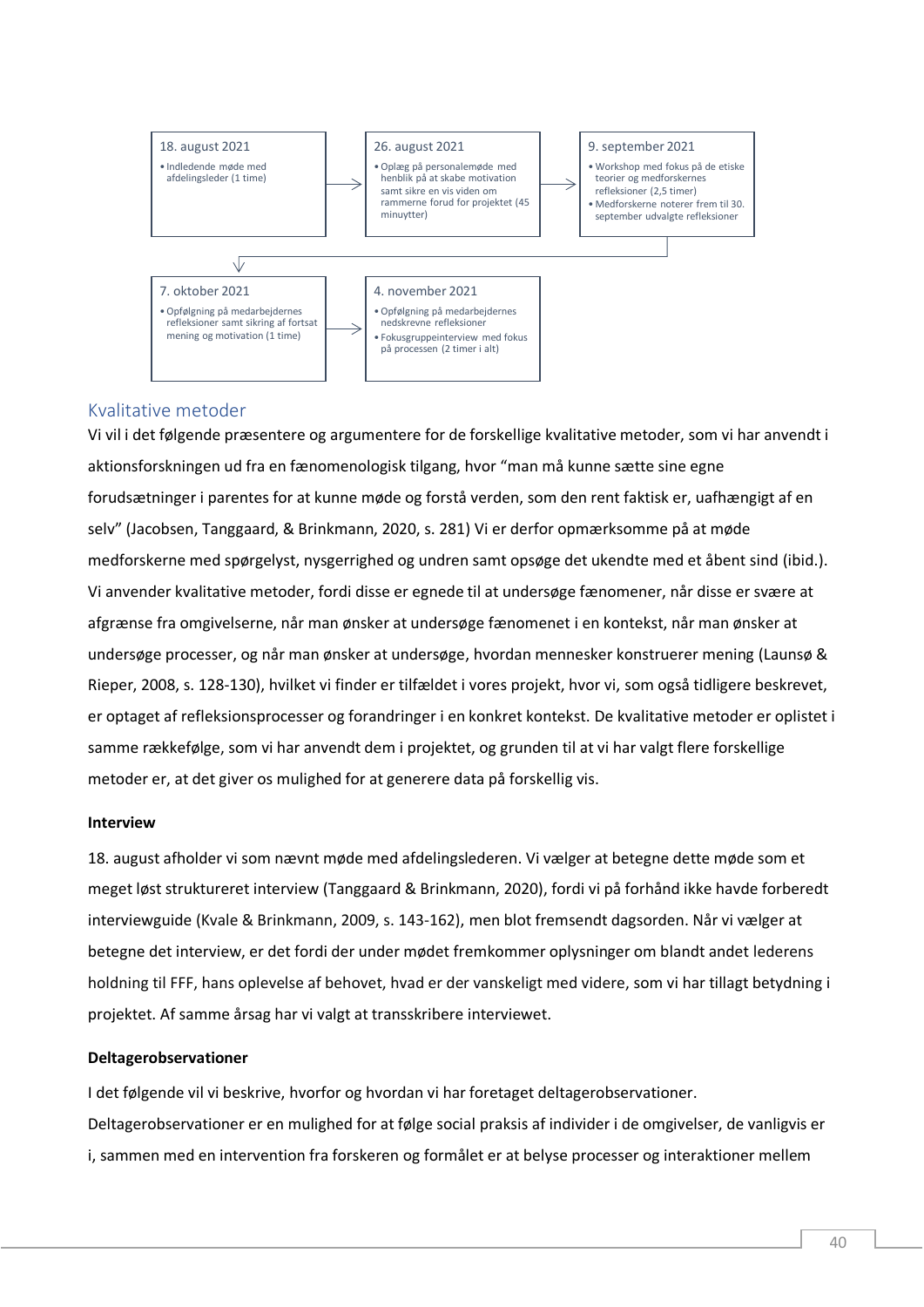mennesker (Szulevicz, 2020). Deltagerobservationer defineres som, at man på en og samme tid deltager aktivt i processen samtidig med, at man observerer praksis på afstand (Ibid.). Det er modsætningsfyldt, men vi har anlagt følgende strategi; Anne Louise har faciliteret processen og dermed været mere deltagende end observerende. Anne Louise har noteret sine observation umiddelbart efter afslutning af aktiviteterne. Elsebeth har indtaget en næsten udelukkende observerende rolle med få afgrænsede opgaver og få kommentarer i processen, og her er observationer nedskrevet i nuet. Vi oplever, at deltagerne ikke føler sig overvåget og samtidig oplever facilitator en større frihed til at fokusere på deltagelsen, som er vigtig i aktionsforskning. I aktionsforskningen positioneres medforskerne netop som dette – og ikke som informanter, respondenter eller lignende (Frimann & Hersted, 2020, s. 38), hvilket vores undersøgelsesdesign med deltagerobservationer har været med til at understrege; vi har sammen været i en proces.

Vi har taget udgangspunkt i en observationsguide. Observationsguiden tager udgangspunkt i observationer, beskrivelser og hvad vi umiddelbart tænker/tolker, og dermed ikke kun i, hvad folk siger ordret til hinanden. Deltagerobservationer er anvendt til workshop d. 9.9 og til nedslag d. 7.10. Ud over at give os viden om interaktionerne og dermed også refleksionsprocesserne, har data fra deltagerobservationerne være med til at kvalificere vores fokusgruppeinterview ved at vi med udgangspunkt i blandt andet vores observationer har kunnet stille relevante spørgsmål.

#### **Dokumentanalyse**

I aktionsforskningsprojektet gør vi brug af dokumenter i form af nogle af medforskernes refleksionsskemaer, som omtalt ovenfor. Et dokument er sprog, som er fikseret i tekst og tid (Lynggaard, 2020), hvor tekst skal forstås bredt, idet vi også definerer tegninger som tekst. Der kan skelnes mellem primære, sekundære og tertiære dokumenter (Ibid.), i vores tilfælde er 1. og 2. sekundære dokumenter, som er defineret ved at være tilgængeligt for alle på et tidspunkt i umiddelbar nærhed af den situation, som dokumentet refererer til. Både plancher og tegninger blev fremstillet i forbindelse med workshoppen. Punkt 3 er tertiære dokumenter, som defineres ved også at være tilgængeligt for alle, men adskiller sig fra de sekundære dokumenter ved, at det er produceret på et tidspunkt efter den situation, som dokumentet refererer til. Skemaerne med medforskernes refleksioner blev først udfyldt efter at de har stået i et dilemma i deres praksis, og hører derfor under kategorien et tertiært dokument. Det særlige ved dokumenter er, at dokumentanalytikeren, i dette tilfælde os som forskere, ikke medvirker til dokumentets produktion (Ibid.), så her har vi empiri, hvor vi ikke har kunnet påvirke de refleksioner, som opstod.

#### **Fokusgruppeinterview**

Aktionsforskningsforløbet afsluttes i overensstemmelse med aktionsforskningscirklen med en evaluering af forløbet i form af et fokusgruppeinterview. Evalueringen er summativ i forhold til afslutningen af vores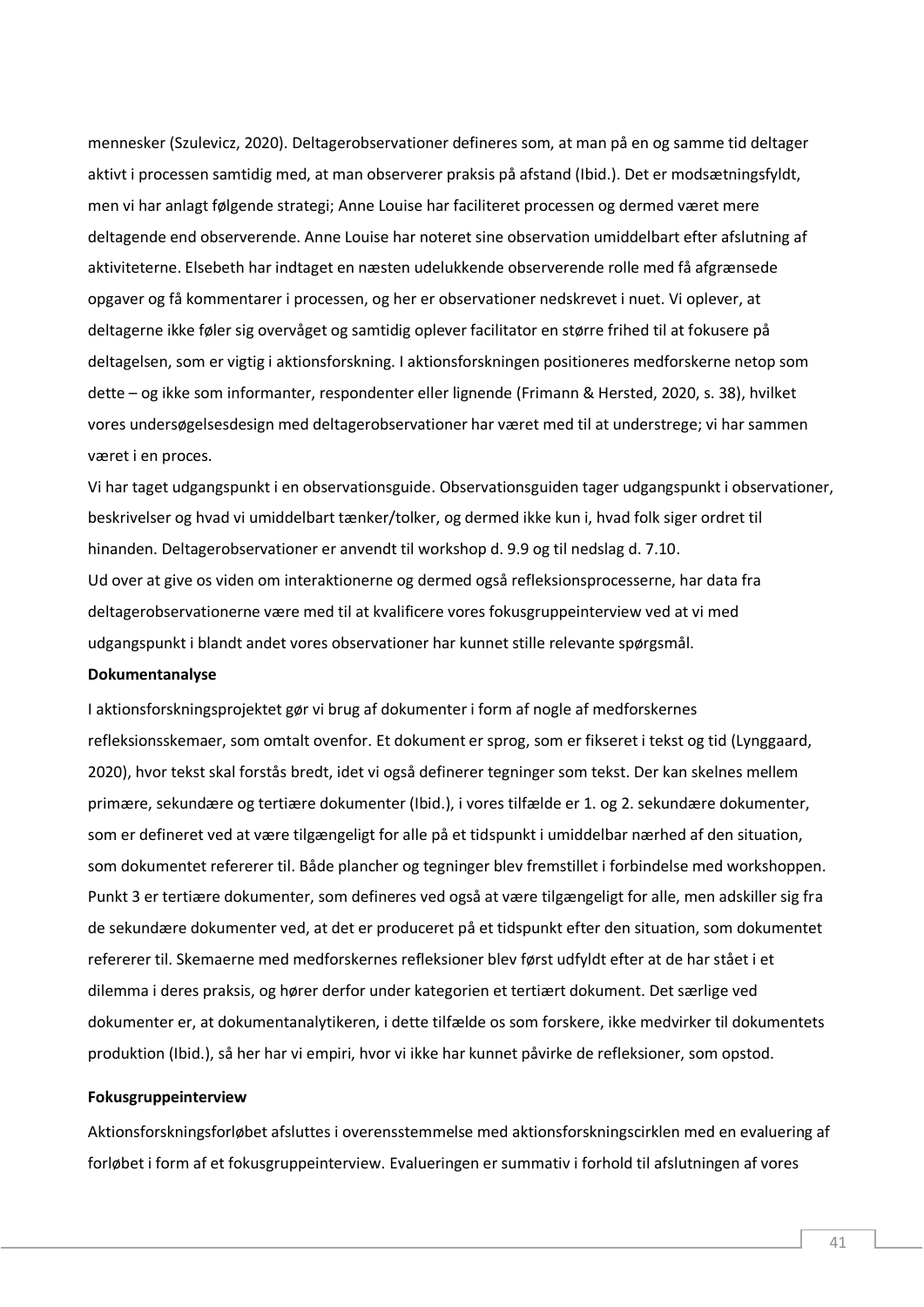aktionsforskningsprojekt, men den har også et formativt sigte, idet dette aktionsforskningsforløb, kun udgør en lille del af den samlede implementering af FFF (Krogstrup, 2016, s. 59-60). Derfor formoder vi, at det også vil være relevant at tale med praksis om den videre omsætning af FFF i forhold til, hvad og hvordan praksisfeltet kan arbejde videre.

Det vil vi gøre med et fokusgruppeinterview (Kvale & Brinkmann, 2009, s. 170). Forinden har vi truffet beslutninger om metode, baseret på viden fra undersøgelsesemnet, de foreliggende metodologiske valgmuligheder og deres etiske implikationer samt valgenes forventede konsekvenser for interviewprojektet som helhed (Kvale & Brinkmann, 2009, s. 119-137). For at kvalificere interviewet fulgte vi de syv faser i en interviewundersøgelse (Ibid.): Tematisering, design, interview, transskription, analyse, verifikation og rapportering, hvor fokusgruppeinterviewet indgår som en af metoderne i selve analyse, verifikation og rapportering. På den baggrund har vi udarbejdet en interviewguide, så vi bedst muligt kunne sikre en struktur med de temaer, som vi gerne ville omkring. Vi havde, forud fokusgruppeinterviewet, gennemgået den empiri, som på daværende tidspunkt var tilgængeligt for os. På den baggrund kunne vi identificere temaer, der gik igen og som vi blev særligt nysgerrige på. Vi brugte disse temaer som udgangspunktet for vores interviewguide. Selvom vi også har interviewspørgsmål med i guiden, havde vi dog ikke en forventning om, at vi ville komme til at følge den slavisk, hvilket vi heller ikke gjorde. Vi foretog skøn undervejs, som var med til at bestemme, om vi skulle følge guiden eller om vi skulle åbne op for nye retninger (Ibid.).

I vores konkrete tilfælde er der 9 deltagere. Vi oplever, at fokusgruppeinterviewet som form har den fordel, at medforskerne naturligt uddyber og kobler sig på hinandens perspektiver på baggrund af både delte erfaringer og oplevelser, men også på baggrund af deres refleksioner (Halkier, 2020). Og samtidig udnytter vi, at fokusgruppeinterviewet kan være performativt, fordi samtalen mellem medforskerne får betydning for forløbet (Halkier, 2020, s. 174). Fokusgruppeinterviewet har ikke en styrende interviewstil, og vores formål er at få forskellige synspunkter frem vedrørende aktionsforskningsforløbet, som både kan anvendes som data i vores analyse af, hvordan medforskerne har oplevet deres refleksioner og selve forløbet og ligeledes, som nævnt, påvirket disse. Vi præsenterede de emner, der skulle diskuteres, og faciliterede samspillet, hvor vi også havde et opmærksomhedspunkt på vigtigheden i, at modstridende synspunkter på de emner, der var i fokus, også kunne komme til udtryk. I og med at vi har arbejdet sammen med praksisfeltet i løbet af aktionsforskningen, er der skabt en form for relation, og vi oplever dermed ikke, at vi er fremmede for gruppen. Vi havde derfor en forventning om, at praksisfeltet vil give sig selv lov til at tale frit og eksponere deres oplevelser og følelser for os (Kvale & Brinkmann, 2009, s. 144-162), og dette kom fint til udtryk gennem interviewet. Selvom et fokusgruppeinterview ikke skal være præget af en styrende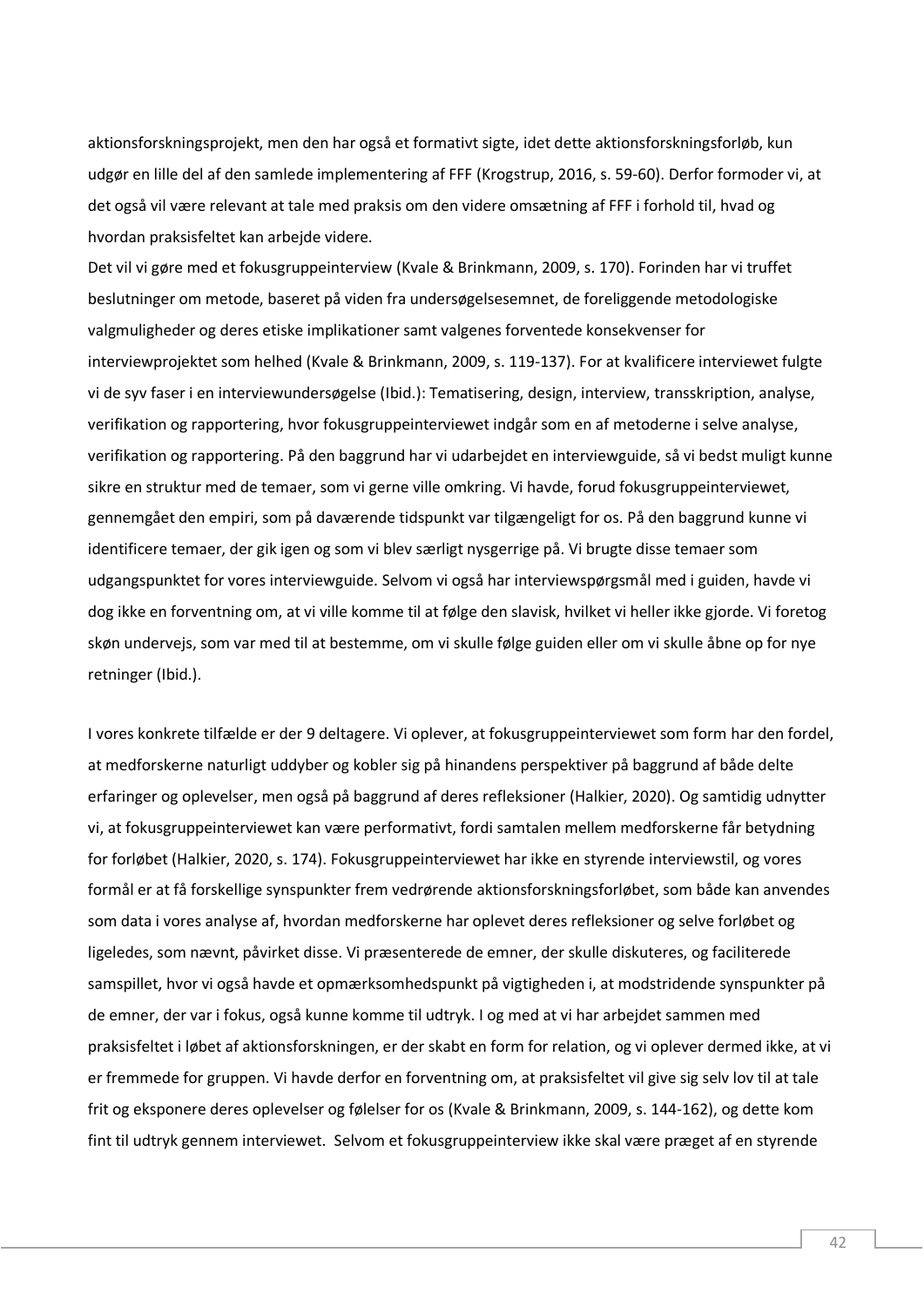interviewstil, så er vi også opmærksomme på, at der i denne specifikke situation kunne blive brug for styring, idet vi har en erfaring med at praksisfeltet har meget på hjerte, og at de hver især kan bruge lang tid på at tale. Så for at vi ikke skulle komme til at fortabe os i et enkelt tema, var det vigtigt for os, at vi fik sporet samtalen ind på de andre temaer også, så vi sikrede os bedst muligt at få så meget viden med fra fokusgruppeinterviewet som muligt.

## <span id="page-43-0"></span>Etiske overvejelser

I Danmark er der retningslinjer for god etisk forskningspraksis (Tofteng & Husted, 2014) og i formålsbeskrivelsen deri peger Tofteng og Husted på flere tematikker, hvor vi finder tematikken informeret samtykke særligt relevant i forhold til aktionsforskning i dette masterprojekt, idet vi i forløbet vil komme tæt på medforskerne og deres praksis. Desuden følger et afsnit om samarbejde og magt, som også relaterer sig til de forskellige roller i aktionsforskningen, som også er nævnt i afsnittet med de didaktiske overvejelser.

#### **Informeret samtykke**

Alle medforskere i projektet har deltaget på frivillig basis. Der er indhentet samtykkeerklæring for alle deltagere forud for aktiviteter og alle medforskere er, når de fik erklæringen forelagt, også oplyst om, at deltagelse er frivillig, at projektet vil være renset for sted- og personhenførbare oplysninger, at de altid kan trække deres samtykke tilbage og at data opbevares sikkert og slettes efter endt projekt. Dette gøres for dels at sikre den enkeltes selvbestemmelse samt sikre at medforskerne frivilligt og informeret går ind i processen (ibid.). I aktionsforskning kan det være svært at give samtykke til hele forløbet fra projektets start, da projektet kan have en eksplorativ karakter, og vi kan ikke i starten helt vide, hvordan forløbet udvikler sig. Derfor gør vi det, hver gang vi mødes med medforskerne, at vi repeterer formålet med forløbet, vi giver dem indsigt i, hvor vi er i processen lige nu, og hvor vi er på vej hen og at de til enhver tid kan trække sig fra projektet.

## **Samarbejde og magt**

Tofteng og Husted (Ibid.) nævner den magtbalance, der ofte vil være mellem forsker og deltager, måske i mindre grad vil optræde i aktionsforskning, idet en præmis for aktionsforskning er et samarbejde mellem forsker og medforsker. For os betyder det, at vi vil bestræbe os på, at vi i relationen og samarbejdet respekterer medforskerne for deres viden og erfaring og tror på deres evne til at bringe dette ind i forskningsprocesserne (Ibid.). Det er medforskerne som er eksperterne i praksis, og der findes ikke et "viforsker" og et "medforsker-dem", men et "vi" for både forsker og medforsker (Ibid.).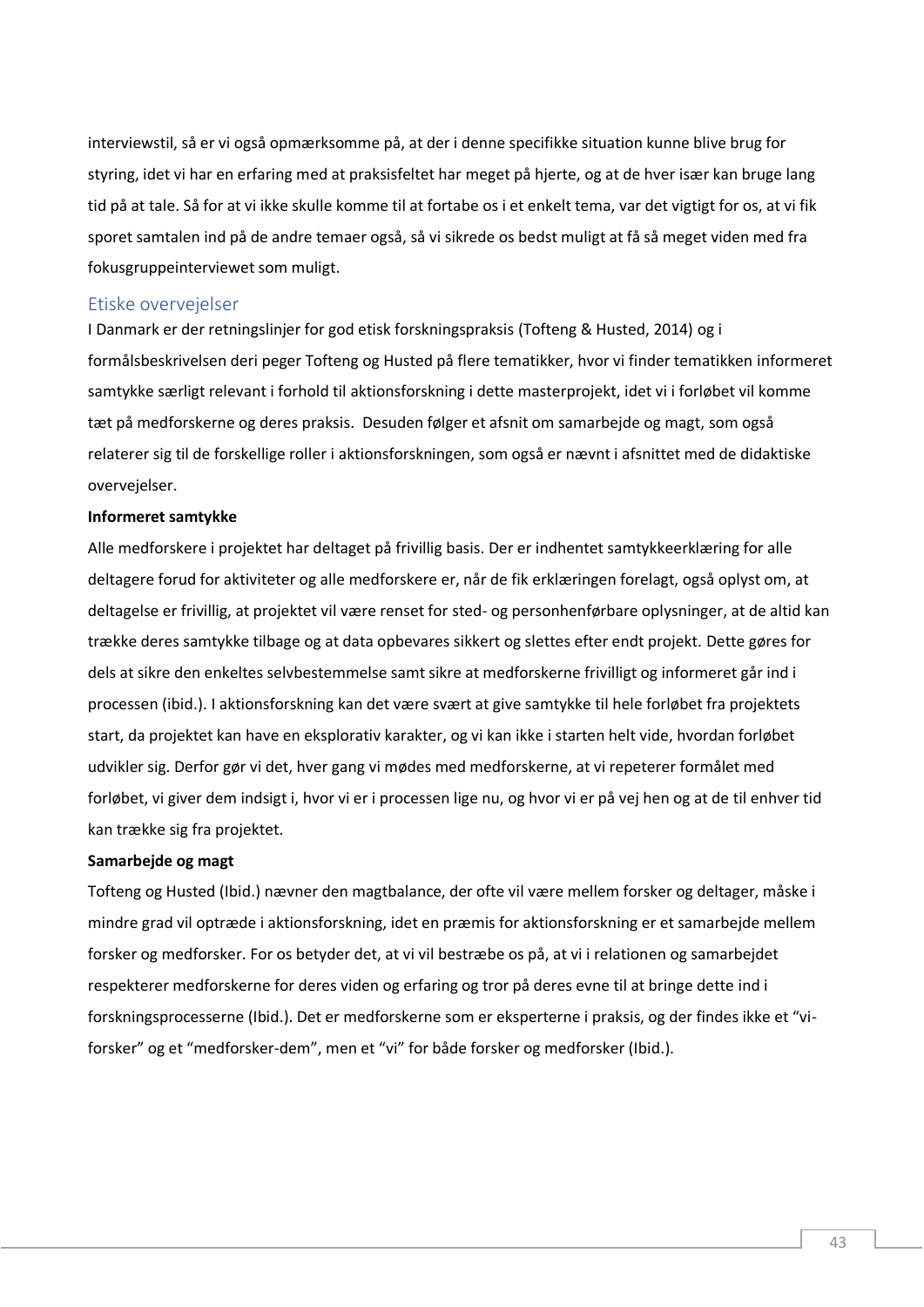# <span id="page-44-0"></span>Opsamling på undersøgelsesdesign

Som det fremkommer ovenfor, har vi anvendt forskellige kvalitative metoder i aktionsforskningen i vores undersøgelsesdesign. Vi har et socialkonstruktivistisk epistemologisk udgangspunkt og har i ovenstående beskrevet og argumenteret for, hvordan dette kan kombineres med et aktionsforskningsdesign. I vores aktionsforskning har vi anvendt interview, deltagerobservation, fokusgruppeinterview, tekstanalyse og didaktikkens 9-hv-spørgsmål. Det har vi gjort for at opnå en dybde i vores data samt mulighed for triangulering (Frimann, Jensen, & Sunesen, 2020, s. 29) med fokus på en konvergent validering, hvor kun fund, vi har fundet i mindst to datakilder,er medtaget i vores analyse (Frederiksen, 2020, s. 261). Med henvisning til Olav Eikeland fremhæver Duus (Duus, 2014), at når der er tale om aktionsforskning, er validitet også et spørgsmål om, hvorvidt forskningen betyder, at medforskerne oplever, at forskningen har medført en forbedring af det problem, de med forskningen har ønsket at få løst.

# <span id="page-44-1"></span>Afsnit 5: Empiri

# <span id="page-44-2"></span>Præsentation

Her præsenterer vi den empiri, vi har indsamlet til at besvare vores problemformulering. Formålet er at give et samlet billede over vores data, for at skabe en overskuelighed og gennemsigtighed i vores forløb for læseren. Når vi har transskriberet vores interviews, har vi med få undtagelser transskriberet interviewene i sit hele. Dog har vi undladt at transskribere de dele af interviewene, hvor interviewet i praksis blev afbrudt grundet driftsmæssige opgaver eller hvor der har været tale om få passager, som vi har vurderet, ikke har haft betydning for vores undersøgelse, f.eks. fortællinger fra medforskernes privatliv eller for projektets fokus irrelevante fortællinger. Ligeledes har vi ikke lavet fuldstændig detaljerede transskription, fordi vi har vurderet detaljer som stemmevolume, præcis tidsmæssige angivelse og toneleje med videre som mindre væsentligt for vores projekt (Tanggaard & Brinkmann, 2020, s. 51).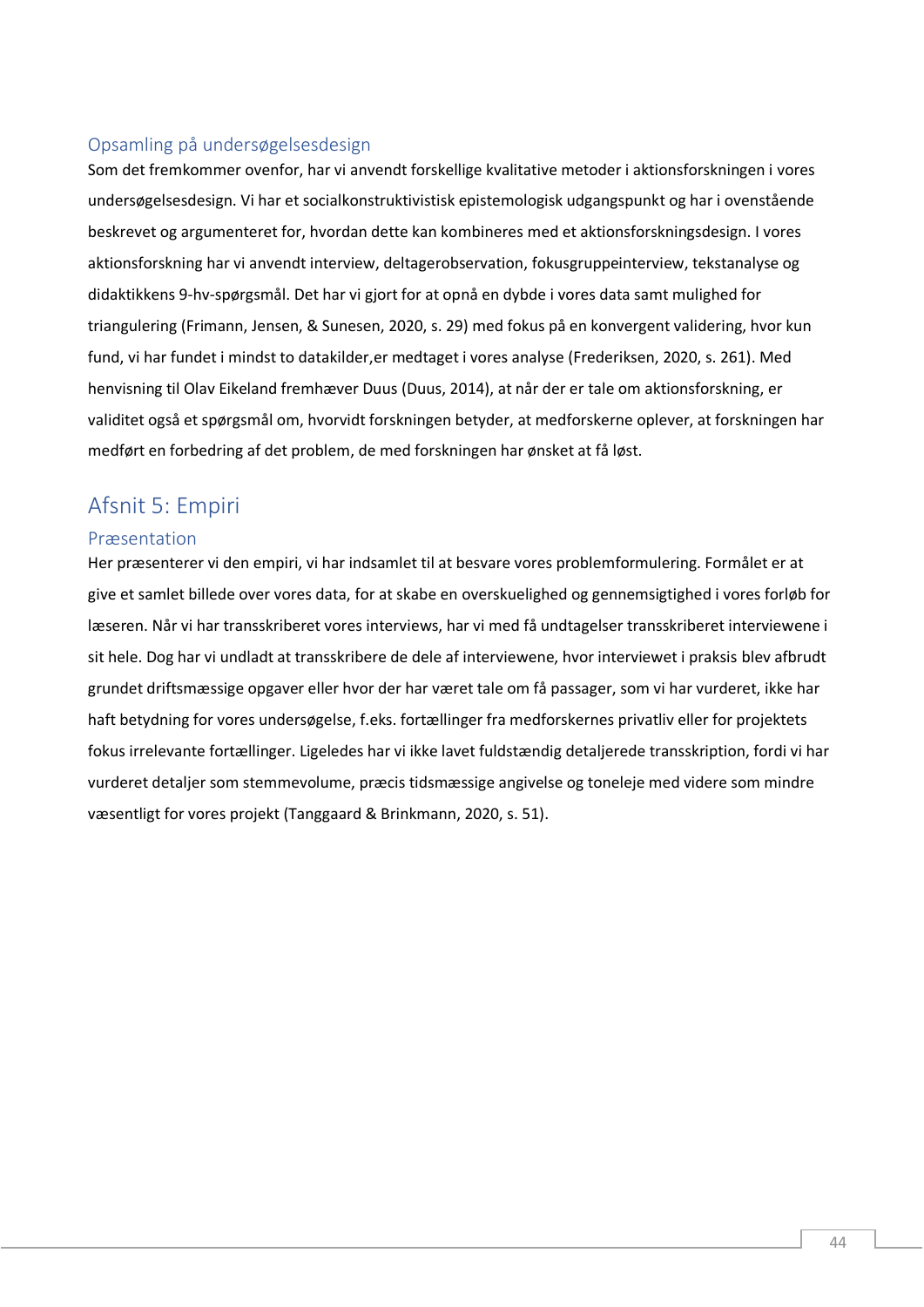

# <span id="page-45-0"></span>Afsnit 6: Analyse

Vi vil i dette afsnit beskrive, hvordan vi har valgt at analysere vores data. Det vil vi gøre ud fra en hermeneutisk tankegang, idet vi gerne vil forstå og fortolke os frem til et meningsfuldt budskab, idet vi qua aktionsforskning som metode, ser de sociale aktører og dermed medforskerne, der analyseres, som menings- og betydningsbærere. Den forståelseshorisont som medforskerne i Bofællesskab X taler, handler og orienterer sig indenfor, udgør en meningsfuld sammenhæng, og denne er grundlaget for fortolkning af medforskernes praksis. Vi, som forskere, vil dog i analysen komme til at påvirke de sociale aktører, idet vi også har en forståelseshorisont i form af Schöns teoriapparat med begreberne, som nævnes nedenunder, som vi bringer med ind i fortolkningen (Højberg, 2018).

# <span id="page-45-1"></span>Analysestrategi

Vi har valgt at lave en tematisk analyse som beskrevet af Johannessen med flere (Johannessen, Rafoss, & Rasmussen, 2020, s. 278-313), fordi vi har en forholdsvis stor mængde data, som vi har haft behov for at angribe med en forholdsvis fastlagt struktur for at sikre, at vi har fået de væsentlige oplysninger med i besvarelsen af vores problemformulering.

Vi har fulgt den af Johannessen m.fl. beskrevne fremgangsmåde:

# **Forberedelse**

Først har vi læst vores empiri for at få et samlet overblik. Dette har vi også gjort løbende undervejs i projektet med henblik på forberedelse af de forskellige aktiviteter, men vi har også, da alt data var indsamlet, dannet os overblik over det samlede materiale. I den forbindelse har vi allerede indsat små kommentarer for pointer, som umiddelbart sprang os i øjnene.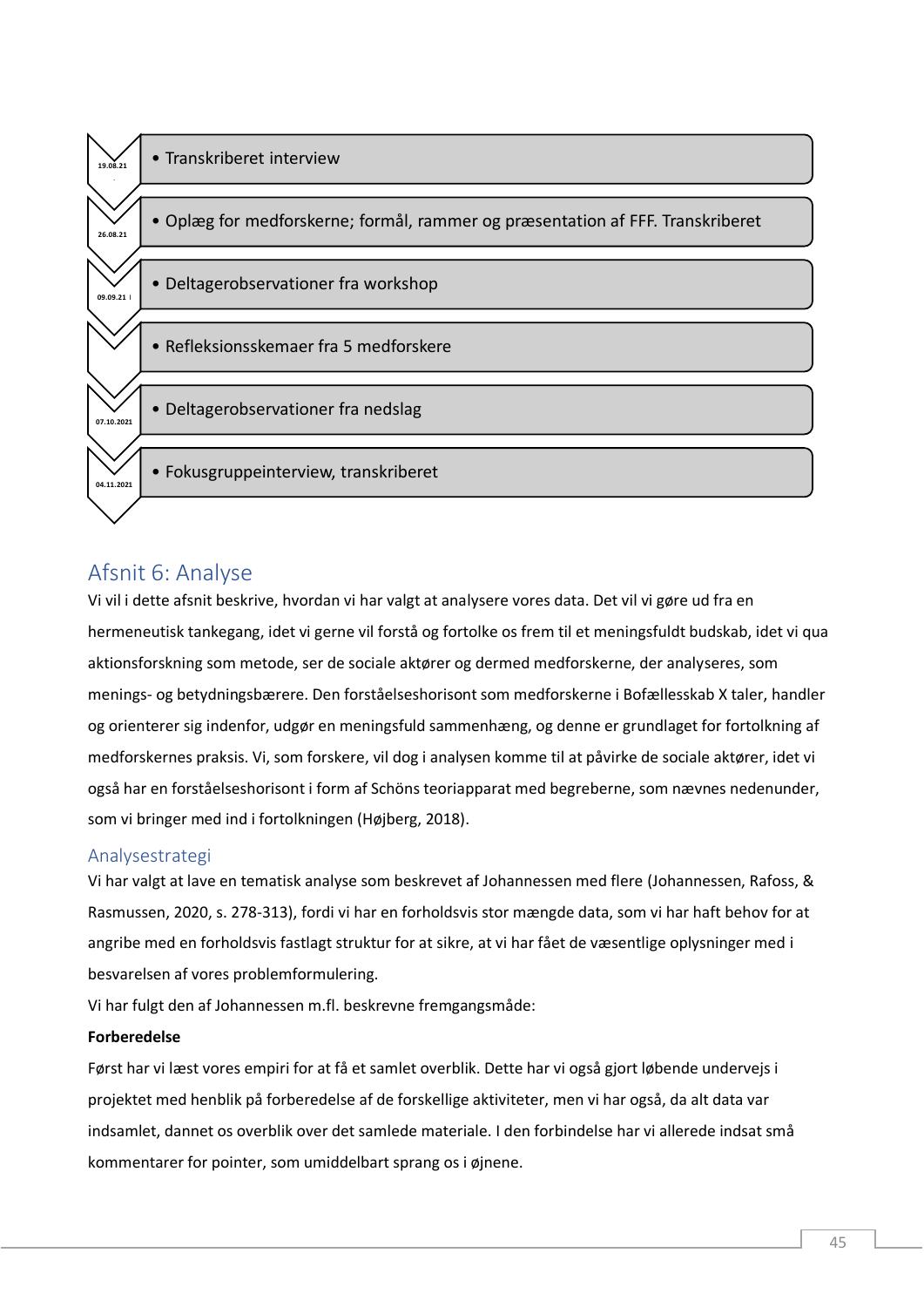## **Kodning**

Herefter har vi kodet vores data, hvor vi med noter i tekstbehandlingsprogrammet har fremhævet væsentlige pointer og bestræbt os på at lave en grundig argumentation for, hvorfor det netop var disse citater, vi tillagde værdi.

#### **Kategorisering**

Herefter har vi lavet overordnede kategorier ud fra Schöns teoretiske begreber, som kunne dække over de væsentligste pointer. Vi har i den forbindelse lagt Schöns meget beskrivende definition af refleksion-ihandling som den er præsenteret i teoriafsnittet til grund for vores analyse, når vi har analyseret, at det er refleksion, medforskerne foretager.

Kategorisering har dog også været en løbende proces gennem vores projekt, fordi vi har anvendt den viden og de forforståelser, vi er gået fra én aktivitet med, til at planlægge den næste, hvilket har medført, at nogle temaer er kommet mere til udtryk end andre. I den forbindelse har vi været bevidste om vores metodiske tilgang i form af aktionsforskning, hvor vi netop som forskere skal dele vores videnskabelige erkendelsesproces med medforskerne (Duss, 2014, s. 20).

#### **Rapportering**

Vores rapportering er bygget op med udgangspunkt i tre konkrete udfordringer fra deres hverdag i praksis, som efterfølges af en analyse på et mere generelt mønster omkring medforskernes oplevelse af regler, teknisk rationalitet, viden-i-handling og refleksion-i-handling.

De tre konkrete udfordringer fra deres hverdag i praksis, er udfordringer, som vi og medforskerne gentagende gange vender tilbage til i aktionsforskningsprojektet. Vi har valgt at give disse afsnit en overskrift, der handler om, hvad det er medforskerne er optagede af, for at understrege det praksisnære perspektiv. Vi vil fremstille situationerne i hvert sit afsnit, hvor vi indledningsvist vil forholde os til, hvad situationen viser i forhold til de ovenfor præsenterede teoretiske begreber om teknisk rationalitet, viden-ihandling, problemdefinition, tekniske eksperter og refleksion-i-handling og de underbegreber, som Schön anvender i disse teoretiske begreber og som vi har beskrevet i vores teoripræsentation. Schön beskriver, som nævnt, at praksissituationer er karakteriseret ved at indeholde værdikonflikt, sammensathed, usikkerhed, eneståenhed og ustabilitet (Schön, 2001, s. 43). I analysen udvælger vi det eller de af disse begreber, som vi finder, er mest karakteristisk for den situation, som medforskerne behandler. Desuden vil vi analysere, hvordan de etiske teorier og principper fra FFF kommer til udtryk. Disse etiske teorier og principper vil som konsekvens af opbygningen af analysen, optræde flere gange i analysen og medfører derfor den dybde og nuancering, som følger af vores metodiske tilgang.

Denne fremstilling kan give indtryk af, at medforskerne reflekterer individuelt i projektet, hvilket dog ikke er tilfældet. Qua vores metode og didaktiske planlægning, har vi og medforskerne sammen arbejdet med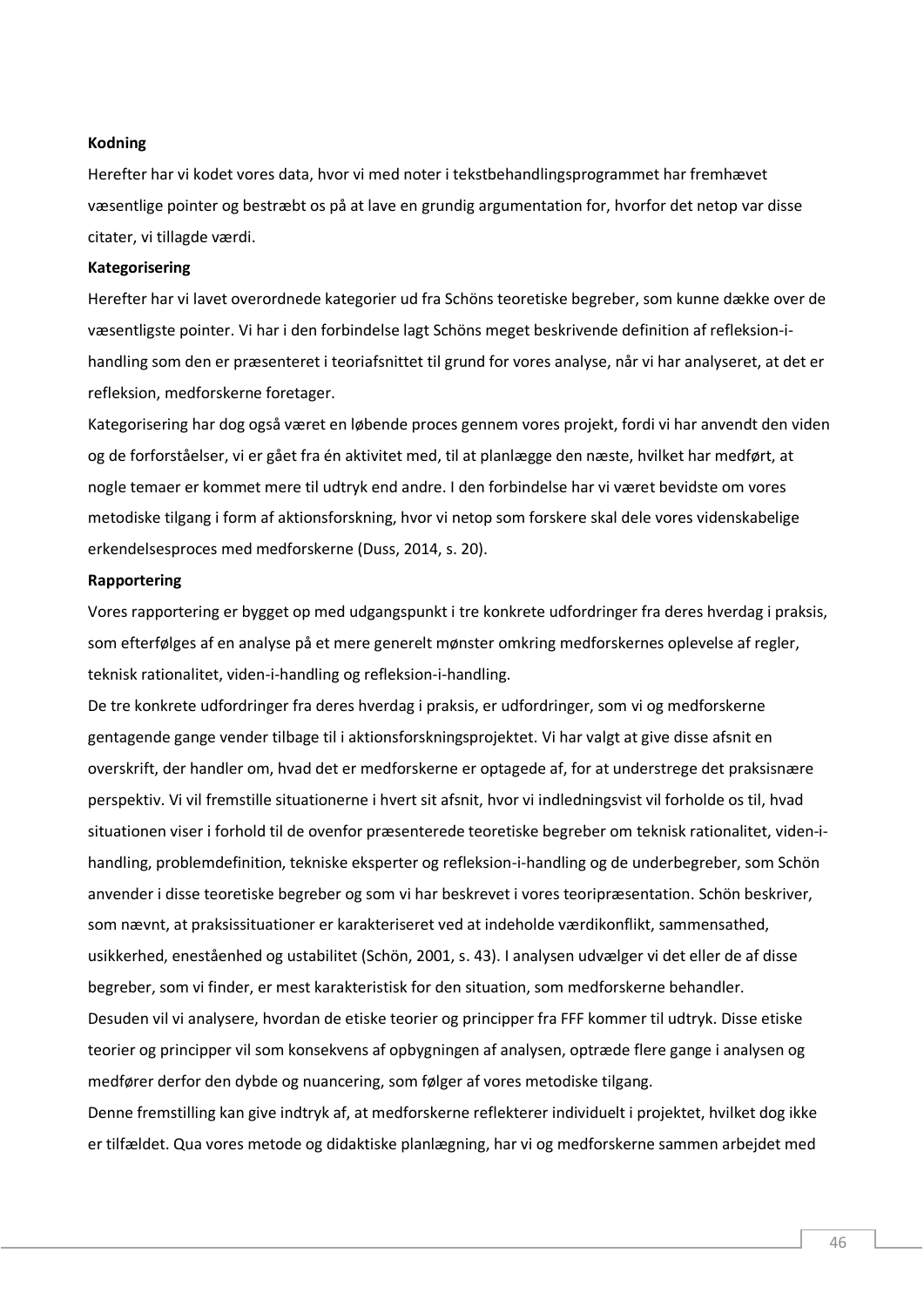deres cases og refleksioner, hvorfor casene er et resultat af en fælles proces. Dette understreges af, at det også er flere medforskere, der fremtræder i det empiriske materiale i forhold til de udvalgte cases. Herefter, som også nævnt i starten af dette afsnit, vil vi analysere på et mere generelt mønster omkring medforskernes oplevelse af regler, teknisk rationalitet, viden-i-handling og refleksion-i-handling. Analysen afsluttes med en opsummering over vores fund.

For at tydeliggøre, hvordan Schöns teoretiske begreber om teknisk rationalitet, viden-i-handling, problemdefinition, tekniske eksperter og refleksion-i-handling inklusiv de teoretiske underbegreber, de etiske teorier fra FFF i form af nærhedsetik og pligtetik samt de etiske principper om borgerens ret til selvbestemmelse samt omhu for det sårbare liv, anvendes i analysen, er disse fremhævet med fed skrift. Citater og øvrigt empirisk materiale er fremhævet med kursiveret skrift.

## <span id="page-47-0"></span>Analyse

Vi vil i det følgende rapportere vores analyse, som det fremkommer af det ovenstående afsnit omkring rapportering. Afsnittet afsluttes, som tidligere nævnt, med en opsamling.

## <span id="page-47-1"></span>Case 1: Skal borgeren på arbejde?

I dette afsnit analyserer vi, hvordan medforskerne agerer som **tekniske eksperter** og handler ud fra **den tekniske rationalitetsmodel,** men også hvordan de befinder sig i en **sammensat og enestående situation**, som sammen med en **fornemmelse for situationen** medfører **refleksion-i-handling**. Casen viser den **spiralproces**, hvor medarbejderne gennem **refleksion-i-handling** ændrer **problemdefinitionen** og dermed får øje på andre handlemuligheder samt hvordan medforskerne **reflekterer over deres egen rolle**. Desuden analyserer vi, hvordan medarbejderne inddrager **pligtetikken** og **nærhedsetikken** i refleksionerne, og hvordan medforskerne gennem **refleksion-i-handling** samlet medfører, at medforskerne opnår ny **viden-ihandling**.

Allerede ved forberedende møde med afdelingsleder nævner han en situation omkring borger A, hvor han oplever, at medarbejderne ikke reflekterer over deres indsats. Afdelingslederen fortæller, at "*det bliver netop, bliver netop målet, borger skal af sted hver dag, skide være med at hans far lige er død i går, han skal bare af sted*" (bilag 4, s. 7) og fortæller endvidere, at han fornemmer, at medforskerne er frustrerede over, at de ikke lykkedes med at få borgeren hjulpet af sted (bilag 4, s. 4). Det kan analyseres, at det er afdelingslederens **fornemmelse for situationen** der netop bliver noget af det, han reflekterer over. Indsatsen kan ses som et udtryk for, at medforskerne handler som **tekniske eksperter**, hvor de tilpasser situationen gennem en **viden-i-handling** baseret på viden gennem **den tekniske rationalitetsmodel** uden at skele til situationens **eneståenhed** og uden at **reflektere-i-handling.** En medforsker fortæller om samme situation ved workshoppen 9. september, at der er konflikt "*mellem det vi skal og det nære/personlige"*  (bilag 7, s. 3)*,* og det ses således, hvordan medforskerne oplever, at der er tale om en situation, som er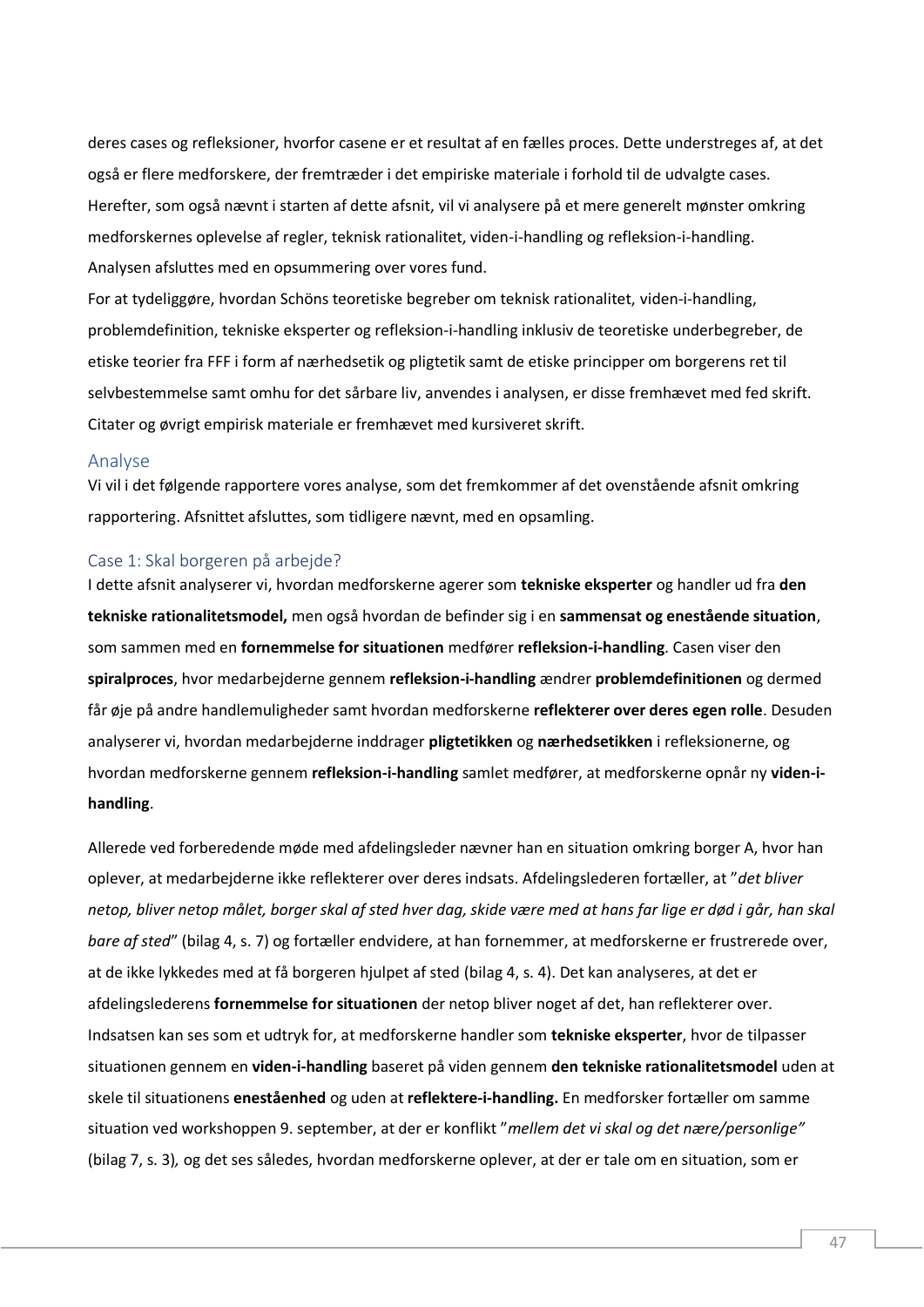**sammensat og enestående**, som Schön beskriver som kendetegnede for praksis, og hvordan det giver anledning til **refleksion-i-handling** hos medforskerne. Her ses det også, at de etiske teorier anvendes i praksis, når medarbejderne henviser til "det vi skal", som er et udtryk for **den pligtetiske teori,** hvor der er fokus på at overholde de overordnede rammer, tilbuddet er underlagt og samtidig henviser det til det nære, som er et udtryk for den **nærhedsetiske teori**.

I en efterfølgende **refleksion-i-handling** under workshoppen, bliver medforskerne enige om, at det faktisk ikke er **pligtetikken**, der fylder i deres hverdag og nævner som et eksempel herpå netop borger A og "*so what at borger A ikke vil af sted på arbejde?*" (bilag 7, s. 3). Også i denne situation ses, hvordan medforskerne selv stiller spørgsmål til deres **pligtetiske perspektiv** og det ses, hvordan refleksionen medfører en ændring **i definitionen af problemet** fra "han vil ikke af sted" til hvordan "*vi ikke bliver så frustrerede over, at nu vil A ikke afsted igen, men hvile i at man som medarbejder har gjort hvad man kunne*" (bilag 7, s. 4). Dermed stiller medforskerne sig kritiske over for deres første definition af problemet, hæver sig op over deres førstehåndsforståelse og **redefinerer problemet**, hvorved medforskerne udvikler deres viden-i-handling på baggrund af inddragelse af blandt andet de etiske teorier.

Med udgangspunkt i det **redefinerede problem** opstår der nye refleksioner-i-handling hos en medforsker, som i sit refleksionsskema anfører: "*Ut. spørger ind til om hvornår på dagen og om sådan en aftale ikke kunne lægges en af de andre dage, hvor han ikke skal på arbejde. Jeg kommer herefter i tanke om, at jeg skal forsøge at få hans perspektiv af sagen* (bilag 8, s. 2)", hvor det ses, at hun atter anvender den **nærhedsetiske teori** som et perspektiv i sin refleksion, som medfører endnu en forandring af **definitionen af problemet** og det ses, hvordan det giver hende en ny **viden-i-handling** ved at opdage, at den nye viden i handling kan "*give mig en bedre forståelse for, at det er svært - at det måske er noget andet, vi skal arbejde med, før at det lykkes*" (ibid.). Det ses ligeledes, hvordan medforskeren her reflekterer over, hvilken **rolle hun har konstrueret til sig selv**; at hun bevæger sig fra en forståelse af at være den, der skal sørge for, at borgeren møder på arbejde til at være den, der skal forsøge at undersøge og forstå hans perspektiv.

Det ses ligeledes i casen omkring borger A, hvordan refleksionerne sker i en **spiralproces.** Ved nedslaget d. 7.oktober, er medforskerne fyldt af frustration og fortæller, at de oplever, at "*A lukker døren de fleste gange og vil ikke samarbejde. Samarbejde med pårørende fungerer heller ikke*" (bilag 11, s. 1), hvormed det ses, hvordan problemet nu atter er **redefineret** og hvordan nye perspektiver tillægges vægt. Medforskerne fortæller, at "*han har ikke flyttet sig ret meget de 1 ½ år, som han har boet her. Vi overvejer om bofællesskabet er det rette tilbud til ham*" (ibid) og det ses, hvordan de nu atter inddrager den **pligtetiske** teori om, at borgeren skal udvikle sig under opholdet, som baggrund for deres forståelse af situationen. De overvejer, om borgeren skal blive boende og udtaler ligeledes at "*det er svært at finde ud*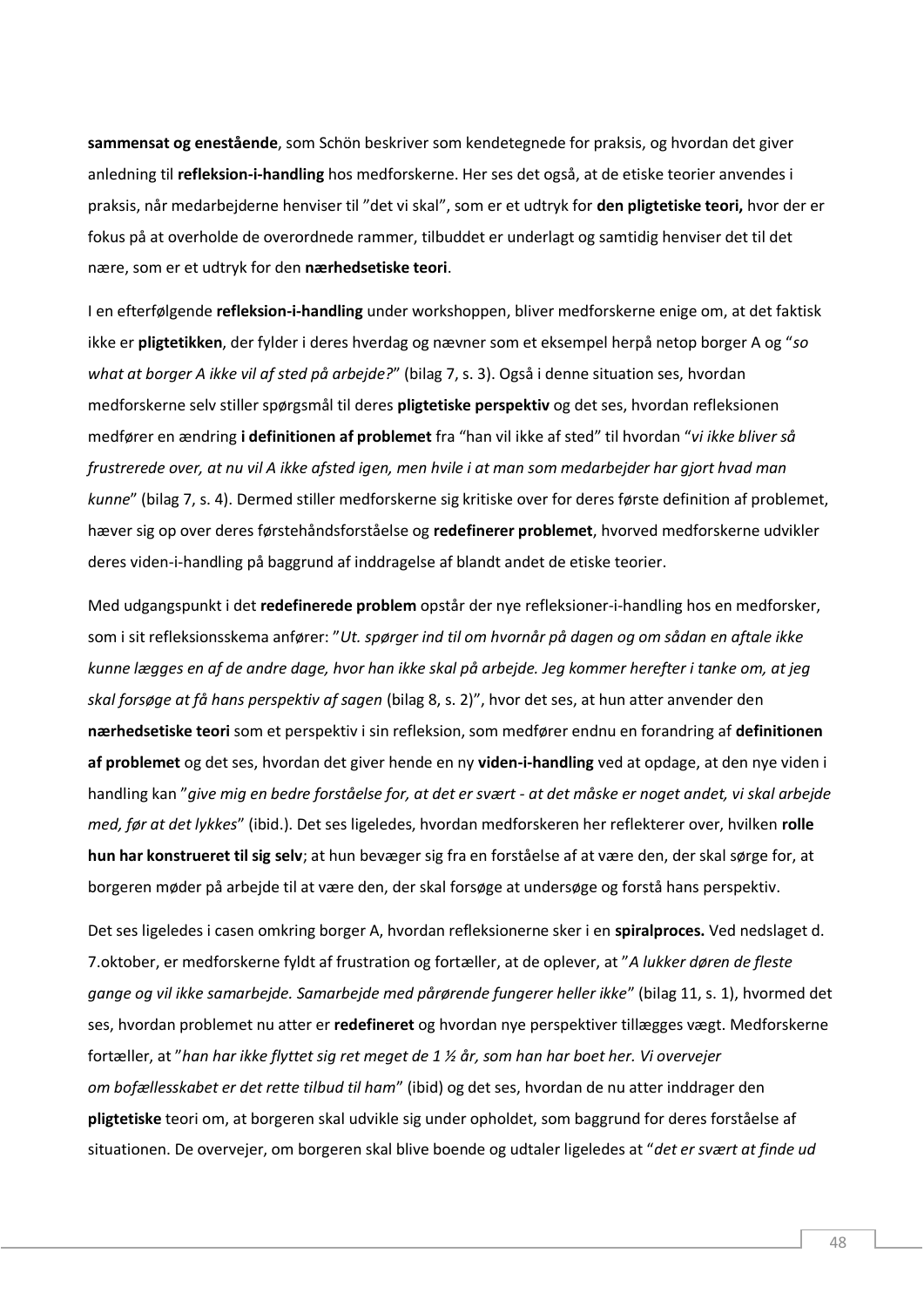*af, hvad problemet egentlig er*" (ibid.), som understreger, at **refleksion-i-handling**, **viden-i-handling** og **problemdefinition** sker i en **spiral**. Dermed ses, hvordan **refleksion-i-handling** og medforskernes eksperimenter er nødvendige for at medforskerne kan sammensætte en **ny viden-i-handling**, som passer netop til **den enestående situation**, de står i.

Medforskerne bliver i forløbet bevidste om et mønster i deres praksis; når de oplever, at deres indsats ikke virker og når de **sidder fast**, inddrager de oftere det **pligtetiske perspektiv** i deres **refleksion-i-handling**. De har fået øje på, at deres egne følelser har betydning for deres **definition** af problemet. En medforsker udtaler: "*Jeg ender i pligt, fordi jeg bliver magtesløs i nærhed"* (bilag 7*,* s. 5) hvor det også ses, hvordan medforskeren anvender de etiske teorier som en opsummering over egen praksis.

## <span id="page-49-0"></span>Case 2: Skal borgerne spise salat?

I dette afsnit ser vi, hvordan medforskerne anvender det etiske princip om **omhu for det sårbare liv** og **borgerens ret til selvbestemmelse** i deres **refleksion-i-handling** og hvordan dette medfører udvikling af **viden-i-handling**. Det fremkommer også, hvordan **viden-i-handling** består af mere end faglig og teoretisk viden og en oversættelse af dette til praksis og hvordan medforskerne gennem **refleksion-i-handling** opnår større bevidsthed om deres **viden-i-handling** og **de spontane bedømmelser**, der ligger heri. Ligeledes kommer det frem, hvordan **viden-i-handling** kan være **svær at italesætte**.

En medforsker fortæller, at "*der er rigtig mange dilemmaer i den aftensmadssituation altid*" (fokusgruppe, s. 6) og konkretiserer i sit refleksionsskema, at "*flere beboere fravælger konsekvent at spise salat og grøntsager. Påberåber sig retten til selv at bestemme*" og at han i den situation "*er splittet – synes de skal spise grønt og sundt i et større omfang end de gør*" (bilag 9, s. 3). Medforskeren supplerer dette ved fokusgruppeinterviewet, hvor han, adspurgt til hvorfor han "*vil fortsætte med at "sælge" salaten begejstret*" siger: " *det skal jeg fordi, at jeg synes grundlæggende, at min omsorgspligt er også at fylde noget sundt i dem*" (bilag 12, s. 12) Det ses her, hvordan medforskeren anvender de etiske principper i sin **refleksion-i-handling**, hvor han med henvisning til omsorgsforpligtelsen, som har tæt sammenhæng med det etiske princip om **omhu for det sårbare liv** begrunder sin handling. Ligeledes ses, hvordan han i sin beskrivelse af borgernes udgangspunkt skriver "*retten til selv at bestemme*" (bilag 9, s. 3), som kan analyseres til at være meget tæt op af det etiske princip om **retten til selvbestemmelse.** 

Da vi spørger, hvorfor medforskeren ender med at træffe dette valg, argumenterer han med, at det vil være godt for borgerne at få noget grønt og siger efterfølgende, "*jeg ved godt, jeg padler..*" (bilag 12, s. 12), hvormed han giver udtryk for, at han selv finder, at han har svært ved at formulere en god grund til sin indsats. Dette kan ses som et eksempel på det, at medforskeren har **viden-i-handling** som er **nonverbal**, og som kan være **svær at italesætte**.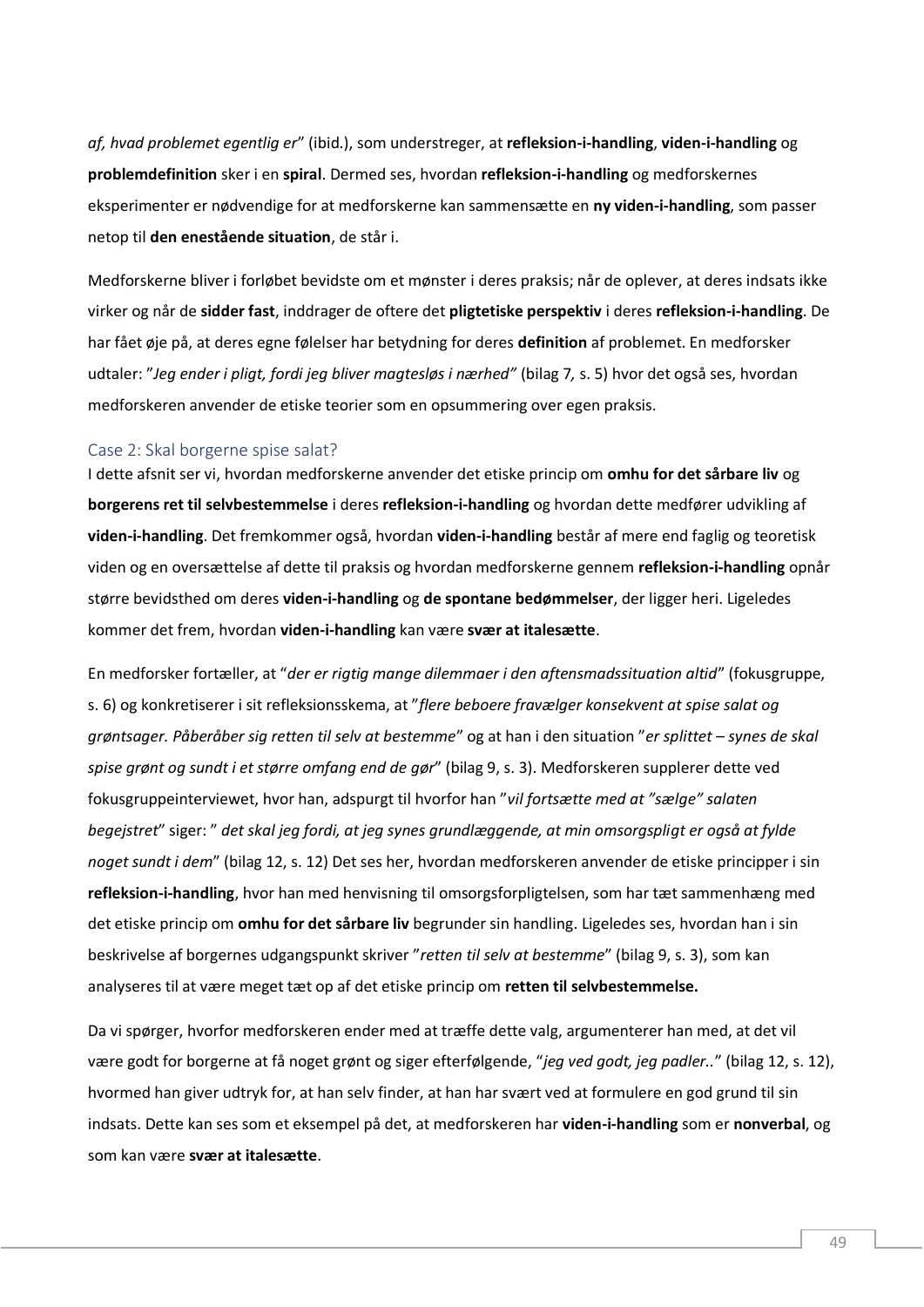Eksemplet adskiller sig fra øvrige eksempler i vores empiriske materiale ved at være det eneste eksempel, hvor en medforsker anvender et begreb meget tæt på den etiske model. Begrebet bruges i konteksten som en måde at begrunde handlingen på - "*jeg gør det ud fra omsorgen*" – præcis, som det er formålet med FFF. Men medforskeren oplever fortsat, at han står i et dilemma – den problematiske situation er ikke for ham løst ved at blive mere bevidst og ved at anvende begreberne.

Herefter opstår en længere diskussion om, hvorvidt borgerne skal opfordres til at spise salat og i så fald, hvordan man kan tilrettelægge denne indsats. En medforsker siger: "*Det der med, jeg synes altså egentlig at vi har en rimelig bred konsensus om, at nå, jamen, altså, men prøv lige, ej, er du sikker på, at du ikke skal have noget*?" (bilag 12, s. 13)" og udtrykker dermed, at det er hans oplevelse, at der er en forholdsvis ensartet praksis i forhold til emnet i bofællesskabet. Der er således ikke, selv om det er et dilemma, behov for en øget bevidsthed omkring, hvorfor det er sådan, at man skal opfordres til at spise salat, fordi indsatsen i medforskernes forståelse er ensrettet. Således stiller dilemmaet spørgsmålstegn ved den sammenhængsforklaring, der ligger i FFF om, at en større bevidsthed medfører en ensartet praksis. Dilemmaet viser, at der er en ensartet praksis, men at det ikke er på baggrund af en øget bevidsthed eller anvendelse af et fælles sprog fra FFF, men som en del af den **nonverbale viden-i-handling**, der er til stede hos medforskerne.

Når medforskerne argumenterer for deres indsats i forhold til salaten, fremkommer argumenter som "*vi skal jo også være ordentlige rollemodeller* (bilag 12, s. 14)", "*man får ikke lov til bare at spise kød i en madpandekage, for det hører sig ikke til* (ibid.)" og "*det har mor sagt!*", som en slet skjult ironisk kommentar til, at medforskerne opdager, at deres **viden-i-handling** også er **spontane bedømmelser.**

Som tidligere nævnt er en del af formålet med de etiske principper at skabe en fælles referenceramme, så dilemmaer kan løftes fra personlige til organisatoriske. I **refleksion-i-handling** omkring salaten fremkommer dilemmaet fortsat som et personligt dilemma for den enkelte medforsker, hvor de er enige om indsatsen, fordi de er enige i de **spontane bedømmelser**, som ligger bag den. Eksemplet viser således, at medforskerne er i stand til at anvende de teoretiske principper om **omhu for det sårbare liv** og **borgerens ret til selvbestemmelse** i deres **refleksion-i-handling**, men at der også inddrages andre perspektiver, såsom deres bevidsthed om at agere som rollemodel og deres spontane bedømmelser, i en ændrede **viden-ihandling.**

#### <span id="page-50-0"></span>Case 3: Skal borgeren altid rummes?

I dette afsnit analyseres, hvordan en medforsker, fordi han **sidder fast** i en situation med **modsatrettede krav** og hvor det analyseres, at medforskeren agerer som **teknisk ekspert,** gennem **refleksion-i-handling**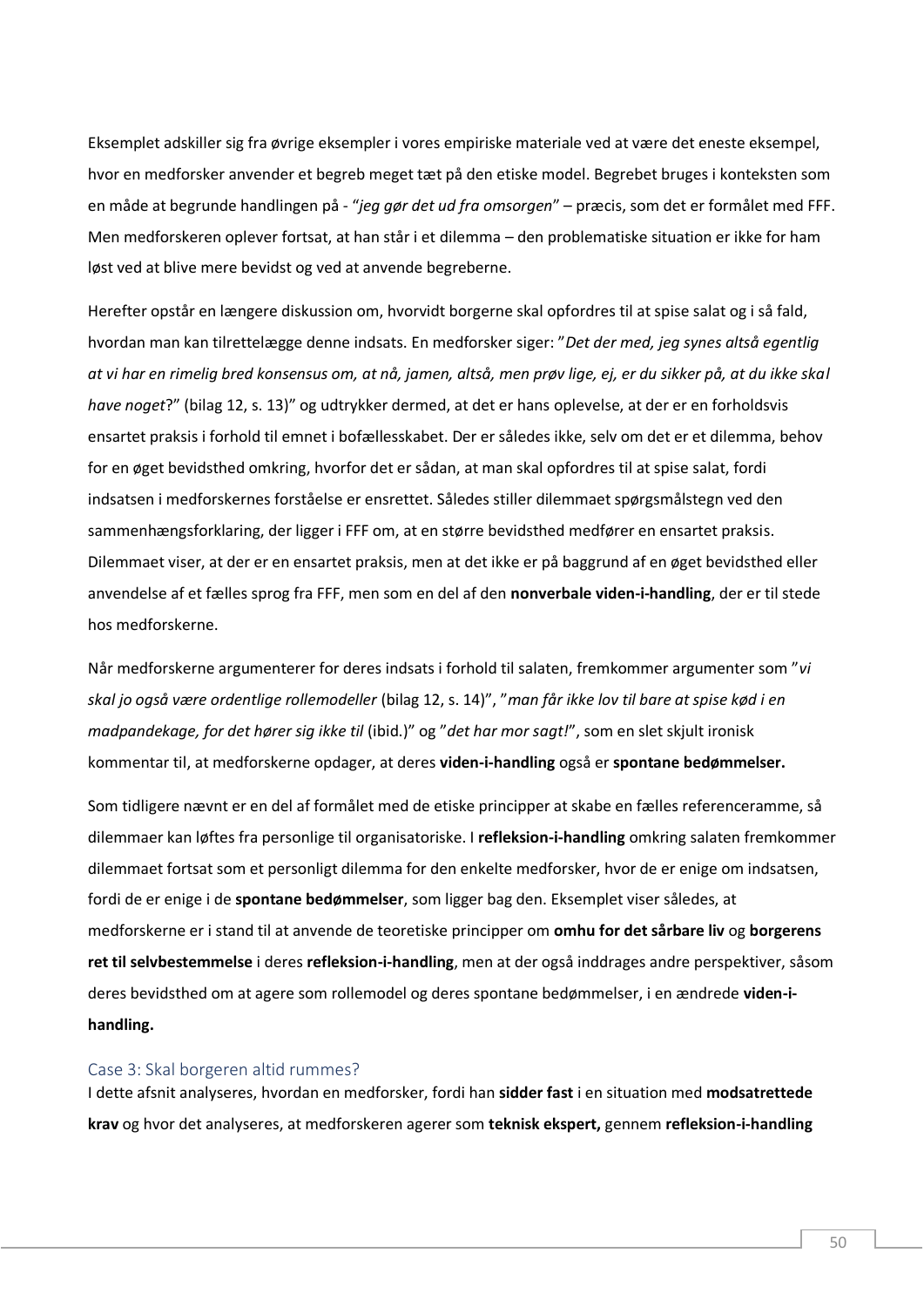ændrer sin **viden-i-handling**. Det ses, hvordan medforskeren reflekterer over den **rolle, han har konstrueret til sig selv** og hvordan han deri forholder sig til **det nærhedsetiske princip**.

En medforsker skriver i sit refleksionsskema om en episode, hvor "*en beboer bliver ved med at opsøge, spille op/skabe kontakt og snakke til ut.. Borgeren gentager sig selv konstant og forstår ikke, når ut. beder borgeren om at trække sig*" (bilag 10, s. 3). Det ses her, hvorfor medforskeren ikke umiddelbart formår at anvende den kunst, som **refleksion-i-handling** er, og der skal til, for at udvikle **viden-i-handling**; både fordi beskrivelsen giver indtryk af, at han er **sidder fast**, men også fordi, at det kan analyseres, at medforskeren tilskriver borgerens opførsel som årsagen til den fastlåste situation, hvilket kan ses som udtryk for, at medforskeren agerer **som teknisk ekspert,** hvor **problemet er fejl ved borgeren og ikke ved medforskeren**. Medforskeren beskriver, at han "*er splittet i disse situationer, for jeg ønsker ikke at være grov overfor borgeren, men samtidig har jeg også almindelige arbejdsopgaver, som skal ordnes"* og skriver samtidig, at "*jeg ville ønske, at jeg kunne være til rådighed for beboeren 24/7"* (ibid.).

Det ses, hvordan medforskeren i sin **refleksion-i-handling** arbejder med at **definere problemet**. Dette ses ved medforskerens forskellige betegnelser for, hvad han skal kalde den adfærd, som borgeren har, når medforskeren skal beskrive situationer; "*En borger bliver ved med at opsøge, spille op til/skabe kontakt og snakke til ut."* (bilag 10, s. 3). Dermed ses det, at medforskeren er ved at **definere** problemet, da der kan være forskel på, om borgeren "skaber kontakt", opsøger eller "spiller op", og den tolkning, som medforskeren tillægger situationen, vil have betydning for indsatsen. Medforskeren vægter, at han skal rumme borgeren; "*jeg har godt tænkt….ja, jeg har da gået og reflekteret lidt over det her med at rumme….øh….jeg synes også jeg er blevet bedre til at rumme ham*…." (bilag 12, s. 16), men forklarer også, at *"han har gået rundt i røven af mig i sammenlagt 36 timer*" (bilag 12, s. 32) og at "*så kulminerer det jo i, til sidst, da jeg endelig får ham placeret foran tv'et og jeg skal hjælpe en beboer med at vaske, at han rejser sig op og går med ind og siger: "Hvad har i gang i her?" og jeg siger: "Nu bliver du simpelthen nødt til at gå (…)!"* (bilag 12, s. 16). Medforskerens ønske om at rumme kan kobles til **den nærhedsetiske teori**, der som tidligere skrevet handler om at møde det enkelte mennesker med alt, hvad det indebærer.

Ved fokusgruppeinterviewet bringes eksemplet op igen. Her fortæller medforskeren, at han i mellemtiden har mødt et klogt menneske, som har "givet ham" et andet perspektiv. Medforskeren forklarer; "*at det der med når man sådan siger stop eller siger fra, har jeg jo altid gået og tænkt som sådan en, det måske ikke var så professionel eller så faglig...Og hun var meget dejlig og vende det rundt og så siger, det var måske der, hvor det professionelle og det faglige det ligger, fordi så kan man ligesom mærke, hvornår man gerne vil…hvornår man måske ikke er den bedste pædagog*" (bilag 12, s. 17). Hermed ses det, hvordan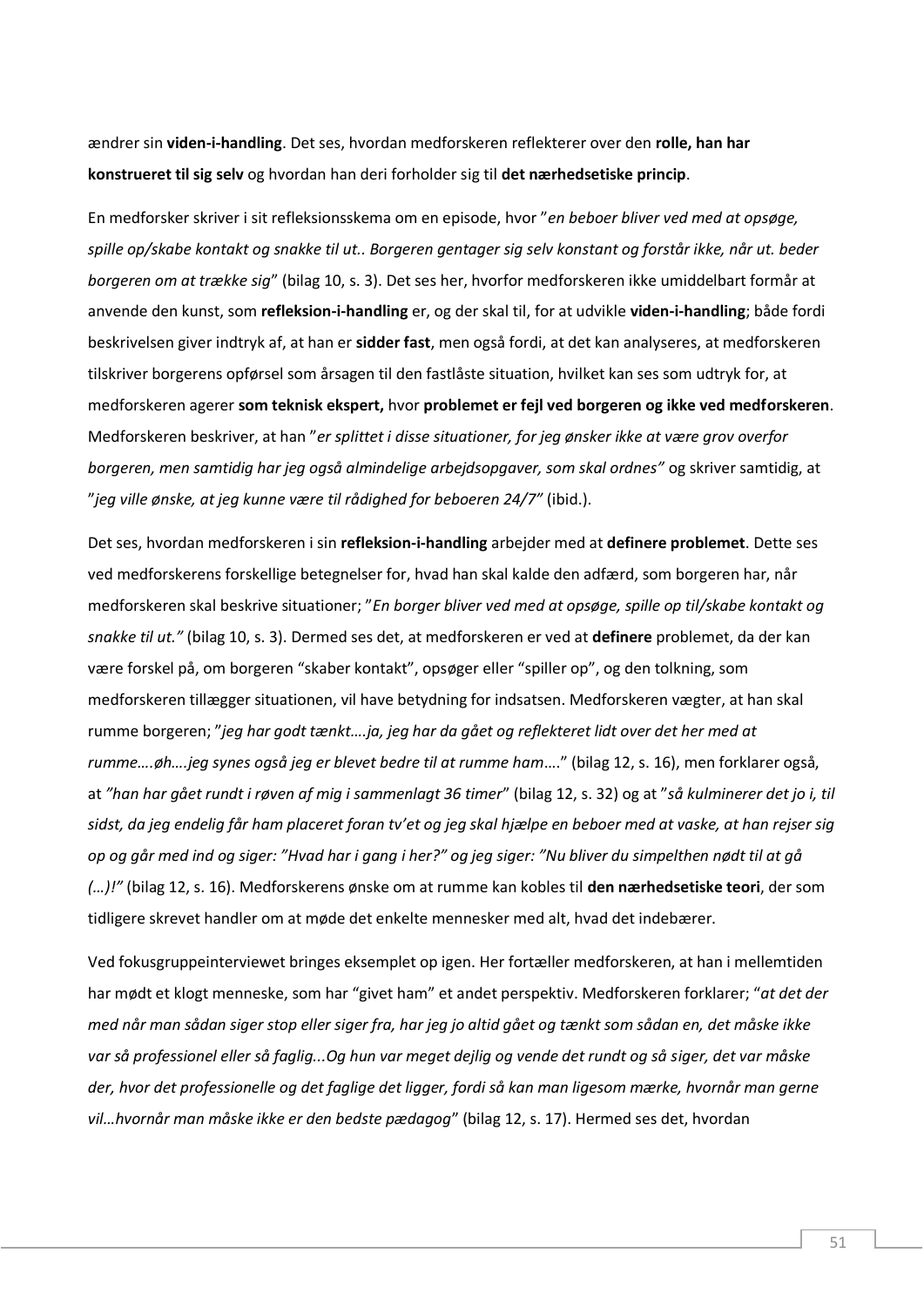medforskeren i sin **refleksion-i-handling** bliver bevidst om, at den gode praksis ikke altid er bundet i den **nærhedsetiske teori**.

Analysen viser, hvordan medforskeren qua den **fastlåste situation** og hans oplevelse af **modsatrettede krav** her praktiserer kunsten at **reflektere-i-handling**, hvor medforskeren ved, at "fejlen" ikke ligger hos borgeren, men i indsatsen, og at han derfor må udvikle sin **viden-i-handling**, der passer til præcis denne borger og denne situation. Og på den baggrund finder vi det overvejende sandsynligt, at han fremadrettet vil ændre sine handlinger – ikke kun overfor denne ene borger, men overfor andre borgere også, da det er hele **den rolle, han har konstrueret**, som også er genstand for hans **refleksion-i-handling**. Dette bekræftes ved fokusgruppeinterviewet, hvor medforskeren siger i forhold til forløbet og hvad det har medført, at "*altså personligt vil jeg nok ikke kunne sætte et, altså, pindpointe helt nøjagtigt hvad jeg har gjort anderledes, men at vi har de her samtaler og vi snakker fælles om, så så får vi en anden forståelse og måske en anden ro i sin faglighed*" (bilag 12, s. 26)

#### <span id="page-52-0"></span>Case 4: Flere eller færre regler og generelle principper?

I dette afsnit vil vi analysere et mere generelt mønster omkring medforskernes oplevelse af regler, **teknisk rationalitet**, **viden-i-handling** og **refleksion-i-handling**. Vi analyserer som ovenfor, at medforskerne i deres praksis befinder sig i **enestående situationer**

Det fremkommer af det empiriske materiale et interessant mønster: Når tilbuddet har regler eller aftaler om, hvordan man skal agere, argumenterer medforskerne konsekvent for, hvorfor de i de konkrete situationer kan, skal og må bryde disse. Og når der ikke er nogle konkrete aftaler eller retningslinjer, efterlyser medforskerne disse. Eksempelvis beskriver en medforsker, at en borger ønskede støtte til at få klippet negle og medforskeren skriver i sit empiriskema, at: "*jeg skal opsøge min leder (…) hvis jeg har vished om den juridiske opgave*" (bilag 10, s. 1) og en anden medforsker skriver, at "*jeg skal få helt klare retningslinjer omkring hvilke regler der vægtes højest i sådanne tilfælde"* (ibid.), så vil de følge disse regler.

Omvendt fortæller en medforsker ved fokusgruppeinterviewet om en situation, hvor hun: "*skulle op at trøste en og så skulle jeg overholde en regel om, at der var en telefon, der skulle i skab og beboeren blev ved med at snyde mig for at lægge den der ind",* men at "*tredje gang jeg opdager, hvor jeg sådan, måske handler det egentlig ikke så meget om, at han egentlig ikke vil aflevere, måske handler det egentlig bare om, at han gerne lige vil have den lidt længere tid. Så var det sådan; jeg går ned og snakker med ham"*  (bilag 12, s. 28). Det fremkommer her, hvordan medforskeren fraviger den overordnede regel og via **refleksion-i-handling** udvikler sin **viden-i-handling** ved at inddrage det **enestående og unikke** i situationen. Ligeledes har medforskerne en regel om, at man ikke må opholde sig i fællesarealerne i nattøj, men gerne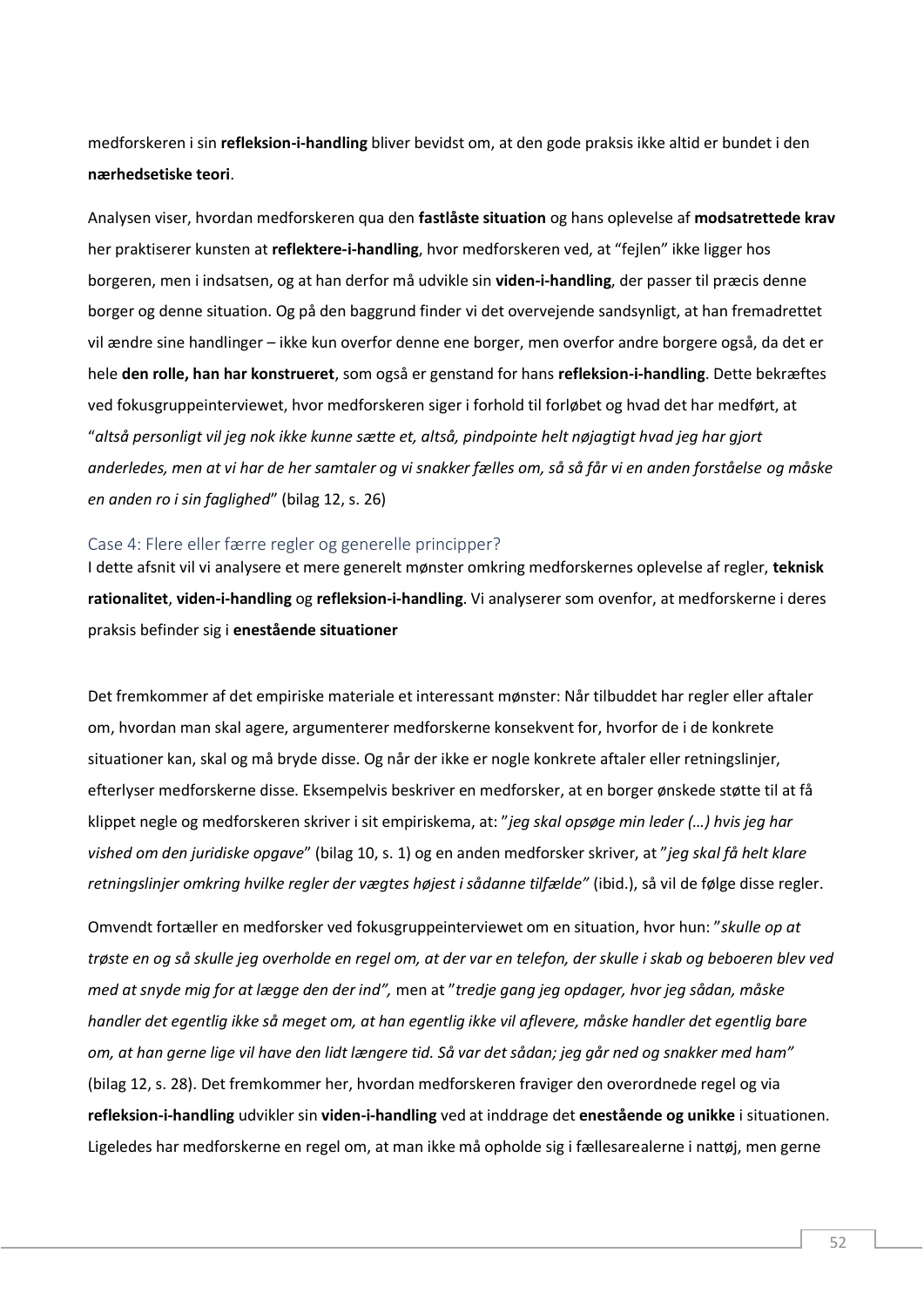må i nogle situationer, for som en medforsker skriver: "*da der var en hyggelig fredagsstemning og ingen grund til en unødig konflikt, sagde jeg ikke mere til det og han spiste i sin morgenkåbe"* (bilag 9, s. 3).

Eksemplerne viser for det første hvor dilemmafyldt, **enestående og unikke** situationer i praksis er og hvordan det på den baggrund kan analyseres, at medarbejderne ønsker sig klare retningslinjer og regler. Og på den anden side, hvordan disse retningslinjer ikke er hjælpsomme for dem, fordi der alligevel er en kompleksitet til stede i den situation de står i, hvor de finder, at den gode indsats ikke er at følge retningslinjen. En medforsker opsummerer, hvad der er på spil: *"som med alt muligt andet, så er det jo nogle diffuse regler ikk? (…) Så, så det er igen, sådan en individuel vurdering"* (bilag 12, s. 6). Samme pointe understreges med henvisning til et sprogbillede om et skruelåg, der ikke passer på flasken: "*Fordi man kan godt mærke, så prøver vi at skrue den af og så om igen og så må vi altså, hele den der nytænkende refleksion, jamen, hvad fanden gør vi så?!"* (bilag 12, s. 26).

Hensigten med "Etik & Værdier" og FFF er at tilføre generelle principper, som udspringer af den videnskabelig viden i **den tekniske rationalitet**. Således imødekommer FFF på den ene side medforskernes ønsker om generelle regler, men medforskerne har samtidig en bevidsthed om, at dette ikke er nok i forhold til de udfordringer, de står i. En medforsker siger ved opstart af forløbet og ved præsentation af FFF, at "*det er jo enormt langt ude...og der er det nok bare...noget mere praksisnært vi vil dykke ned i. Hvorfor er det, hvad er det FFF kan for os?*" (bilag 6, s. 2) og det viser hermed en forståelse hos medforskeren af, at den videnskabelige viden ikke kan overføres, men skal omsættes i praksis jf. den tidligere omtalte pointe fra Schön omkring **viden-i-handling**. En anden medforsker siger, at "*vi kan godt blive enige om en masse ord, altså, det er ikke så svært"* (bilag 5, s. 5) og bakkes op af en anden medforsker: "*Man er enig om, hvad er det, vi skal og hvorfor er det, vi skal gøre det. Men det svære kommer jo altid, når du skal koble teori til praksis"* (bilag 12, s. 5)*.* På den baggrund konkluderer medforskerne at: "*så bliver vi nødt til at fortsætte de faglige snakke på den måde, for ikke at falde tilbage i i øh, i, det der er nemmere, nemlig at arbejde efter et stykke papir"* (bilag 12, s. 27).

Adspurgt, hvad aktionsforskningsforløbet med fokus på at omsætte FFF med udgangspunkt i **refleksion-ihandling**, siger medforskerne: "*Der er lige så stille kommet sådan en indstillingsændring til rammerne og arbejdet (…) Det udfordrer jo også lidt (…), jamen nu bliver rammerne lidt friere, og det gør også noget ved borgernes måde at leve på i \* bofællesskabet\*. Så vi bliver også udfordret på det vi plejer at kunne få til at lykkes og det sætter jo nogle andre krav i gruppen, men men jeg håber jo, at vi kan holde det ved lige".*  (bilag 12, s. 26)*.* På baggrund af dette citat kan vi analysere, at medforskerne oplever, at **refleksion-ihandling** er nødvendigt for at udvikle deres viden i praksis, fordi de befinder sig i en kompleks hverdag.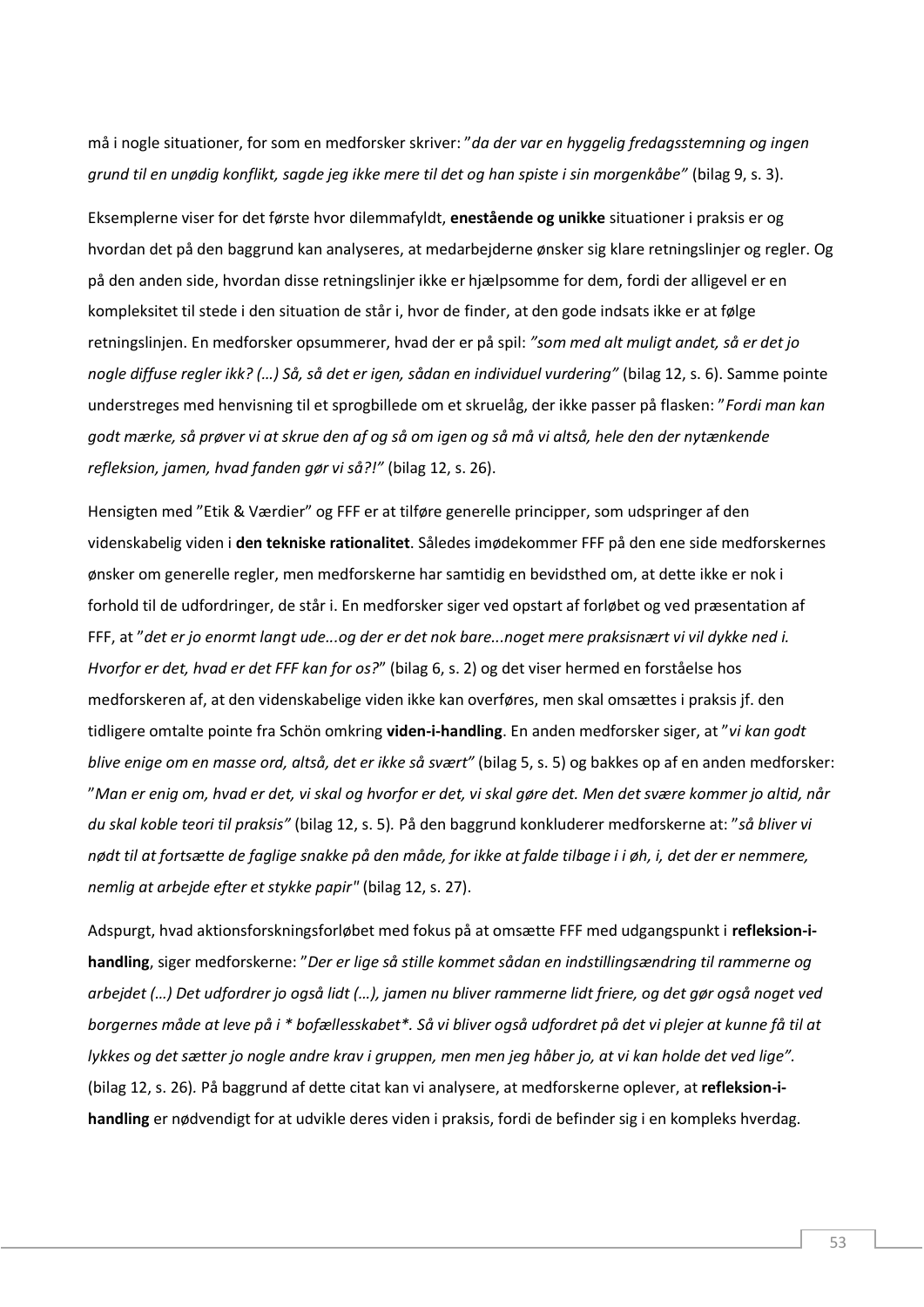# <span id="page-54-0"></span>Opsamling på analyse

Vi vil i det følgende lave en opsamling på analysen.

Analysen viser, at medforskerne befinder sig i de usikre, sammensatte og enestående situationer, som Schön beskriver er karakteristisk for praksis, når de står i dilemmaer og komplekse situationer i bofællesskabet. Analysen viser endvidere, at medforskerne kan have en tilgang til praksis som tekniske eksperter, men også at de er i stand til at forlade denne position og anvende refleksion-i-handling til at få øje på situationens eneståenhed og anvende dette til udvikling af viden-i-handling, hvorved de oplever ændrede problemdefinitioner og ændrede forståelser af den rolle, de har konstrueret for sig selv. Analysen viser desuden den spiralproces, som følger af, at medforskerne får en anden forståelse, at den situation de står i, som medfører en handling, atter medfører en ny forståelse af situationen. Endeligt viser analysen, at medforskerne omsætter FFF ved at anvende de etiske teorier om pligtetik og nærhedsetik samt de etiske principper om omhu for det sårbare liv og borgerens ret til selvbestemmelse i deres refleksion-i-handling, hvor FFF bliver en del af deres viden-i-handling.

# <span id="page-54-1"></span>Afsnit 7: Diskussion

Vi vil i dette afsnit diskutere vores analytiske fund samt hvad rammerne i aktionsforskningsprojektet kan have betydet for vores undersøgelse. Desuden vil vi diskutere de opmærksomhedspunkter, som vi oplever, vores undersøgelse giver i forhold den videre udvikling af praksis.

# <span id="page-54-2"></span>Diskussion af vores analytiske fund

Som nævnt er formålet med FFF, at medarbejderne styrker deres faglighed og skaber et fælles sprog, som de kan anvende til at italesætte fagligheden og dermed skabe en fælles referenceramme omkring borgeren. Vi ser i projektet, at medarbejderne har et fælles sprog, som også indeholder de etiske teorier og principper, men i overvejende grad ikke, som de er fremstillet i FFF. Der er derimod tale om et fælles sprog, som indeholder langt flere nuancer, flere perspektiver og meget mere end den videnskabelige viden i forhold til den enkelte situation, og som medforskerne har behov for støtte og forstyrrelse til at italesætte dele af. Dermed understreger vores projekt de pointer, som fremkommer indledningsvis fra både Polanyis, Wacherhausen og Schön om, at professionel praksis ikke kun handler om at oversætte eller anvende teoretisk viden i praksis, fordi en sådan teoretisk viden ikke er sufficient i forhold til praksis og de vilde, komplekse og unikke problemer, som er her. Formålet med FFF om, at fagligheden skal italesættes og bygge på den "bedste viden på området", finder vi, kan ses som et udtryk for at handle på baggrund af det, Schön beskriver som en tillidskrise til professionerne (Schön, 2001, s. 15). Schön beskriver, at denne krise er opstået, fordi praktikeren ikke kan redegøre for sin viden med samme strenghed eller redegøre for kvaliteten af deres viden på samme måde, som den (positivistiske) videnskabelige viden kan. Men dette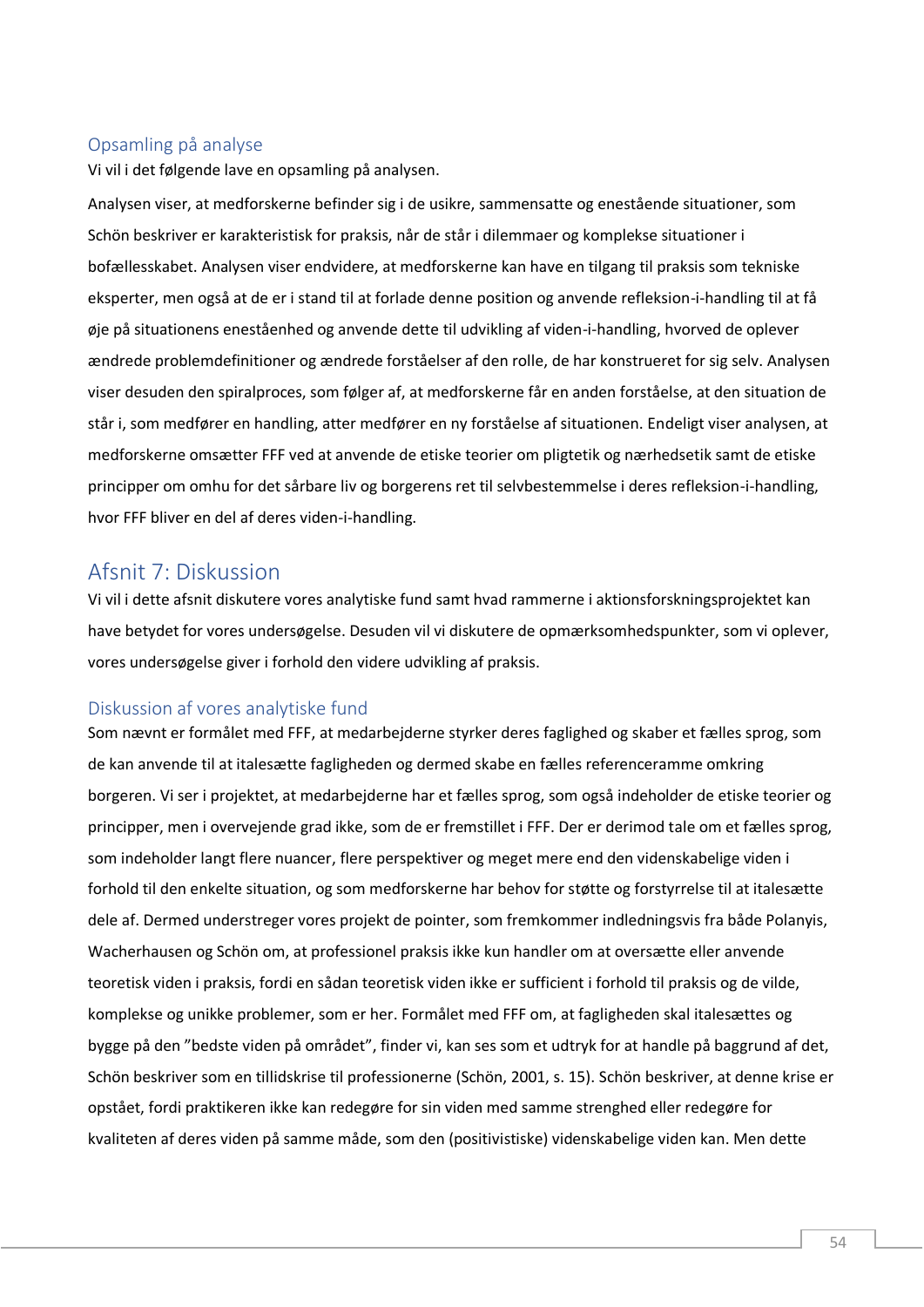betyder ikke, at der ikke er viden til stede. Der er blot tale om en anden type af viden, viden-i-handling, som er dynamisk og kontekstafhængig og som ikke altid og til alle tider kan italesættes. Derfor kan praktikeren heller ikke altid begrunde baggrunden for sin indsats. Men dette løses ikke, som også Schön påpeger, med mere videnskabelig viden. Dette kan muligvis løses, peger vores projekt på, ved at tage udgangspunkt i praksis, og på den baggrund udvikle den viden, der konkret er behov for. Det handler grundlæggende, finder vi, om videnssyn; er viden afgrænset, kontekstuafhængig og stabil eller er viden kontekstafhængig og dynamisk? I den socialfaglige praksis med vilde problemer er den videnskabelige viden ufuldstændig, der er behov for mere og anden viden, fordi den videnskabelige viden alene ikke kan hjælpe til den konkrete løsning i de situationer, som praktikeren befinder sig i.

# <span id="page-55-0"></span>Diskussion af rammernes betydning for vores undersøgelse

Som det fremkommer, har vi anvendt aktionsforskning som metode i vores projekt, og som nævnt er det særlige ved aktionsforskning, at forskningen foregår i og sammen med praksis, hvor formålet både er at skabe en forandring samt viden om denne på samme tid. Vi vil derfor diskutere, hvordan vores aktionsforskningsprojekt kan have påvirket refleksionerne, og hvad det kan have haft af særlig betydning.

#### **Deltagende og demokratisk proces**

Ved møde med afdelingsleder d. 18. august er beslutningen om den tidsmæssige ramme om projektet dilemmafyldt for afdelingslederen. Dette fordi vi ønsker at alle medarbejdere skal deltage i forløbet, og fordi den tid, hvor alle medarbejdere kan være til stede på én gang i bofællesskabet, begrænser sig til "pmøde-tid" i tre timer hver anden uge. Der ligger således en afvejning for afdelingslederen i, som også Frimann skriver og som nævnt i indledningen, på den ene side at sikre tid og rum til stabilitet og drift i form af p-møder, og på den anden side ønske om at være fleksibel og skabe rum for den udvikling, der er nødvendig.

Ved de i alt fire aktiviteter, vi har haft med medforskerne, har ikke alle medforskere været til stede. Årsagen til fravær har været sygdom, andre møder og driftsmæssige opgaver, som ikke har kunnet tilsidesættes. Ved oplæg om projektet 26. august var seks medforskere til stede, ved workshop 9. september var der syv medforskere til stede, ved nedslag 7. oktober er der fire medforskere til stede og ved fokusgruppeinterview, som tidligere omtalt, er der ni medforskere til stede. Samtidig har flere medforskere i løbet af aktiviteterne været nødt til at gå fra for at varetage akutte opgaver. Ligeledes er vi i hele forløbet kommet senere i gang med aktiviteterne end aftalt grundet driftsmæssige opgaver. Så til trods for, at vi har aftalt klare og tydelige rammer og til trods for, at medforskerne anerkender, at det har været med til at prioritere refleksionsrummet, at der har været ydre styring til stede (bilag 12, s. 25), ses det, hvordan rammerne ændres på baggrund af behov for at løse driftsmæssige opgaver.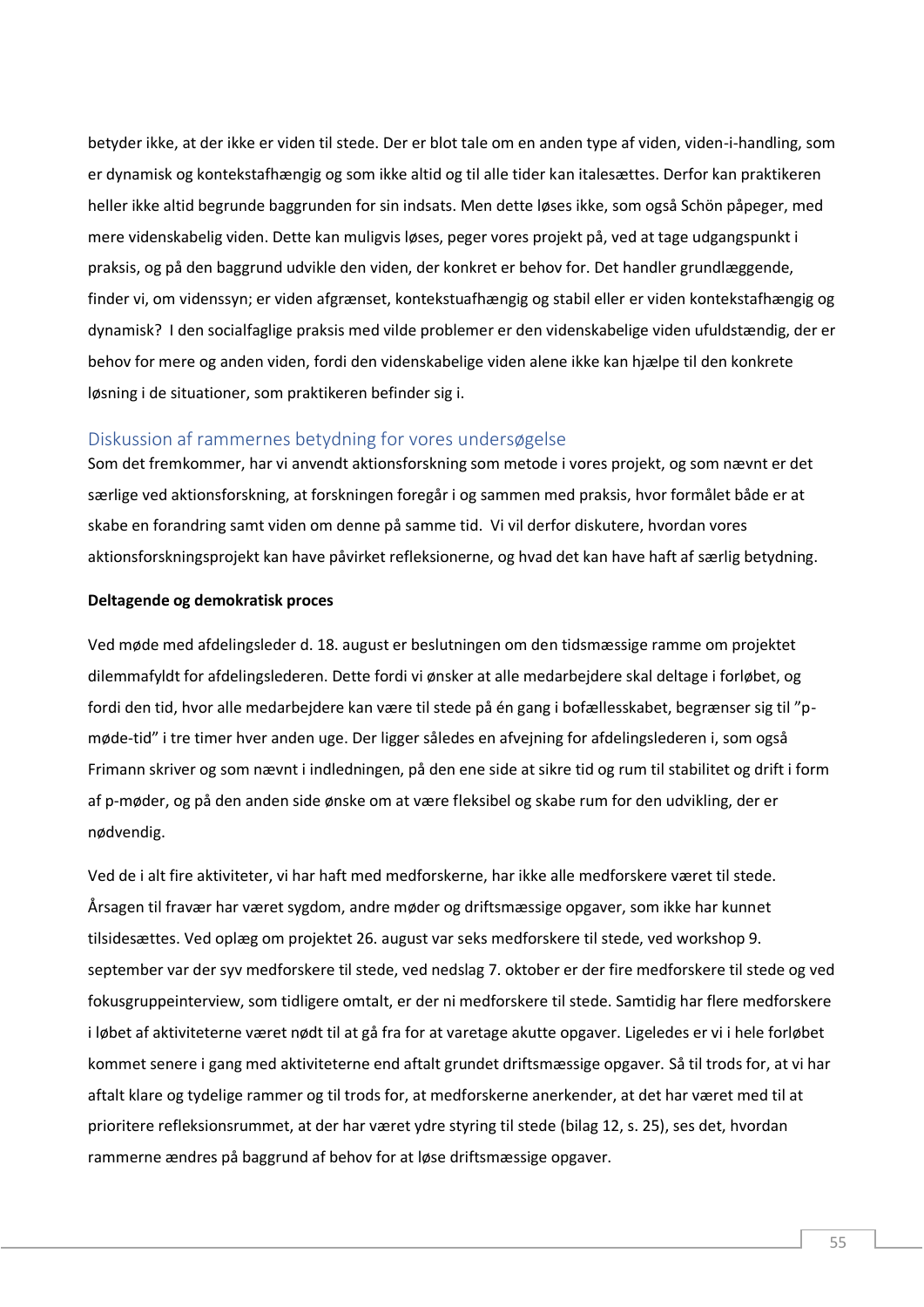Ovenstående har betydet, at nogle medforskere har haft mere taletid i projektet end andre. Dette kan naturligvis afhænge af personlige og individuelle forhold, men kan også have sammenhæng med, som Schön skriver, og som beskrevet overfor, at refleksion for praktikerne er forbundet med usikkerhed og utryghed, som kan have haft betydning for, finder vi, både for hvem der siger noget, og hvad der siges. Ligeledes finder vi, at det er sandsynligt, at trygheden i gruppen er steget over tid, som bekræftes af medforskernes udtalelse om, at de oplever, at de har lært hinanden bedre at kende i forløbet (bilag 12, s. 23-24), hvorfor talelysten og lysten til at reflektere også er steget over tid hos de medforskere, som har været meget til stede i forløbet.

Den ikke ligeværdige deltagelse fra alle medforskere er en udfordring i forhold til aktionsforskningens præmis om en deltagende og demokratisk proces. Der opstår således et dilemma udløst af det pressede område; rammerne til at varetage de driftsmæssige opgaver er så pressede, at det forhindrer den relevante udvikling, der skal forsøge at mindske presset.

#### **Udgangspunkt i praksis**

Aktionsforskningens mål om at finde løsninger på praktiske og hverdagsnære problemstillinger, har for vores projekt betydet, at vi har arbejdet med de emner, situationer og temaer, som medforskerne har oplevet som udfordrende i deres hverdag. Ved workshoppen faciliterede vi en forholdsvis styret proces, hvor vi bad medforskerne finde dilemmaer, som passede ind i den skabelon, vi på forhånd havde udarbejdet. Dette medfører, at medforskerne i sidste del af workshoppen giver udtryk for, at de sagtens kan finde dilemmaer, der passer ind i vores skabelon, men også at de oplever, at styringen i workshoppen forhindrer dem i at tale om de "ikke-målbare dilemmaer" (bilag 7, s. 6), som de finder er meget relevante for deres praksis, men som ikke passer ind de kasser og de rammer, som vi har udtænkt på baggrund af FFF og vores didaktiske overvejelser. På den baggrund beder vi medarbejderne lade være med at begrænse sig i de temaer, de tager op, og dermed ikke skal overveje, hvordan det passer ind i den overordnede ramme for projektet. Det medfører, oplever vi, to ting; For det første at vi i højere grad kommer til tale om og arbejde med medforskernes viden-i-handling, fordi den løsere styring netop giver medforskerne mulighed for at reflektere og forsøge at italesætte den viden-i-handling, der er, men som de oplever ofte ikke italesættes, netop fordi den ikke er "målbar". Og for det andet medfører det, at vi tager udgangspunkt her, oplever vi, en meget motiveret, engageret og fri samtale i projektet, fordi vi taler om det, som medforskerne har behov for, for at kunne omsætte FFF til praksis og udvikle deres viden-i-handling gennem refleksion-ihandling. Dette understreger således aktionsforskningens og Schöns pointe om, at udviklingsprojektet skal tage udgangspunkt i praksis – fordi kun praktikerne kender viden-i-handling i den konkrete praksis.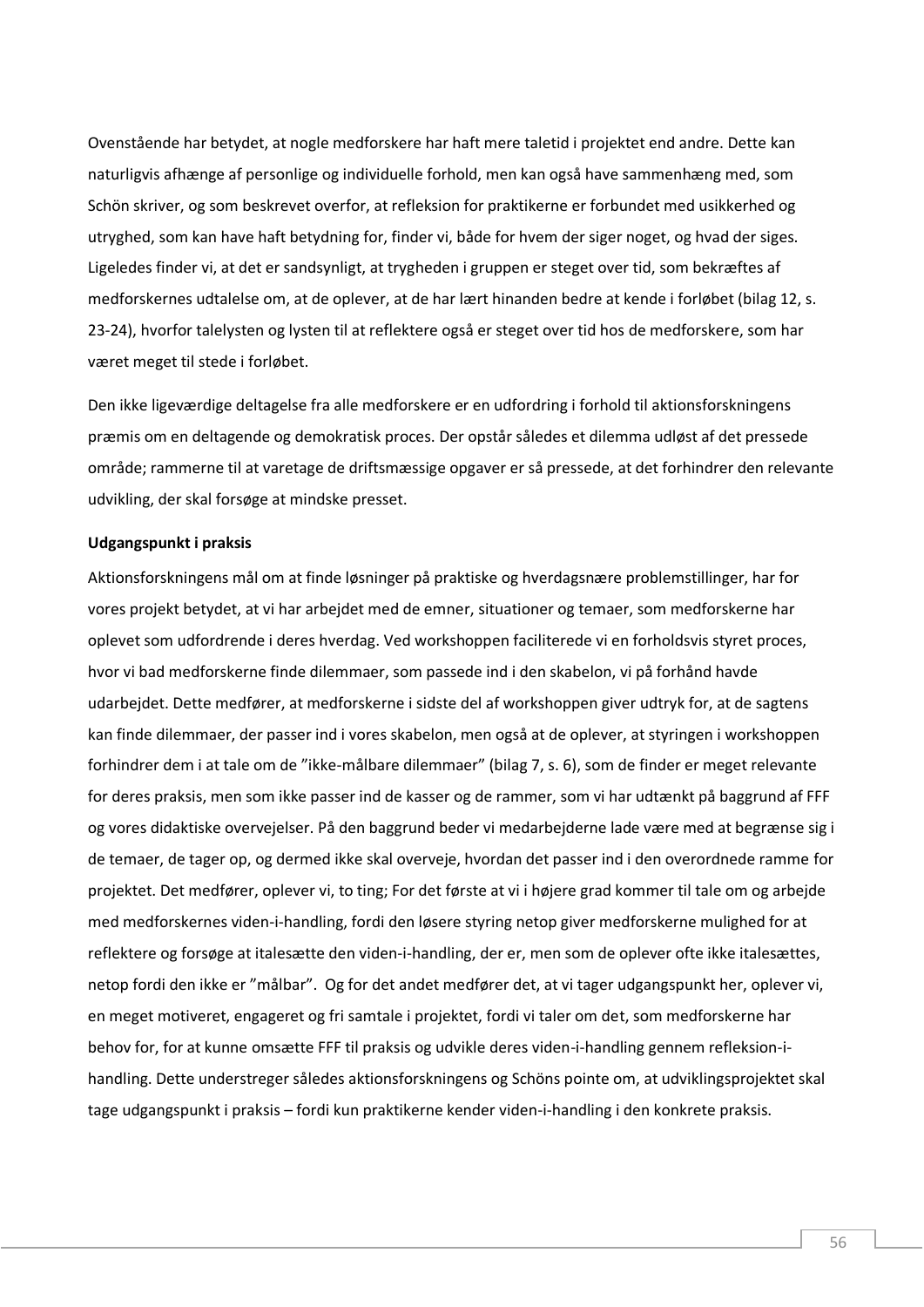#### **Forhåndskendskab til FFF**

Som det fremkommer, har medforskerne ved opstart af aktionsforskningsprojektet en vis viden om FFF. Medforskerne oplyser desuden, at de etiske teorier er pensum på deres uddannelse. Vi finder, at dette kan have haft en afgørende betydning for i hvor høj grad de etiske principper og teorier indgår i medforskernes refleksioner.

Én af medforskerne har ikke en pædagogisk uddannelse. Denne medforsker deltager også kun i oplægget 26. august og ved fokusgruppeinterviewet, hvor hun ikke siger noget. Således bliver vi her udfordret på aktionsforskningens præmis om deltagelse, fordi alle medforskere ikke deltager ud fra de samme forudsætninger.

# <span id="page-57-0"></span>Opmærksomhedspunkter i forhold til den fremadrettede udvikling af praksis

Jf. ovenstående omkring hvordan rammerne for projektet har været udfordret af drift, drøfter medforskerne ved fokusgruppeinterviewet mulighederne for at fortsætte med at reflektere fremadrettet, fordi de har oplevet det som meningsfyldt og væsentligt. En medforsker siger i forhold til personalemøder, og hvordan de bruger tiden, og hvordan vi har brugt tiden i projektet:

"*Så når vi sætter os ned, så er det altid, at vi skal skulle brænde eller vi skal, øh, have nogle her-og-nu-ting vi skal tage beslutning om. Hvor før i tiden, der havde vi al, der var altid noget, vi skulle lige have en fish-bowl eller vi skulle altid walk-n-talk, et eller andet hvor vi om ikke andet kunne tage noget faglighed en gang om ugen. Så måske kan man også tænke lidt tilbage på, at det er noget af det, vi har mistet" (bilag 12, s. 24)*

og forklarer dermed, hvordan han oplever, at der ikke i hverdagen er tid til "noget fagligt". Vi finder, at det er dette Schön fremhæver, når han beskriver, hvad der sker, når der ikke reflekteres; at praktikeren oplever flere og flere gentagelser i sin praksis, som kan få ham til at handle rutinepræget og i øget grad som teknisk ekspert. Medforskerne oplever de daglige rammer således, at der ikke længere er mulighed for systematisk refleksion og udtrykker direkte, at dette har betydning for deres faglighed.

Derfor taler medforskerne om, hvordan de også fremadrettet kan skabe sig et rum til refleksion. En medforsker siger med henvisning til at være enig med to af sine kollegaer;

*"Det er selvfølgelig svært og det havde jo givet grobund for mere refleksion og det gør det jo, hvis man holder det ved lige, men ellers så…Medforsker 2 sagde før, så går det jo i drift, fordi så er det dem, man fokuserer på. Men når der kommer tid til det, så bliver det ligesom øh, vedholdende"* (Bilag 12, s. 24),

Heraf ses det, hvordan medforskeren også italesætter, hvordan det har betydning for refleksionerne at få skabt et rum og en kultur, hvor der vedvarende fokuseres på refleksionerne. For ellers går der "drift" i det,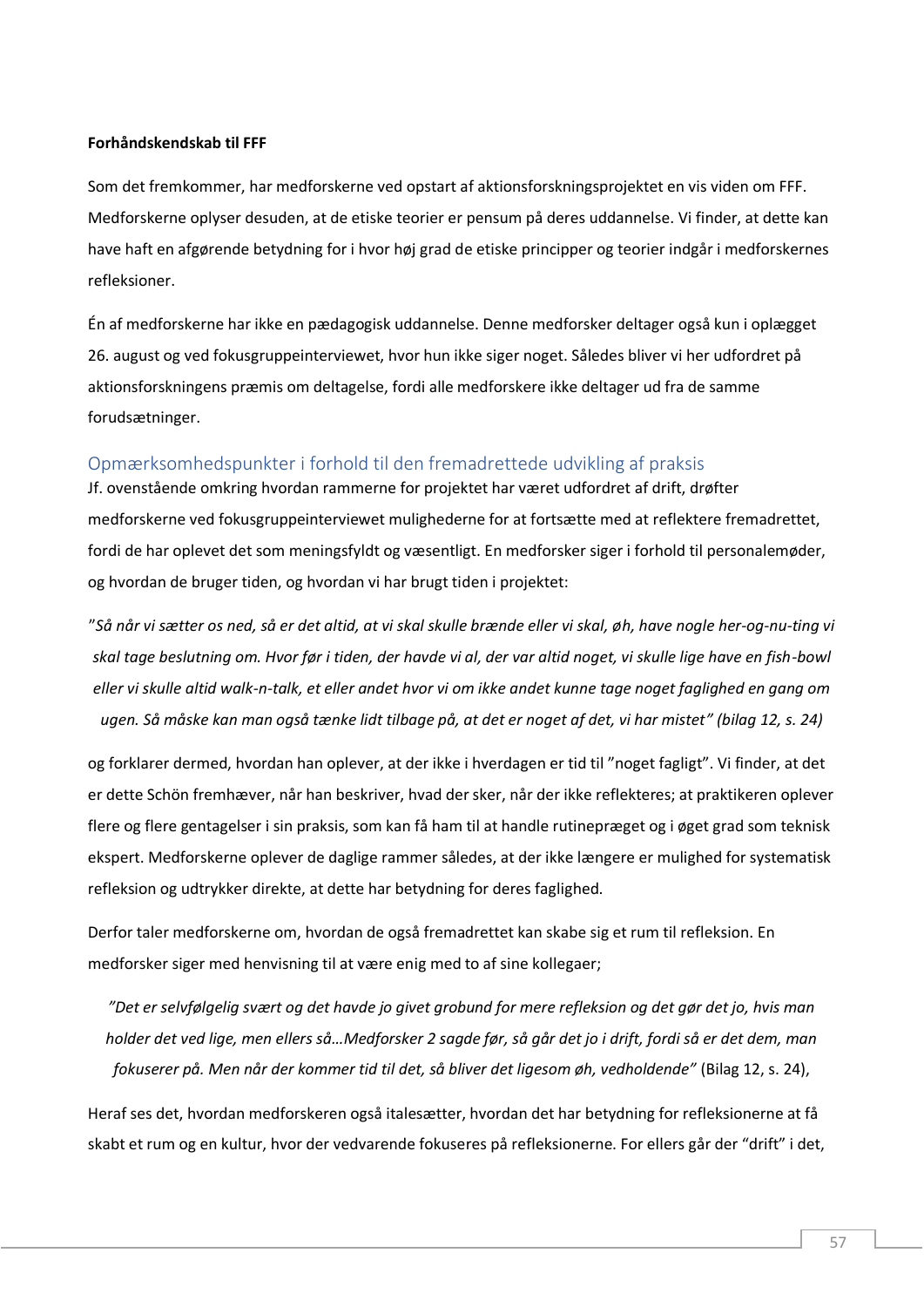som også er det Schön beskriver, når han beskriver risikoen for at praktikere ender i en selvopfattelse som ekspert, der ikke har behov for refleksionen.

Den socialfaglige profession er uddannet til at reflektere, og de reflekterer dagligt, da de befinder sig i en dilemmafyldt praksis, hvor de konstant støder på vilde problemer. Vi, som forskere i projektet, forudsætter også, at vi møder en profession, som har det som en kompetence at kunne reflektere. Man kunne fristes til at tænke: Har de overhovedet brug for at der skabes refleksionsrum? Er det ikke nok at foretage individuelle refleksion-i-handling i arbejdet med borgerne, for derefter at få vendt disse refleksioner med sine kolleger over madpakken, i døren ved fyraftenstid eller på et P-møde? Men som ovenstående viser er det ikke nok. Der er behov for at skabe rum, prioritere tid og skabe tryghed – kort sagt, at gøre refleksionsrummet til en del af kulturen og en fast prioriteret aktivitet. For ellers kan man frygte, at refleksionen og dermed udviklingen af praksis prioriteres mindre vigtigt end løsning af de driftsmæssige opgaver.

# <span id="page-58-0"></span>Afsnit 8: Konklusion

Vi vil i det følgende konkludere på vores projekt i forhold til vores problemformulering.

Vi kan konkludere, at medforskerne har behov for at omsætte de teoretiske teorier og principper, som er viden, der falder indenfor Schöns begreb om den tekniske rationalitetsmodel til deres lokale socialfaglige praksis og viden-i-handling. Den viden, som FFF tilfører, er en teknisk viden, som medforskerne ikke uden videre kan omsætte til praksis. Medforskerne anvender her refleksion-i-handling til at anskue de enestående og unikke situationer, de befinder sig i, i praksis, fra forskellige synsvinkler, hvor FFF bliver én af mange.

Vi kan konkludere, at for at udvikle praksis, er der behov for at understøtte, at viden anvendes til at løse de unikke og dilemmafyldte situationer, som medforskerne oplever. Dette kan ske, når der tages udgangspunkt i praksis og de konkrete oplevede udfordringer her, som medfører en udvikling af praksis; praksis bliver mere bevidst og italesat. Ikke ved at anvende centrale teoretiske begreber i praksis, men ved at anvende perspektiverne i refleksionerne. I refleksionerne klarlægges talrige perspektiver, når medforskerne ser dilemmaerne og praksissituationer fra forskellige perspektiver og finder andre løsninger ved at anvende de etiske perspektiver, uden at disse nødvendigvis italesættes som sådan, og uden at disse i sig selv giver medforskerne nye handlemuligheder. Vi har arbejdet med at understøtte medforskerne i at udvikle deres viden-i-handling ved at tage fat i netop denne og gøre denne til genstand for undersøgelse. At medforskerne har udviklet ny viden-i-handling ses f.eks., som nævnt tidligere, i deres forandrede syn på kravet om, at en borger skal møde på arbejde som konsekvens af de overordnede rammer og bestemmelser. Det er samtidig vigtigt at fremhæve, at udviklingen sker i en kontinuerlig spiralproces,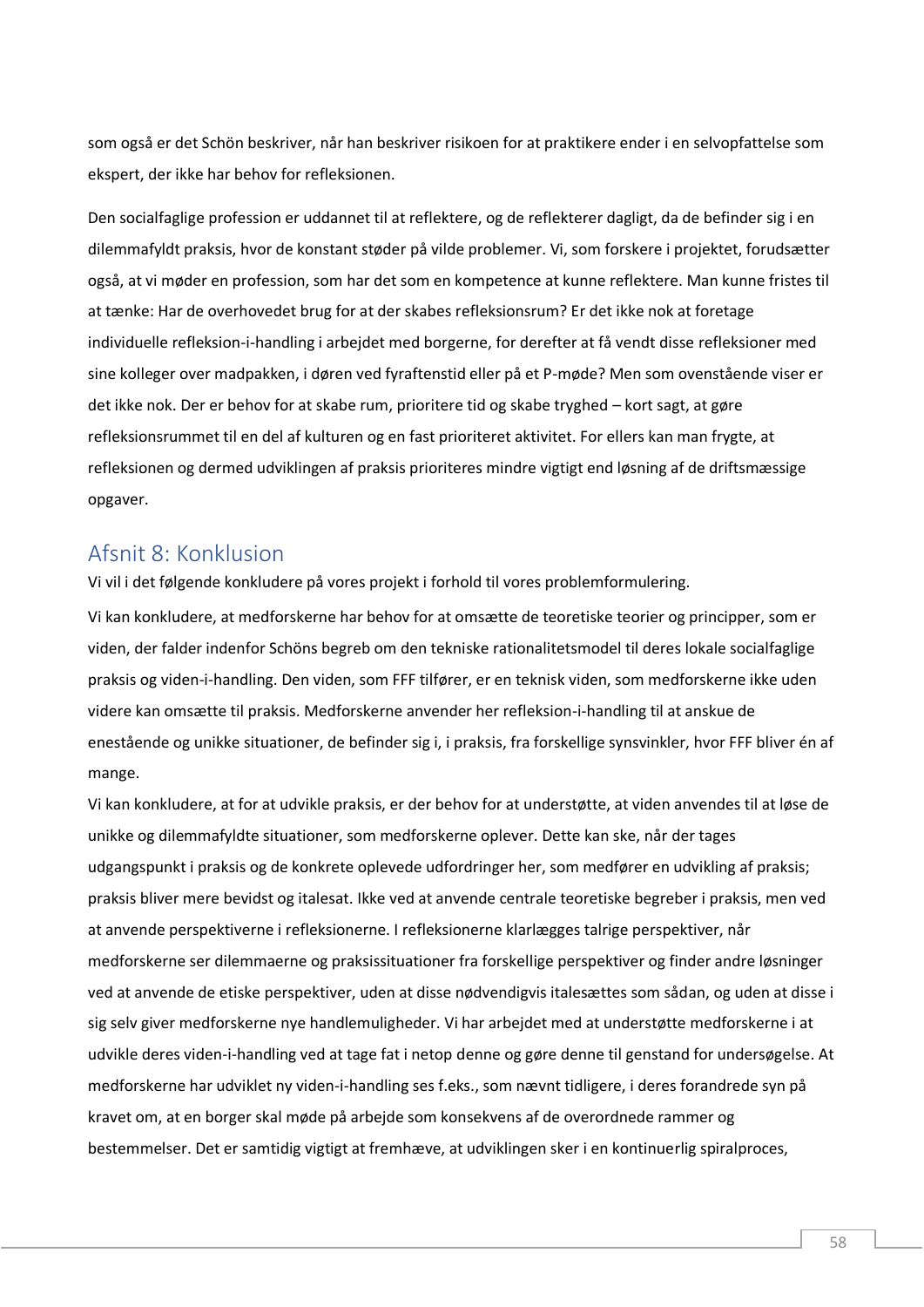hvorfor der er behov for et vedvarende fokus for at sikre den løbende udvikling af professionen, så den matcher velfærdssamfundets behov for dygtige praktikere, der kan varetage den fælles opgave, det er at tage vare på de svageste i vores samfund.

Medforskerne omsætter således FFF til praksis i aktionsforskningsprojektet via refleksioner, som tager udgangspunkt i praktiske og hverdagsnære problemer, som aktionsforskningen giver mulighed for. Viden om FFF er gennem aktionsforskningsforløbet i gang med at blive omsat til en del af medforskernes viden-ihandling og dermed en del af deres almindelig socialfaglige og daglig praksis, hvor medforskerne gennem refleksionerne udvikler ny viden-i-handling, som passer til de unikke situationer, de skal løse. Projektet har medført en bevidsthed om, at refleksionerne er med til at give medforskerne en ro i deres faglighed, og dermed også et mod til at stå i de komplekse, usikre, enestående situationer og foretage de relevante valg og fravalg i forhold til de evigt forekommende usikre situationer i deres praksis. Vi kan således konkludere, at projektet har givet mulighed for, at medforskernes har kunnet arbejde ud fra den "kunst" deres praksis kræver, så de kan håndtere alle de enestående og unikke situationer, som praksis består af.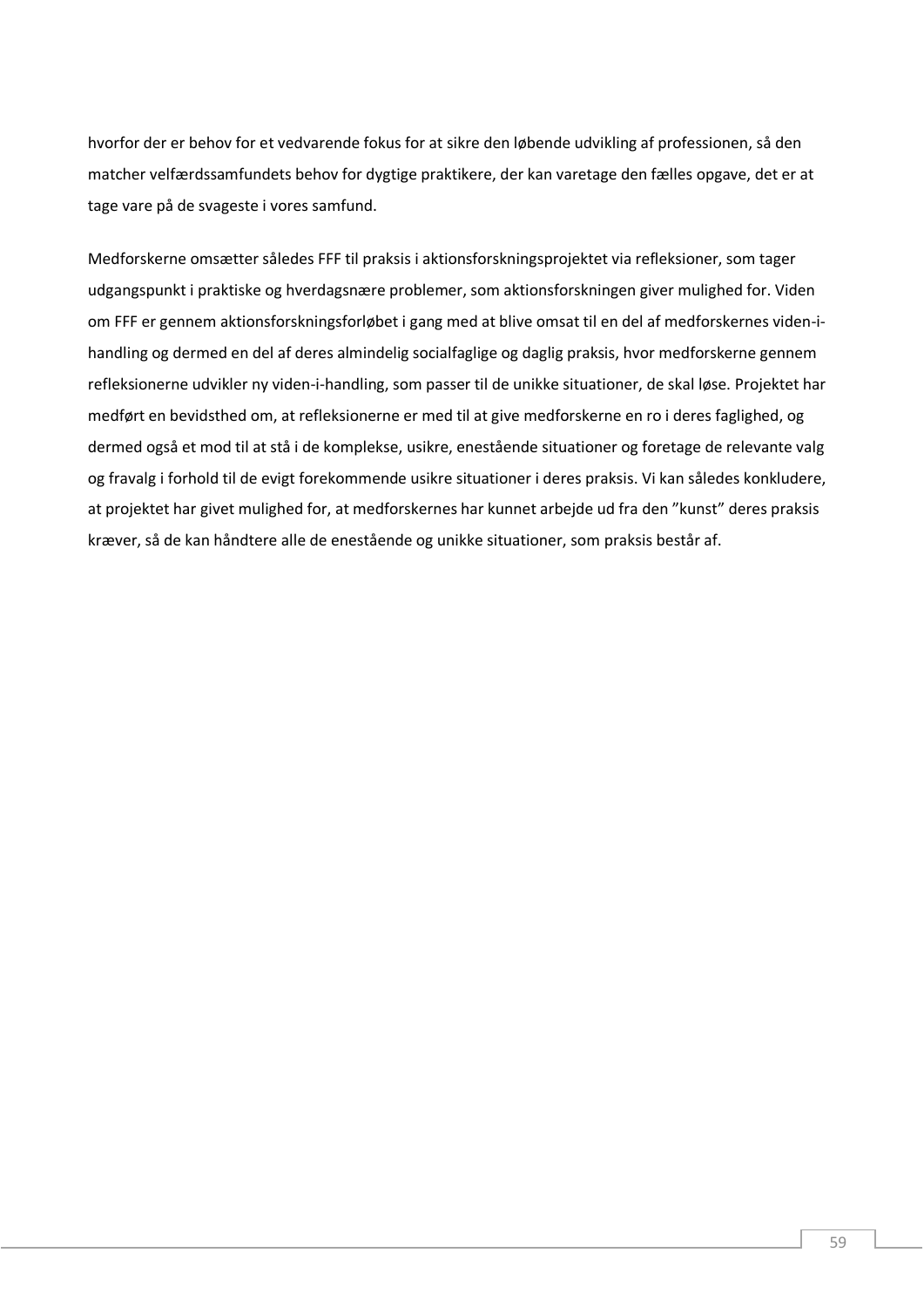# <span id="page-60-0"></span>Bilag

- Bilag 1: Fælles Fagligt Fundament spørgsmål og svar, opdateret 15. marts 2018
- Bilag 2: Fælles Fagligt Fundament på Voksenhandicapområdet, grundmateriale, version 2, 2019
- Bilag 3: Fælles Fagligt Fundament, marts 2018
- Bilag 4: Transskribering af møde med afdelingsleder 18. august 2021
- Bilag 5: Oplæg (slides) omkring FFF og projektet, 26. August 2021
- Bilag 6: Transskribering af oplæg og dialog vedr. FFF og projektet, 26. august 2021
- Bilag 7: Deltagerobservationer fra workshoppen 9. september 2021
- Bilag 8: Refleksionsskema, medforsker 1
- Bilag 9: Refleksionsskema, medforsker 3
- Bilag 10 Refleksionsskema, medforsker 7
- Bilag 11: Deltagerobservationer fra nedslaget 7. oktober 2021
- Bilag 12: Transskribering af fokusgruppeinterview, 4. november 2021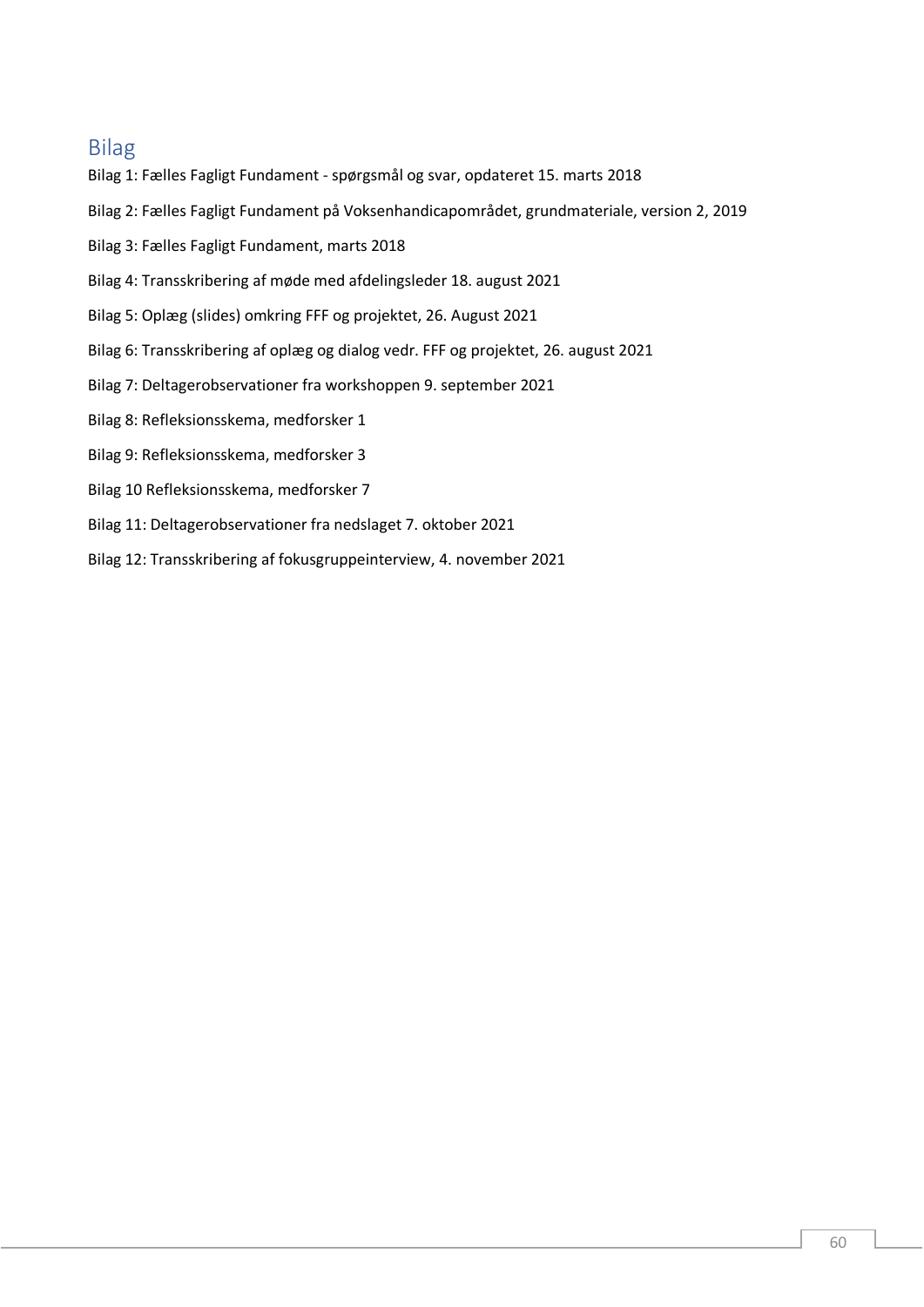# <span id="page-61-0"></span>Referencer

- Andersen, T. (2014). *Reflekterende processer. Samtaler og samtaler om samtaler.* Viborg: Dansk Psykologisk Forlag.
- Buus, A. G. (2012). *Brug af evidensbaserede metoder i seks pædagogiske institutioner: Når evidens møder den pædagogiske hverdag Rapport 3 — august 2012.* Aalborg: Aalborg universitet. Institut for læring og filosofi.
- Danmarks statistik. (20. november 2021). *Flest 20-29-årige får socialpædagogisk støtte i eget hjem.* Hentet fra Nyt fra Danmarks Statistik: https://www.dst.dk/da/Statistik/nyt/NytHtml?cid=27983
- Danske regioner. (6.. juni 2021). *Socialområdet*. Hentet fra Danske regioner: https://www.regioner.dk/sundhed/psykiatri-og-social/socialomraadet
- DUKH. (17. oktober 2021). *www.dukh.dk.* Hentet fra Dukh.dk: https://www.dukh.dk/media/Praksisnyt\_30\_-\_Konkret\_og\_individuel\_vurdering.pdf
- Duss, G. (2014). Indledning. I G. Duus, M. Husted, K. Kildedal, E. Laursen, & D. Totfteng (red.), *Aktionsforskning. En grundbog* (s. 13-17). København: Samfundslitteratur.
- Duus, G. (2014). Validitet. I G. Duus, M. Husted, K. Kildedal, & E. T. Laursen, *Aktionsforskning. En grundbog* (s. 113-128). Kbh: Samfundslitteratur.
- Egholm, L. (2018). *Videnskabsteori. Perspektiver på organisationer og samfund.* Hans Reitzels Forlag.
- Enoksen, I., Hagemann, S., Pedersen, M. B., Jensen, V. R., & Mathiasen, S. F. (18. December 2003). En pædagogisk historie. *Børn&Unge*, s. 7-26.
- *Faglige tilgange: Fælles Fagligt Fundament, specialisering og metoder*. (13. november 2021). Hentet fra Aarhus Kommune: https://virksomhedsplaner.aarhus.dk/voksenhandicap/voksenhandicapsvirksomhedsplan-2018-19/faglige-tilgange-faelles-fagligt-fundament-specialisering-og-metoder/
- Fauske, H. (2008). Profesjonsforskningens faser og stridsspørgsmål. I A. Molander, & L. I. Terum (red.), *Profesjonsstudier* (s. 31-53). Oslo: Universitetsforlaget.
- Frandsen, M. S. (2018). Sociale læreprocesser John Deweys pragmatisme som udgangspunkt for aktionsforskning. I A. Bilfeldt, M. S. Jørgensen, J. Andersen, & K. A. Perry (red), *Den ufærdige fremtid. Aktionsforskningens potentialer og udfordringer* (s. 69-99). Aalborg Universitetsforlag.
- Frederiksen, M. (2020). Mixed-methods-forskning. I S. Brinkmann, & L. Tanggaard (red.), *Kvalitative metoder. En grundbog* (s. 257-277). Bosnia & Herzegovina: Hans Reitzels Forlag.
- Frimann, S. (2021). Kompetenceudvikling og organisatorisk læring gennem aktionsforskning. *Kognition og pædagogik: tidsskrift om tænkning og læring*, 28-40.
- Frimann, S., & Hersted, L. (2020). *Lederen som aktionsforsker.* Frederiksberg: Samfundslitteratur.
- Frimann, S., Jensen, J. B., & Sunesen, M. S. (2020). Aktionsforskning i et læringsperspektiv. I S. Frimann, J. B. Jensen, & M. S. Sunesen (red.), *Aktionsforskning i et læringsperspektiv* (s. 21-40). Bosnia & Herzegovina: Hans Reitzels Forlag.
- Grandy, G. (2010). Instrumental Case Study. I G. D. Albert J. Mills, *Encyclopedia of Case Study Research* (s. 474-475). Thousand Oaks: SAGE Publications, Inc.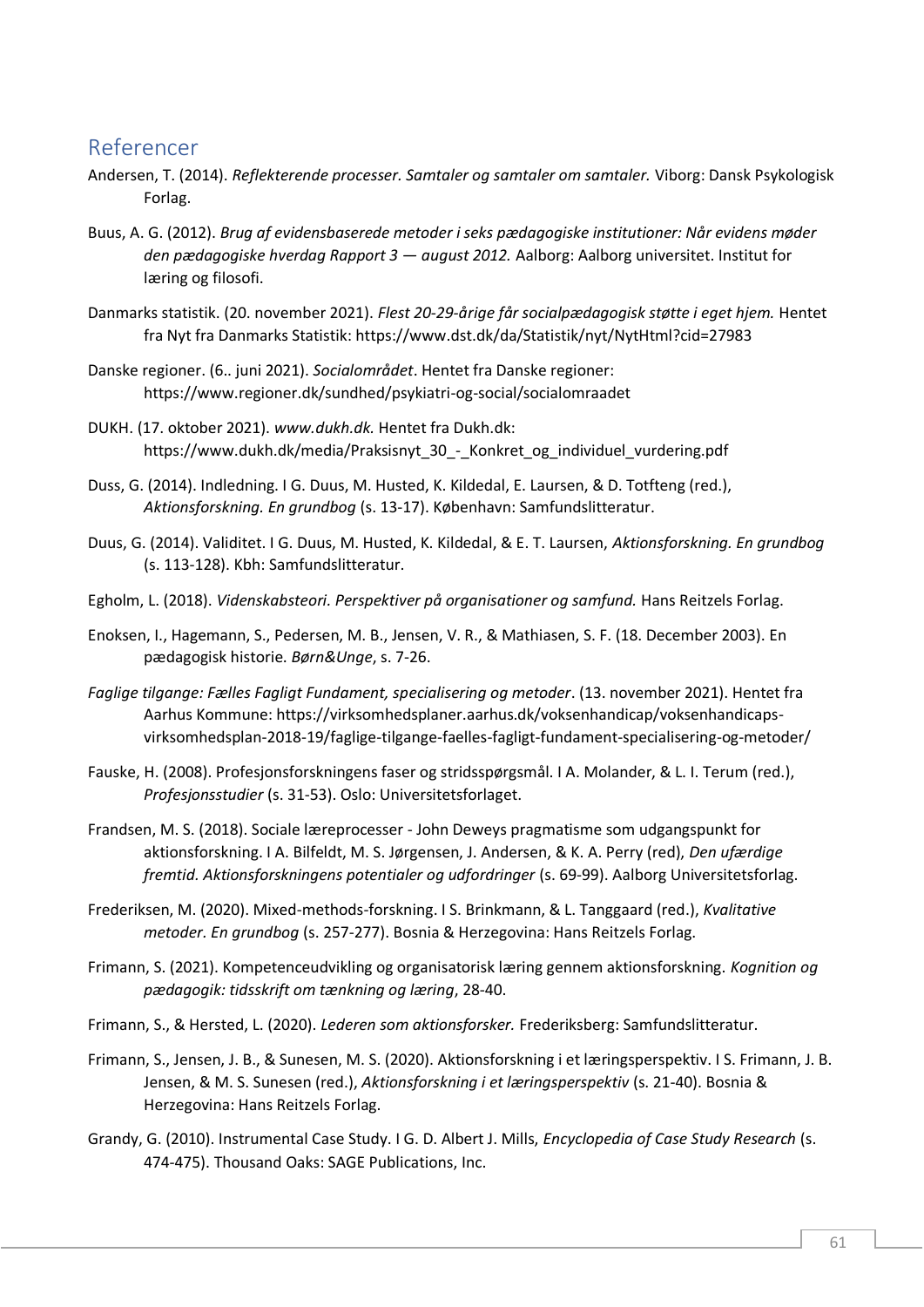- Halkier, B. (2020). Fokusgrupper. I S. Brinkmann (red.), & L. Tanggaard, *Kvalitative metoder. En grundbog* (s. 167-184). Bosien & Herzegovina: Hans Reitzels Forlag.
- Heinskov, T., & Visholm (red), S. (2004). *Psykodynamisk organisationspsykologi. På arbejde under overfladen.* København: Hans Reitzels Forlag.
- Holmgren, A. (2012). Mennesket i tænkningen tænkningen i mennesket. Introduktoin til Micahel Polanyis forelægning om tavs viden - den tavse dimenstion. I M. Polanyi, *Den tavse dimension* (s. 7-11). Polen: Forlaget Mindspace.
- Højberg, H. (2018). Hermeneutik. I L. O. Fuglsang, & K. Rasborg (red.), *Videnskabsteori i samfundsvidenskaberne* (s. 289-324). Frederiksberg C: Samfundslitteratur.
- Illeris, K. (2017). *Læring.* Samfundslitteratur.

Ingemann, J. H. (2020). *Videnskabsteori for økonomi, politik og forvaltning.* København: Samfundslitteratur.

Jacobsen, B., Tanggaard, L., & Brinkmann, S. (2020). Fænomenologi. I L. Tanggaard, & S. Brinkmann, *Kvalitative metoder. En grundbog* (s. 281-308). Bosnia & Herzegovina: Hans Reitzels Forlag.

Jacobsen, D. I. (2005). *Organisationsændringer og forandringsledelse.* Frederiksberg C: Samfundslitteratur.

- Jank, W., & Meyer, H. (2006). *Didaktiske modeller. Grundbog i didaktik.* København: Hans Reitzels Forlag.
- Jarvis, P. (2002). *Praktiker-forskeren. Udvikling af teori fra praksis.* Vojens: Alinea.
- Jensen, J. B. (2017-1018). *Materiale fra projektet "Styrket borgerinddragelse i § 141-handleplaner ved Aalborg Kommune".*
- Jensen, J. B. (2019). Design af aktionsforskningsprojekter et æstetik, samskabende blik på vidensudvikling. I M. S. Sunesen, & K. Borgnakke, *Aktionsforskning. Indefra og Udefra* (s. 61-84). Frederikshavn: Dafolo.
- Johannessen, L. E., Rafoss, T. W., & Rasmussen, E. B. (2020). *Hvordan bruke teori? Nyttige værktøjer i kvalitativ analyse.* Oslo: Universitetsforlaget.
- Kildedal, K. (2014). Læringscirkler. I G. Duus, M. Husted, K. Kildedal, E. Laursen, & D. Tofteng (red.), *Aktionsforskning. En grundbog* (s. 183-191). Samfundslitteratur.
- KL. (22. november 2018). *KL*. Hentet fra Mere viden skal give klogere styring af socialområdet: https://www.kl.dk/nyheder/os/2018/november/mere-viden-skal-give-klogere-styring-afsocialomraadet/
- KL. (23. juni 2020). *Et liv med muligheder - mere kvalitet på det sociale område*. Hentet fra KL: https://socialpaedagogen.sl.dk/media/7503/et-liv-med-muligheder.pdf
- Kolb, D. A. (2017). Erfaringslæring processen og det strukturelle grundlag. I K. Illeris (red.), *49 tekster om læring* (s. 283-298). Frederiksberg C: Samfundslitteratur.
- Krogstrup, H. K. (2016). *Evalueringsmodeller.* KBH: Hans Reitzels Forlag.
- Kvale, S., & Brinkmann, S. (2009). *Interview. Introduktion til et håndværk.* Letland: Hans Reitzels Forlag.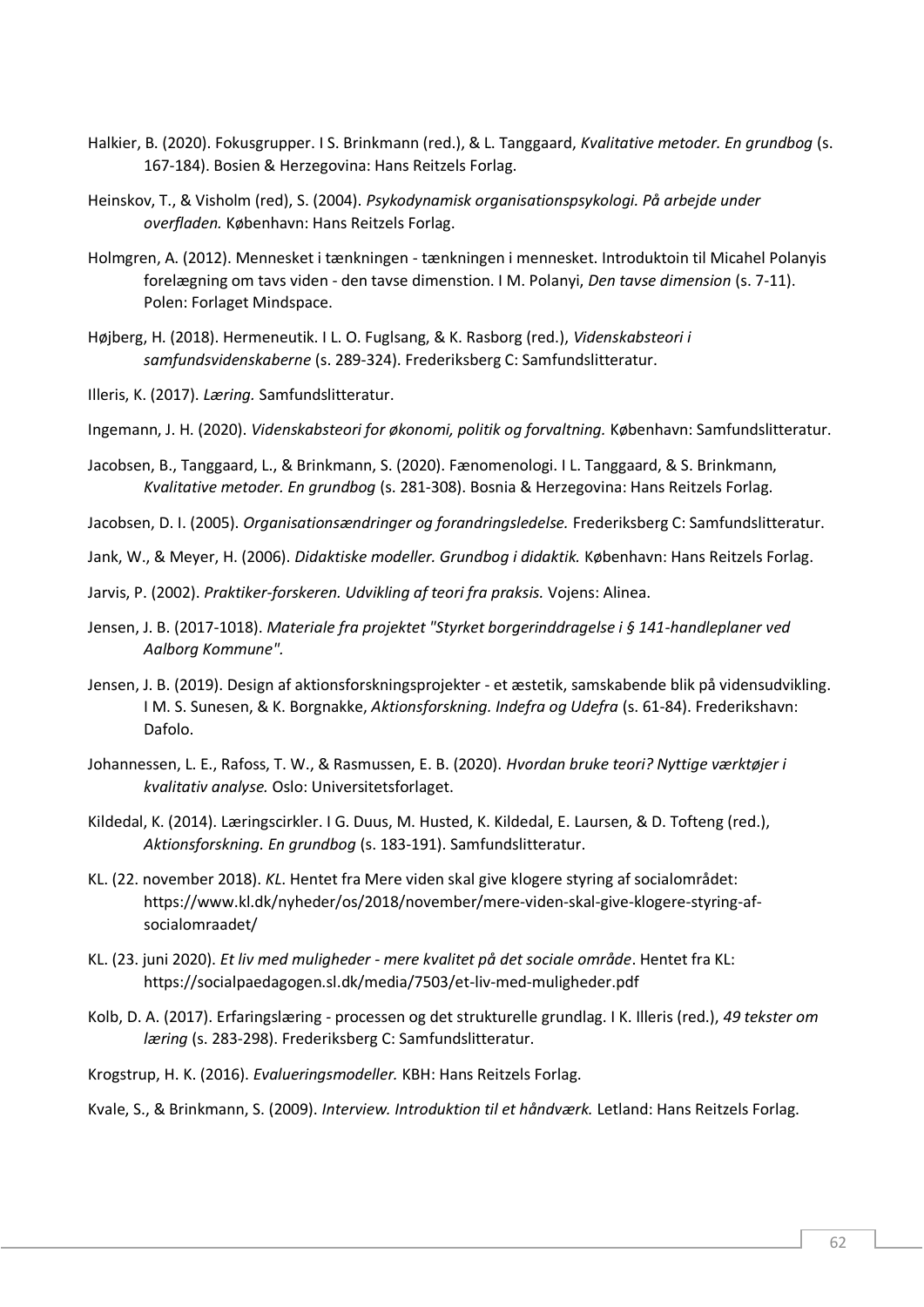- Launsø, L., & Rieper, O. (2008). *Forskning om og med mennesker. Forskningstyper .* København K: Nyt Nordisk Forlag.
- Lynggaard, K. (2020). Dokumentanalyse. I L. Tanggaard, & S. Brinkmann (red.), *Kvalitative metoder. En grundbog* (s. 185-202). Bosien & herzegovina: hans Reitzels Forlag.
- Madsen, B. (2019). Aktionsforskning og aktionslæring ligheder og forskelle. I M. S. Sunesen (red.), *Aktionsforskning: Indefra og Udefra* (s. 25-43). Hirtshals: Dafolo.
- Molander, A., & Terum, L. I. (2008). Profesjonsstudier en introduksjon. I A. Molander, & L. I. Terum (red.), *Profesjonsstudier* (s. 13-27). Oslo: Universitetsforlaget.
- Nielsen, b. S., & Nielsen, K. A. (2020). Aktionsforskning. I S. Brinkmann, & L. Tanggaard (red.), *Kvalitative metoder. En grundbog* (s. 137-166). København: Hans Reizels Forlag.
- Nielsen, K. A. (2012). Aktionsforskningens historie på vej til et refleksivt akademisk selskab. I G. Duus, M. Husted, K. Kildedal, E. Laursen, & D. Totfteng (red.), *Aktionsforskning. En grundbog.* (s. 19-36). København: Samfundslitteratur.
- Nielsen, K. A. (2018). Aktionsforskningens videnskabsteori. I L. Fuglsang, P. B. Olsen, & K. Rasborg (red.), *Videnskabsteori i samfundsvidenskaberne. På tværs af fagkulturer og paradigmer.* (s. 325-349). Frederiksberg C: Samfundslitteratur.
- Olsen, P. B., & Pedersen, K. (2018). *Problemorienteret projektarbejde.* Samfundslitteratur.
- Rothuizen, J. J., Togsved, L., Schmidt, L. S., Bille, T., & Kornerup, I. (2019). Hvad uddannes pædagoger til og hvordan? *Forskning i pædagogers profession og uddannelse*, 2-4.
- Schön, D. A. (2001). *Den reflekterende praktiker. Hvordan professionelle tænker når de arbejder.* Klim.
- Serviceloven. (2019). Bekendtgørelse om lov om social service (LBK nr. 798 af 07.08.2019). https://www.retsinformation.dk/eli/lta/2019/798.
- Sparre, S., & Damlund, V. (2018). Erfaringsbaseret undervisning. I V. Damlund, *Undervisning på professionsuddannelser* (s. 81-106). Kbh: Munksgaard.
- Stegeager, N., & Laursen, E. (. (2018). *Organistationer i bevægelse.* Samfundslitteratur.
- Studentum.dk. (2021). *Studentum.dk*. Hentet fra Gør en forskel bliv socialpædagog: https://www.studentum.dk/soeg/socialpaedagog-uddannelse
- Sunesen, M. S. (2020). Aktionsforskning og professionelles læring i professionelle læringsfællesskaber. I A. Bilfeldt, & e. al, *Aktionsforskning i et læringsperspektiv* (s. 249-267). København: Hans Reitzels Forlag.
- Szulevicz, T. (2020). Deltagerobservation. I S. Brinkmann (red.), & L. Tanggaard, *Kvalitative metoder. En grundbog* (s. 97-115). Bosnia & Herzegovina: Hans Reitzels Forlag.
- Tanggaard, L., & Brinkmann, S. (2020). Interviewet: samtalen som forskningsmetode. I L. Tanggaard, & S. Brinkmann (red.), *Kvalitative metoder. En grundbog* (s. 33-64). Bosnia & Herzegovina: Hans Reitzels Forlag.
- Tofteng, D., & Husted, M. (2014). Etik og normativitet. I G. Duus (red.), M. Husted, K. Kildedal, E. Laursen, & D. Tofteng, *Aktionsforskning. En grundbog* (s. 129-144). Samfundslitteratur.